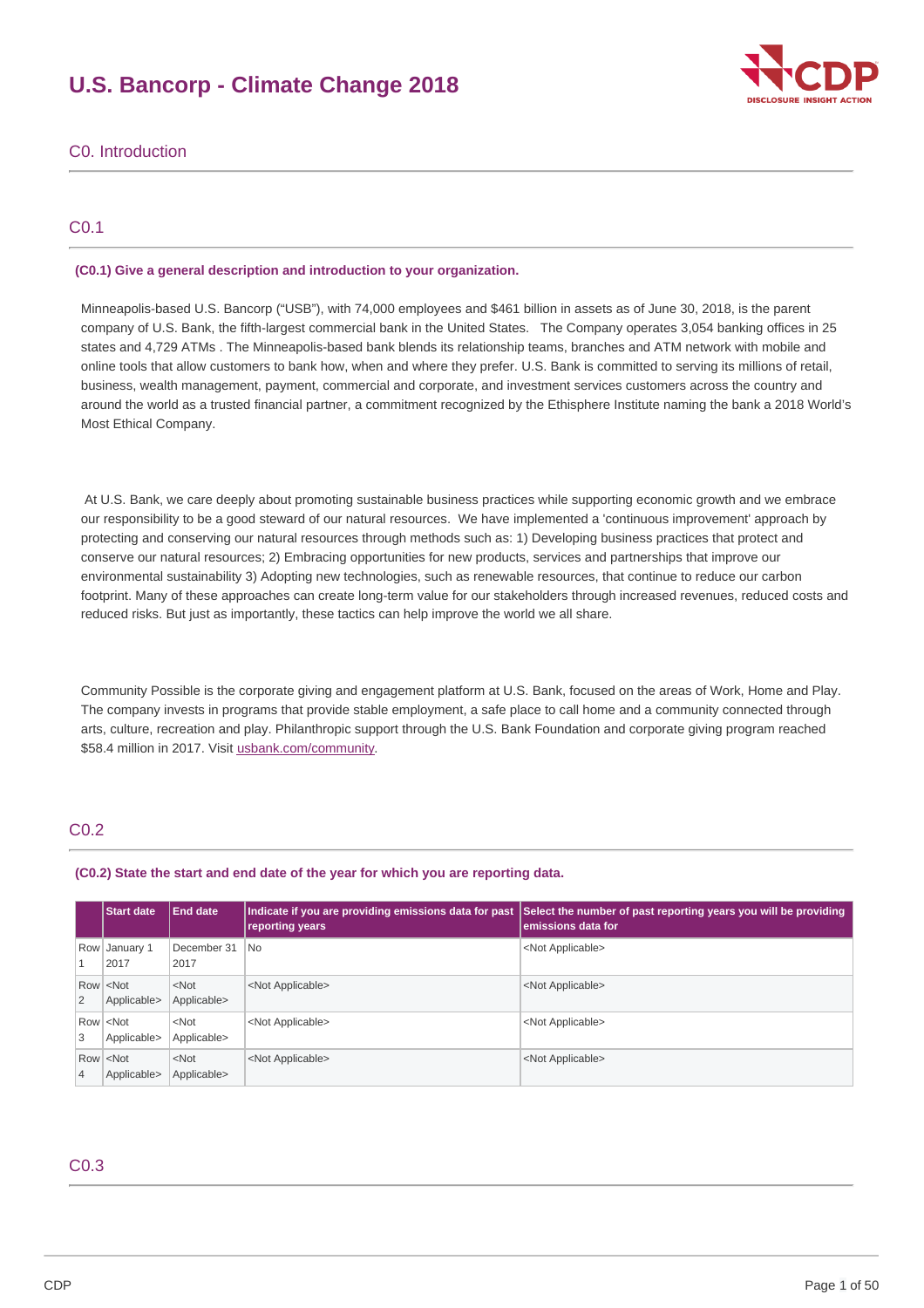**(C0.3) Select the countries/regions for which you will be supplying data.** United States of America Canada Cayman Islands Ireland Mexico

# C0.4

 **(C0.4) Select the currency used for all financial information disclosed throughout your response.** USD

# C0.5

(C0.5) Select the option that describes the reporting boundary for which climate-related impacts on your business are being reported. Note that this option should align with your consolidation approach to your Scope 1 and Scope 2 greenhouse gas **inventory.**

Operational control

# C1. Governance

# C1.1

 **(C1.1) Is there board-level oversight of climate-related issues within your organization?** Yes

# C1.1a

#### (C1.1a) Identify the position(s) of the individual(s) on the board with responsibility for climate-related issues.

| Position of<br>individual(s) | Please explain                                                                                                                                                                                                                                                                                                                                                                                                                                                                                                                                                                                                                                                                                                                                                                                                                                                                                                                                                                                                                      |
|------------------------------|-------------------------------------------------------------------------------------------------------------------------------------------------------------------------------------------------------------------------------------------------------------------------------------------------------------------------------------------------------------------------------------------------------------------------------------------------------------------------------------------------------------------------------------------------------------------------------------------------------------------------------------------------------------------------------------------------------------------------------------------------------------------------------------------------------------------------------------------------------------------------------------------------------------------------------------------------------------------------------------------------------------------------------------|
| board                        | Board/Executive The committee with the highest level of direct responsibility for climate change is our Public Responsibility Committee (PRC), an official<br>committee of U.S. Bancorp Board of Directors. It is comprised of independent directors. The committee's purpose is to review/ consider U.S.<br>Bancorp's position/ practices on matters of public interest and public responsibility and similar issues involving our relationship with the<br>community at large, including reputation. Item #6 under the Powers and Responsibilities section of the committee charter states the committee<br>oversees "the Company's policies and programs related to corporate social responsibility matters, including environmental sustainability." This<br>includes quiding our public stance on climate change, and the direction of climate change efforts. This work fits under the PRC due to our<br>responsibility to protect the communities in which we operate (public) and potential reputation impact of this work. |

# C1.1b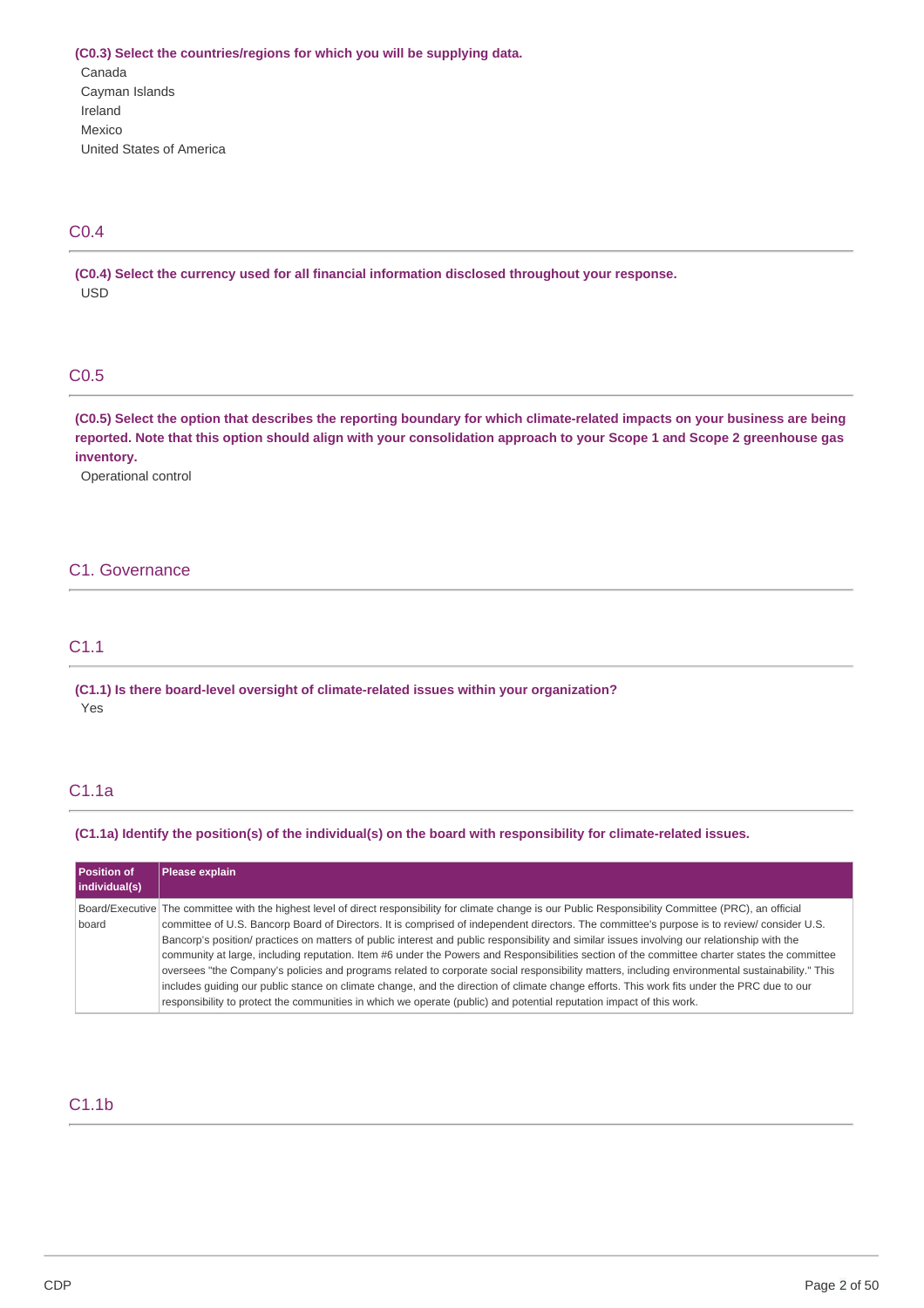#### **(C1.1b) Provide further details on the board's oversight of climate-related issues.**

| <b>Frequency with</b><br>which climate<br>l a scheduled<br>agenda item | Governance<br>mechanisms into<br>related issues are which climate related<br>issues are integrated                                                                                                                                                            | <b>Please explain</b>                                                                                                                                                                                                                                                                                                                                                                                                                                                            |
|------------------------------------------------------------------------|---------------------------------------------------------------------------------------------------------------------------------------------------------------------------------------------------------------------------------------------------------------|----------------------------------------------------------------------------------------------------------------------------------------------------------------------------------------------------------------------------------------------------------------------------------------------------------------------------------------------------------------------------------------------------------------------------------------------------------------------------------|
| Scheduled - some<br>meetings                                           | Reviewing and guiding<br>strategy<br>Reviewing and guiding<br>major plans of action<br>Reviewing and quiding<br>risk management<br>policies<br>Monitoring and<br>overseeing progress<br>against goals and<br>targets for addressing<br>climate-related issues | Envrionmental updates, including climate-related issues, are presented to the Public Responsibility Committee of the<br>Board of Directors annually. The purpose of these updates is to review strategy, goals, possible risks, as well as risk<br>mitigation initiatives, and major environmental partnerships/ initiatives. These scheduled presentations ensure<br>accountability as well as allow board members to provide feedback and quidance on current and future work. |

# C1.2

(C1.2) Below board-level, provide the highest-level management position(s) or committee(s) with responsibility for climate**related issues.**

| Name of the position(s) and/or committee(s)                                         | Responsibility                                                                  | <b>Frequency of reporting to the board on</b><br><b>Climate related issues</b> |
|-------------------------------------------------------------------------------------|---------------------------------------------------------------------------------|--------------------------------------------------------------------------------|
| Other C-Suite Officer, please specify (U.S. Bank's Chief<br>Administrative Officer) | Both assessing and managing climate-related risks Annually<br>and opportunities |                                                                                |

# C1.2a

(C1.2a) Describe where in the organizational structure this/these position(s) and/or committees lie, what their associated  **responsibilities are, and how climate-related issues are monitored.**

 U.S. Bank's Chief Administrative Officer (CAO) reports directly to the CEO and is responsible for overseeing the management of U.S. Bank's reputational risk, including climate change risk. This responsibility is included in her annual goal plan. Issues are monitored and reported to the CAO by U.S. Bank's Chief Corporate Social Responsibility Officer (CCSRO), who reports directly to the CAO, and U.S. Bank's Environmental Program Manager who is part of the CCSRO's team. The CAO assesses the potential reputational and business impact of the issue and advises on mitigation strategy. Day to day climate related issues are monitored and managed by the Environmental Program Manager. This includes quarterly meetings and working with an enterprise wide group of senior leaders (Environmental Working Group) to assess and implement U.S. Bank's climate related initiatives. Weekly updates are provided to the CCSRO during regularly scheduled meetings and included in weekly email updates to the CAO as needed. U.S. Bank's Reputation Risk Oversight Committee (RROC), which is an official subcommittee of an executive level committee and includes the CAO, as well as the CCSRO, provides oversight for the Environmental Working Group and receives quarterly updates regarding climate related issues. The Public Responsibility Committee of the board of directors provides oversight of the RROC. The work outlined above fits within the scope of the CAO's role as the C-suite executive tasked with managing U.S. Bank's reputation. Climate change is a risk we take very seriously and one that our stakeholders are showing an increase in interest around. As such, it can have a significant impact on our reputation. Also, as the C-suite executive tasked with managing the impact on the communities we serve and sharing our company brand and strategy, our impact on the environment is a key piece of that work. "We do the right thing" is central to our brand and our identity as a company, and lessening our impact on the environment is the right thing to do.

## C1.3

(C1.3) Do you provide incentives for the management of climate-related issues, including the attainment of targets? Yes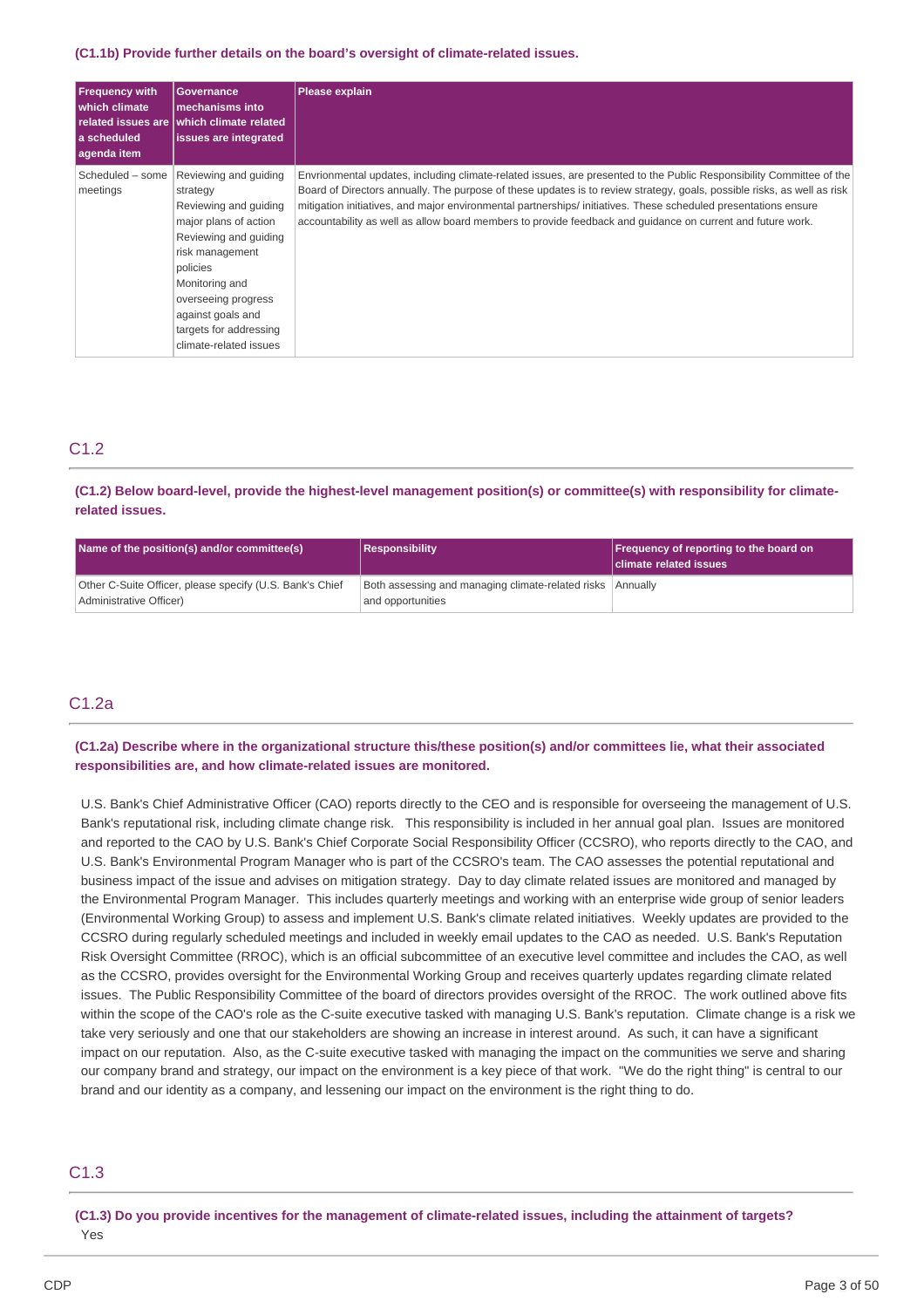### C1.3a

#### **(C1.3a) Provide further details on the incentives provided for the management of climate-related issues.**

### **Who is entitled to benefit from these incentives?**

Other C-Suite Officer

#### **Types of incentives** Monetary reward

### **Activity incentivized**

Emissions reduction target

### **Comment**

 U.S. Bank's Vice Chairman and Chief Administrative Officer has high level oversight of company environmental strategy and policy, including U.S. Bank's GHG emissions reduction target of 40% by 2029 and 60% by 2044. This includes employee engagement around environmental efforts to reduce corporate emissions, customer engagement and driving internal change towards being more environmentally responsible. She has oversight of strategy and initiatives to drive U.S. Bank's environmental progress, including meeting our target, and this is written into her annual performance goals. Her compensation is informed by achieving the goals in her goal plan.

#### **Who is entitled to benefit from these incentives?** Executive officer

 **Types of incentives** Monetary reward

 Emissions reduction target **Activity incentivized**

#### **Comment**

 U.S. Bank's Chief Corporate Social Responsibility Officer is responsible for managing the employees who set U.S. Bank's environmental strategy, including performance targets. She is also responsible for managing climate change risk in partnership with her team. Management of climate change strategy and risk is part of her performance goals and success is incentivized through annual performance awards.

### **Who is entitled to benefit from these incentives?** Environment/Sustainability manager

 **Types of incentives** Monetary reward

 Emissions reduction project **Activity incentivized**

#### **Comment**

 U.S. Bank's VP - Environmental Program Manager is responsible for coordinating efforts to engage employees and modify behaviors to reduce emissions, as well as working across business lines to coordinate energy/ emissions reduction initiatives. Success is incentivized through annual performance awards.

### **Who is entitled to benefit from these incentives?** Energy manager

 **Types of incentives**

Monetary reward **Activity incentivized**

Energy reduction project

### **Comment**

 U.S. Bank's VP - Energy Manager within Corporate Real Estate has a bonus that is directly tied to improvements in energy consumption and reduced emissions caused by reduced energy usage.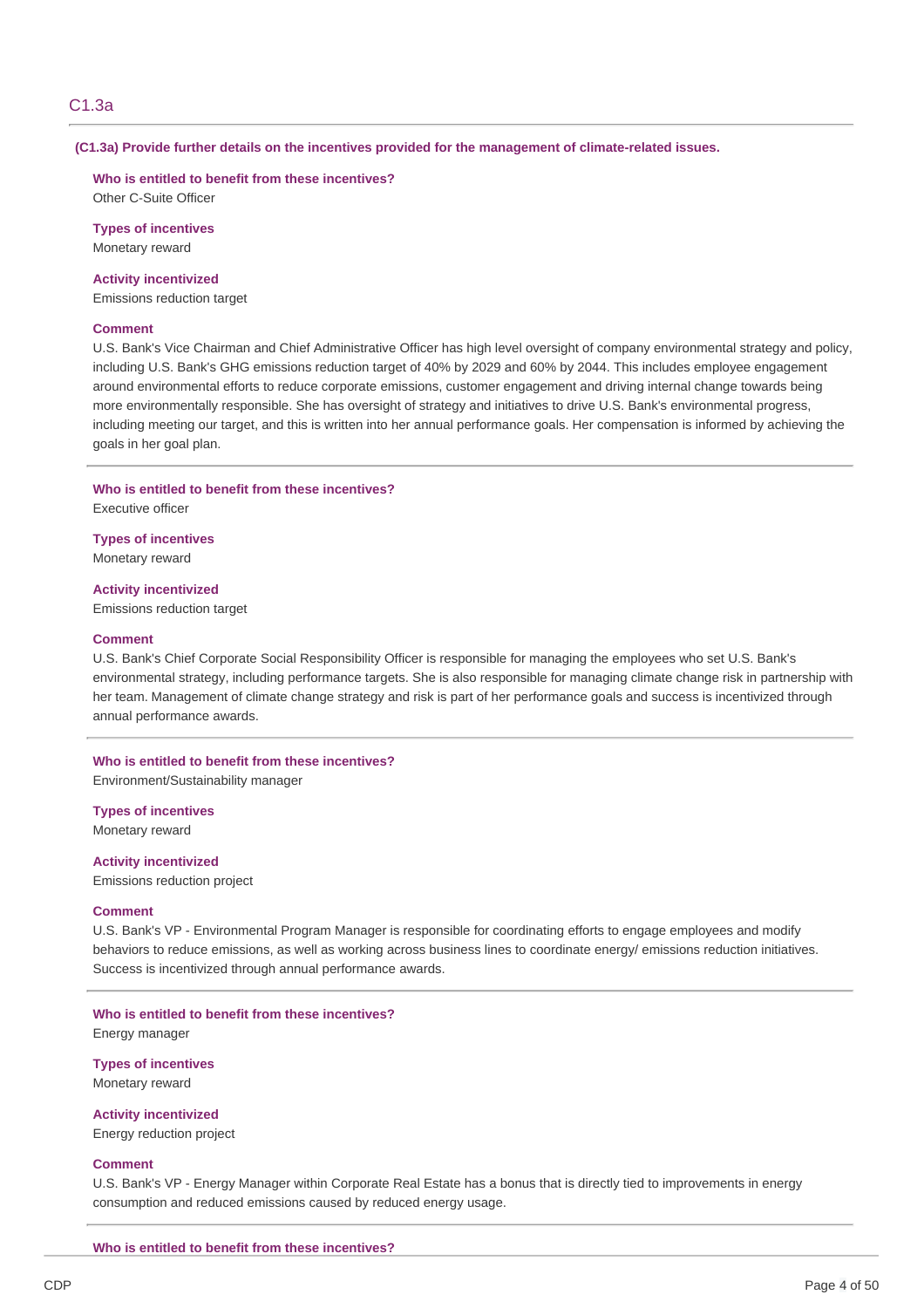### **Types of incentives** Monetary reward

# **Activity incentivized**

Energy reduction project

### **Comment**

 U.S. Bank's facility managers receive reporting for lowest performing locations within their portfolio. They are incentivized for reducing the energy use/ emissions at those low performing locations.

### **Who is entitled to benefit from these incentives?**

Business unit manager

 **Types of incentives** Monetary reward

 Emissions reduction project **Activity incentivized**

### **Comment**

 Renewable energy managers within the U.S. Bancorp Community Development Corporation are responsible for tax credit investing of projects within the solar/ renewable energy industry. These projects help customers reduce or avoid GHG emissions. These managers are incentivized by the number of renewable energy projects they facilitate and manage.

### **Who is entitled to benefit from these incentives?**

All employees

### **Types of incentives**

Recognition (non-monetary)

### **Activity incentivized**

Behavior change related indicator

#### **Comment**

 Development and implementation of sustainability initiatives, including those which have direct impact on emissions reduction, such as energy reduction and transportation initiatives. U.S. Bank employees are recognized with specific environmentally focused recognition tools within the company's employee recognition program.

# C2. Risks and opportunities

# C2.1

### **(C2.1) Describe what your organization considers to be short-, medium- and long-term horizons.**

|             | <b>From (years)</b> | To (years) | <b>Comment</b> |
|-------------|---------------------|------------|----------------|
| Short-term  |                     | w          |                |
| Medium-term | <b>A.L.</b>         | 10         |                |
| Long-term   | 10                  | 20         |                |

# C2.2

(C2.2) Select the option that best describes how your organization's processes for identifying, assessing, and managing  **climate-related issues are integrated into your overall risk management.**

Integrated into multi-disciplinary company-wide risk identification, assessment, and management processes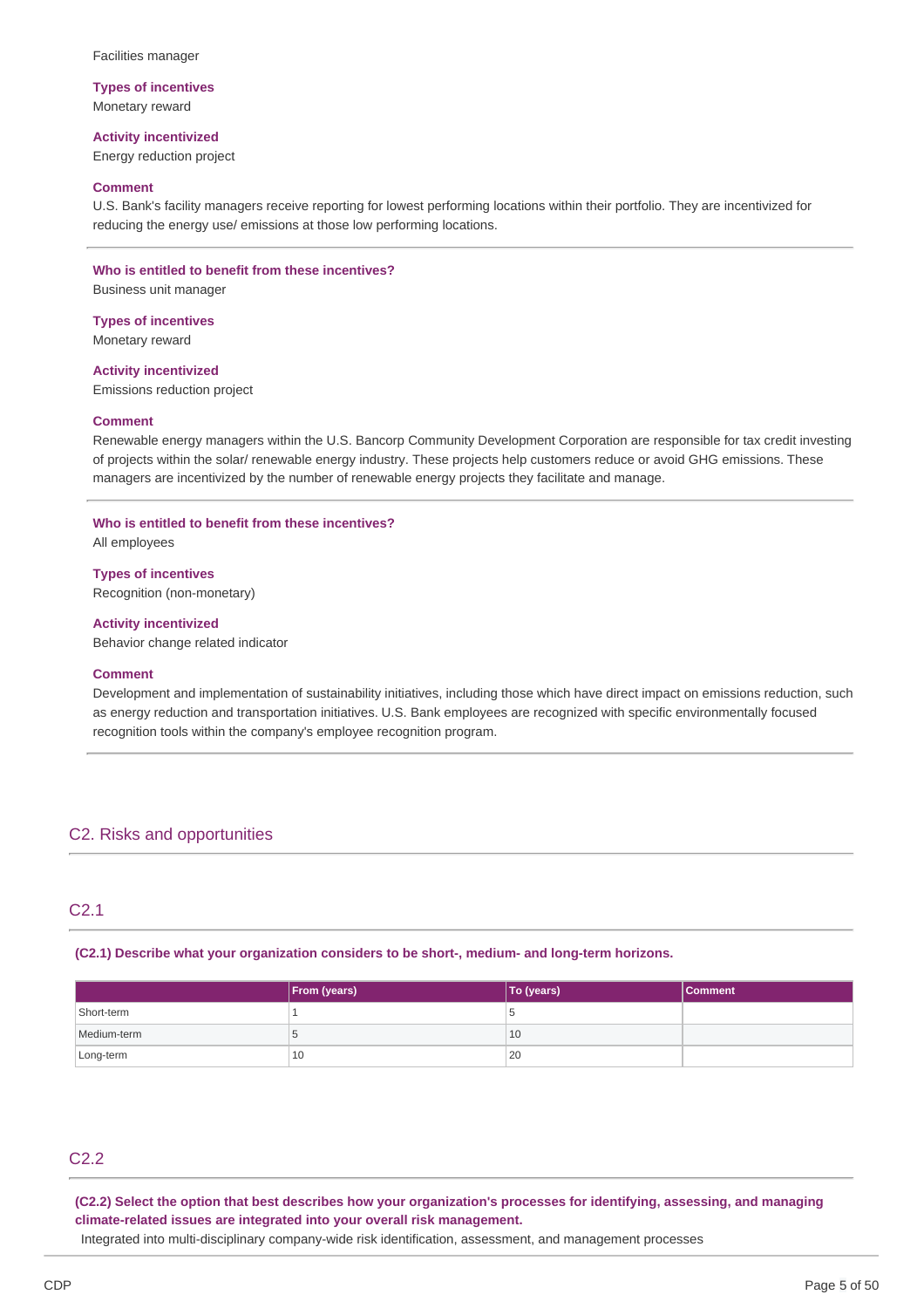# C2.2a

(C2.2a) Select the options that best describe your organization's frequency and time horizon for identifying and assessing **climate-related risks.**

| l of<br>monitoring are risks                                      | <b>Frequency How far into Comment</b><br>the future<br>considered? |                                                                                                                                                                                                                                                                                                                                                                                                                                                                                                                                                                                                                                                                                                                                                                                                                                                                                 |
|-------------------------------------------------------------------|--------------------------------------------------------------------|---------------------------------------------------------------------------------------------------------------------------------------------------------------------------------------------------------------------------------------------------------------------------------------------------------------------------------------------------------------------------------------------------------------------------------------------------------------------------------------------------------------------------------------------------------------------------------------------------------------------------------------------------------------------------------------------------------------------------------------------------------------------------------------------------------------------------------------------------------------------------------|
| Row $\vert$ Six-monthly $\vert$ >6 years<br>or more<br>frequently |                                                                    | U.S. Bank risk management procedures vary across types of potential risks (asset level, portfolio risk, reputational risk, etc.) In<br>general, the timeframe looks out up to 20 years depending on the product type and length of commitment. Depending on nature<br>and severity of the risk identified, the results are reported up through the impacted business line risk division, the corporate-wide<br>risk division, the Environmental Working Group, and the Reputation Risk Oversight Committee who oversees the Environmental<br>Working Group. An environmental update is shared annually with the Board of Directors' Public Responsibility Committee. This<br>report includes an update on environmental risk identification processes and potential high impact risks. U.S. Bank's focus is<br>mainly on national (U.S.), but some international focus as well. |

# C2.2b

### (C2.2b) Provide further details on your organization's process(es) for identifying and assessing climate-related risks.

 U.S. Bank's enterprise risk management policy covers management of risks that may negatively impact the Company, including credit, financial, liquidity, market, operational, reputational, strategic, and other risks as appropriate. U.S. Bank has a Chief Risk Officer who reports to the CEO. He leads the independent risk management organization, Risk Management & Compliance, which provides oversight of the Company's risk-taking activities.

 In addition, every business line within U.S. Bank has a team specifically focused on all types of risks, both at the business unit level (i.e. risk in lending portfolio or product specific risk), risks at the asset level (i.e. corporate real estate for our facilities and credit risk for assets within our portfolio), and risks at the company level (reputational risk or supply chain risk). U.S. Bank encourages open discussion and escalation of possible risks across all business lines. As risks are identified and addressed, our business lines are simultaneously looking at ways to turn these to opportunities for additional product development/sales, and/or cost savings.

 U.S. Bank utilizes a multiple line of defense approach in the prioritization of risk, looking at business line risk management, corporate- level risk management and assurance/validation/verification of our risk management processes, with escalation processes and procedures clearly defined.

 From an opportunities perspective, as risks are identified and addressed, business lines simultaneously look for ways to turn these into opportunities for additional product development/sales, and/or cost savings, and opportunities are typically prioritized by creation of positive operating leverage (balancing the revenue potential with the development expense).

 U.S. Bank seeks feedback from NGOs, industry groups, customers, shareholders, and peer banks to better understand and identify current and potential risks related to climate change.

 Specifically related to climate change, U.S. Bank would recognize impact of risks/ opportunities to be sustantive to the organization and prioritize them based on the likelihood and significance of the potential financial and/or reputational impact to the company. This includes consideration around 1) number of business lines and/ or customers affected, 2) potential financial loss and/or revenue as a result of the risk or opportunity, and 3) stakeholder attention around the risk/ opportunity, including potential effect on U.S. Bank's reputation. Highest priority would be given to any risk or opportunity seeing an increase in more than one of the three metrics listed.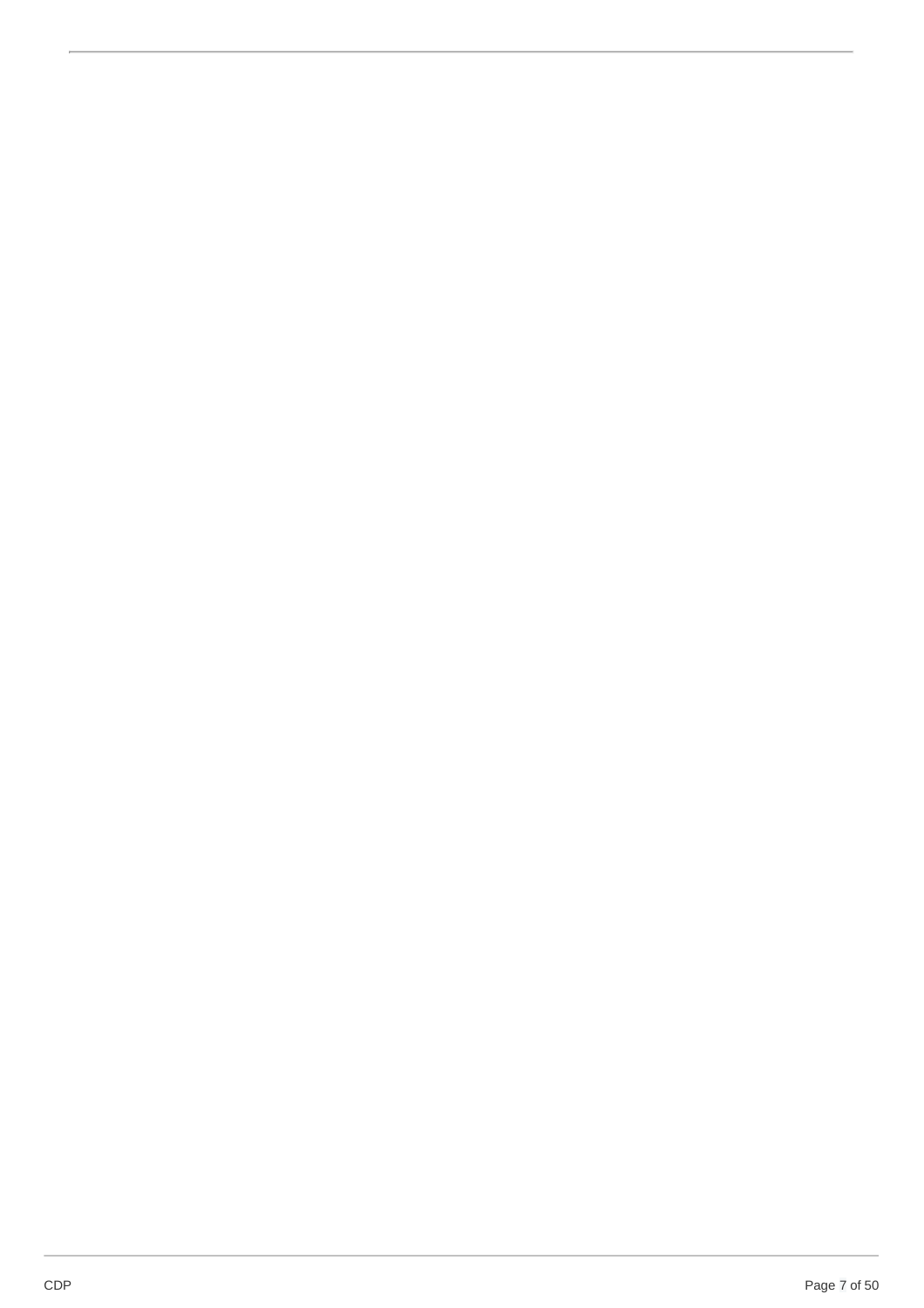#### (C2.2c) Which of the following risk types are considered in your organization's climate-related risk assessments?

|                        | &                                           | Relevance   Please explain                                                                                                                                                                                                                                                                                                                                                                                                                                                                                                                                                                                                                                                                                                                                                                                                                                                                                                                                                                                                                                                                                                                                                                                                                                                                                                                                                                                                                                                                                                                                                                                                                                                                                                                                                                                                                                                                                                               |
|------------------------|---------------------------------------------|------------------------------------------------------------------------------------------------------------------------------------------------------------------------------------------------------------------------------------------------------------------------------------------------------------------------------------------------------------------------------------------------------------------------------------------------------------------------------------------------------------------------------------------------------------------------------------------------------------------------------------------------------------------------------------------------------------------------------------------------------------------------------------------------------------------------------------------------------------------------------------------------------------------------------------------------------------------------------------------------------------------------------------------------------------------------------------------------------------------------------------------------------------------------------------------------------------------------------------------------------------------------------------------------------------------------------------------------------------------------------------------------------------------------------------------------------------------------------------------------------------------------------------------------------------------------------------------------------------------------------------------------------------------------------------------------------------------------------------------------------------------------------------------------------------------------------------------------------------------------------------------------------------------------------------------|
|                        | inclusion                                   |                                                                                                                                                                                                                                                                                                                                                                                                                                                                                                                                                                                                                                                                                                                                                                                                                                                                                                                                                                                                                                                                                                                                                                                                                                                                                                                                                                                                                                                                                                                                                                                                                                                                                                                                                                                                                                                                                                                                          |
| Current<br>regulation  | Relevant,<br>always<br>included             | As a financial services company, we are highly regulated, so this is always relevant to our business and included in our climate-related<br>risk assessment. Two members of U. S. Bank's legal department are part of the Environmental Working Group that drives climate<br>related risk management intiatives and our formal risk management process is a detailed review by the compliance team who is well<br>versed in current regulations. Current regulation that is included in our risk assessement is around renewable energy tax credits. The<br>U.S. Bancorp Community Development Corporation is a leader in the renewable energy investment tax credit and community solar<br>garden markets. Increased regulation, setting limits around the types of investments allowed under the tax credit, or a decrease in<br>supportive regulation, such as discontinuing the tax credit at the federal level, in this area might lead to a reduced ability to make these<br>types of investments. In 2017 they invested more than \$1.8 billion in renewable energy, including \$4 million in renewable energy tax<br>credit equity and \$3.2 million in New Market Tax Credits equity with Scenic Hill Solar to finance the completion of a solar energy facility in<br>Clarksville, Arkansas. Scenic Hill is just one example of our investment work. The 6.5 megawatt project will generate 11.1 million<br>kilowatt-hours of electricity in the first year of operation. The carbon offset of this investment is equal to planting 8,800 acres of forest,<br>195,000 seedlings grown over 10 years, or eliminating 18 million miles driven by an average passenger car. This Scenic Hill project<br>created 100 construction jobs in the community and produces enough energy to power 816 homes. It also has served as a starting<br>point for other area businesses to review their sustainable and renewable energy goals. |
| Emerging<br>regulation | Relevant,<br>always<br>included             | Similar to current regulations, as a financial services company, we are highly regulated, so this is always relevant to our business and<br>included in our climate-related risk assessment. Two members of U. S. Bank's legal department are part of the Environmental Task<br>Force that drives climate related risk management intiatives and our formal risk management process is a detailed review by the<br>compliance team who is well versed in current regulations. An example of emerging regulation that is being assessed thoughout our risk<br>management process is increased taxes and regulation around energy and fuel. Increased taxes and regulation around fuel and energy<br>would increase the operating cost to run U.S. Bank's over 3,000 locations. It might also affect the type of energy we can purchase, which<br>has the potential to force us into fuel/ energy purchasing agreements with a higher cost than previous partnerships. In 2017, U.S. Bank<br>spent around \$64 million on energy to operate our over 3,000 locations. If fuel and energy taxes increase, these costs will increase the<br>level of funding needed to operate our facilities.                                                                                                                                                                                                                                                                                                                                                                                                                                                                                                                                                                                                                                                                                                                                               |
| Technology             | Relevant,<br>always<br>included             | U.S. Bank offers many online services that reduce emissions by eliminating the need to travel to branches for customers' banking needs.<br>Data security is paramount to who we are as a company and to our industry in general, so any risks involved with these services are<br>always included in our risk management process. An example would be the fact that U.S. Bank recently became the first bank to offer<br>banking services on all three major platforms: Amazon Alexa, Google Home and Apple Siri. In order to reduce risk, certain banking<br>functions are not allowed when using these platforms.                                                                                                                                                                                                                                                                                                                                                                                                                                                                                                                                                                                                                                                                                                                                                                                                                                                                                                                                                                                                                                                                                                                                                                                                                                                                                                                      |
| Legal                  | Not<br>relevant,<br>included                | We have not faced any climate-related litigation as a company, so we do not currently consider this risk relevant to our company. We do<br>monitor potential legal risk and will consider it relevant if we see a change in our current situation.                                                                                                                                                                                                                                                                                                                                                                                                                                                                                                                                                                                                                                                                                                                                                                                                                                                                                                                                                                                                                                                                                                                                                                                                                                                                                                                                                                                                                                                                                                                                                                                                                                                                                       |
| Market                 | Relevant,<br>sometimes<br>included          | Market shifts do affect our customer, which in turn can affect our bottom line through an increase in write-offs. For example, if the shift to<br>a low carbon economy increases the market for electric vehicles, any customers who have not diversified into this market might see a<br>decrease in revenue, resulting in an inability to meet financial commitments, which would, in turn, affect U.S. Bank's business. When we<br>see a market shift that would affect a large number of customers, we would then include the risk in our portfolio review and risk<br>assessment.                                                                                                                                                                                                                                                                                                                                                                                                                                                                                                                                                                                                                                                                                                                                                                                                                                                                                                                                                                                                                                                                                                                                                                                                                                                                                                                                                   |
| Reputation             | Relevant,<br>always<br>included             | Increased expectations from customers, shareholders, and investors regarding disclosure and management of environmental impact<br>have led to more scrutiny and reputation risk. As a financial services provider, U.S. Bank's emissions may be much lower than those of<br>our customers, but we are more frequently being evaluated based on our customers' emissions due to our financial relationship with<br>them. A negative evaluation could damage U.S. Bank's reputation and result in a loss of business, so we make sure to take the time to<br>get to know our customers. Due to an increase in feedback being received through our Customer Experience Group, our Investor<br>Relations Group, and our Communications team, we now have a better, more streamlined approach to collecting this feedback and<br>assessing the risk through our Environmental Working Group.                                                                                                                                                                                                                                                                                                                                                                                                                                                                                                                                                                                                                                                                                                                                                                                                                                                                                                                                                                                                                                                  |
| Acute<br>physical      | Relevant,<br>always<br>included             | Natural disasters affect U.S. Bank's customers and can lead to their inability to fulfill commitments. If their business is destroyed through<br>flooding or other climate related event, they may be unable to conduct business. This would lead to an inability to repay debt and a<br>decrease in future relationship opportunities. It's difficult to manage this risk due to the uncertain nature of where a flood or disasters will<br>hit, but U.S. Bank attempts to evaluate customer relationships in relation to recent trends through our risk management process. A<br>dashboard has been created to track financial impact to our portfolio from past events and evaluate the likelihood of future impact from<br>additional disasters.                                                                                                                                                                                                                                                                                                                                                                                                                                                                                                                                                                                                                                                                                                                                                                                                                                                                                                                                                                                                                                                                                                                                                                                     |
| Chronic<br>physical    | Relevant,<br>always<br>included             | Similar to the acute physical occurances, chronic shifts caused by climate change can also affect our customers and their ability to fulfill<br>commitments, as well as a decrease in future relationship opportunities. Our Risk Management Team is working on stress testing our<br>portfolio against current drought conditions, as well as worsening conditions. Changes in temperature extremes will also lead to an<br>increase in energy use to heat and cool U.S. Bank's over 3,000 locations. U.S. Bank has several locations in the Western/ Southwestern<br>United States, in cities such as Las Vegas, Phoenix, San Diego and Los Angeles. With temperatures continuing to rise, especially in the<br>desert climates, our locations in these areas will require a continually higher level of cooling. U.S. Bank is headquartered in Minneapolis,<br>a traditionally cool city, and has a large presence in other northern locations, such as Milwaukee and Fargo. These locations do not<br>usually require a high level of cooling, but with increasingly warmer weather, they now require more use of air conditioning units,<br>resulting in higher costs and emissions. In 2017, U.S. Bank spent around \$64 million on energy to operate our over 3,000 locations. If<br>extreme temperatures worsen, these costs will increase the level of capital needed to operate our facilities.                                                                                                                                                                                                                                                                                                                                                                                                                                                                                                                                |
| Upstream               | Not<br>relevant,<br>explanation<br>provided | As a financial services company, U.S. Bank's upstream assets are limited and not reliant on specifc suppliers, so they would not pose a<br>significant risk if impacted by climate change.                                                                                                                                                                                                                                                                                                                                                                                                                                                                                                                                                                                                                                                                                                                                                                                                                                                                                                                                                                                                                                                                                                                                                                                                                                                                                                                                                                                                                                                                                                                                                                                                                                                                                                                                               |
| Downstream Relevant,   | always<br>included                          | As a financial services company, U.S. Bank's downstream risks involve our customers and climate change impacts that affect their<br>ability to fulfill commitments and expand their relationship with us. We work to mitigate this risk through enhanced due diligence of<br>customers within high environmental impact industries. We also address this risk through our porfolio stress testing against natural<br>disasters.                                                                                                                                                                                                                                                                                                                                                                                                                                                                                                                                                                                                                                                                                                                                                                                                                                                                                                                                                                                                                                                                                                                                                                                                                                                                                                                                                                                                                                                                                                          |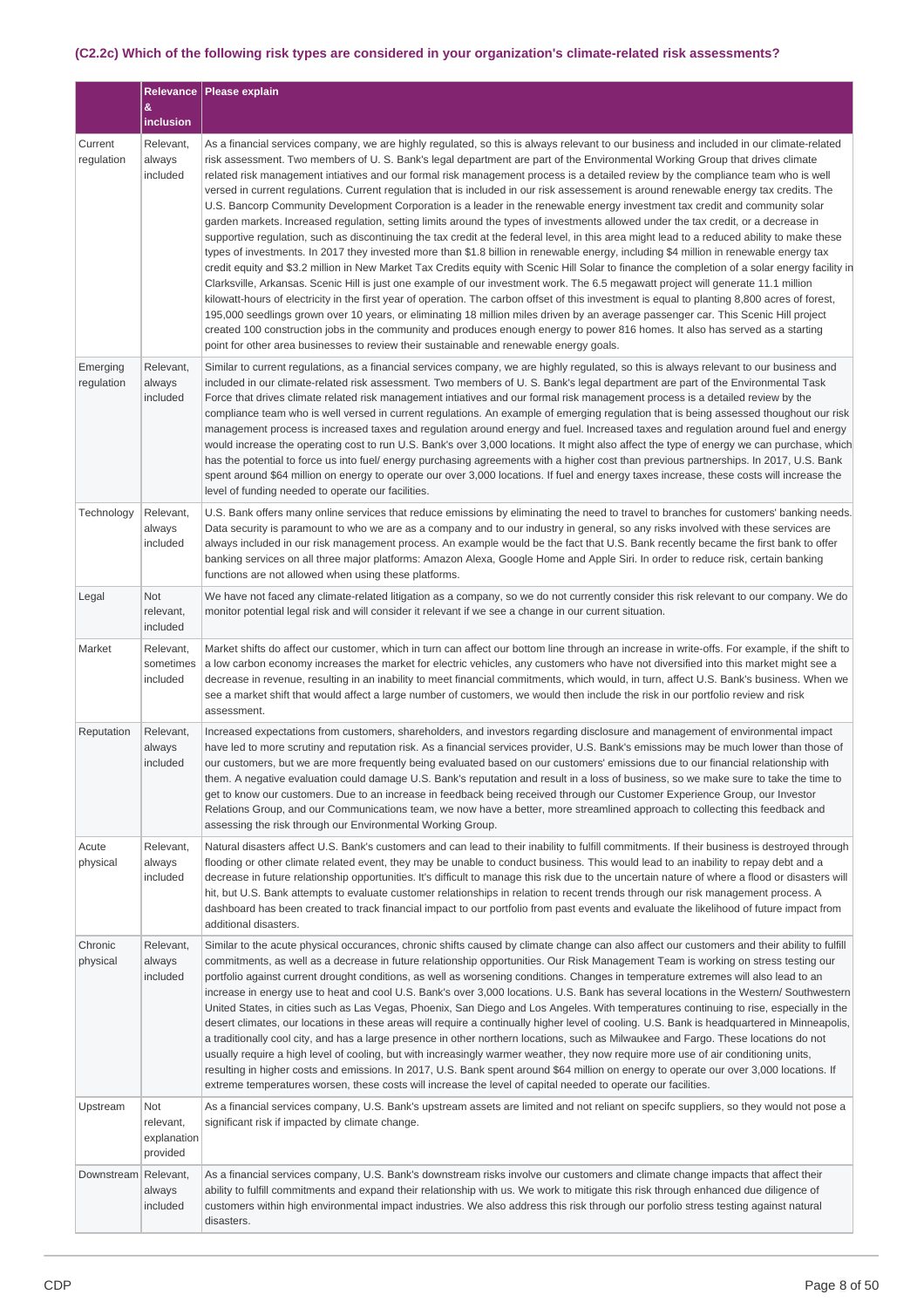### **(C2.2d) Describe your process(es) for managing climate-related risks and opportunities.**

 Management of climate change risks and opportunities is integrated into U.S. Bank's business strategy due to its broad array of potential impacts (both positive and negative), whether direct (to company assets or business opportunities/approach) or indirect (reputational). We continue to expand our internal communication through use of shared databases and specific presentations to educate and inform various business lines about issues and opportunities so that each business line can use that information to integrate climate change into their business risk management process and identify opportunities for business growth. We have resources within our Environmental Working Group, Reputation Risk Oversight Committee, and within business lines that work to continually expand/integrate climate change risks/opportunities into business strategies.

 An example of how we have managed transitional climate change risk within our customer portfolio is through the expansion of our due diligence process to assess the environmental risk of customer relationships. In 2017, we developed a review and escalation process with senior management and it has heightened environmental impact awareness across all business lines, thus being reflected in individual business line strategy and goals. U.S. Bank also created a Policy that is supported by a Working Group that identifies and monitors areas of elevated risk associated with Bank relationships, including those who have a high environmental impact. This has allowed us to identify and address relationship risks in a more consistent and proactive manner. Having an enterprise approach provides greater visibility to identify and uniformly manage relationship risks and allows us to identify opportunities for growth within emerging low carbon industries, such as renewable energy.

 An example of how we have managed physical climate change risks and opportunities is through our energy efficiency programs. Increasing temperatures caused by climate change have the potential to significantly increase the cost to power U.S. Bank's over 3,000 locations. We have managed this risk through energy efficient upgrades, such as LED lighting, more efficient HVAC equipment and motion sensor lighting. Our work towards decreasing the energy footprint of our buildings has opened opportunities for us to save money through reduced energy bills and through increased partnership with our energy vendors, such as our participation in Xcel Energy's Renewable Connect program.

 As regulatory/legislative measures are implemented, there is direct impact to opportunities (new products/services to help customers meet the requirements), business practices (ensuring our compliance with applicable requirements), and risk (will the requirements result in a negative impact on ability to do business or cost to do business for our company and our customers). Our Environmental Working Group and other feedback mechanisms ensure the communication is shared with the appropriate parties to prioritize the identified risks/opportunities. Our extensive risk infrastructure monitors and helps mitigate risks due to climate change such as disaster recovery in the event of severe weather instances.

### C2.3

(C2.3) Have you identified any inherent climate-related risks with the potential to have a substantive financial or strategic  **impact on your business?**

Yes

# C2.3a

(C2.3a) Provide details of risks identified with the potential to have a substantive financial or strategic impact on your **business.**

**Identifier** Risk 1

 **Where in the value chain does the risk driver occur?**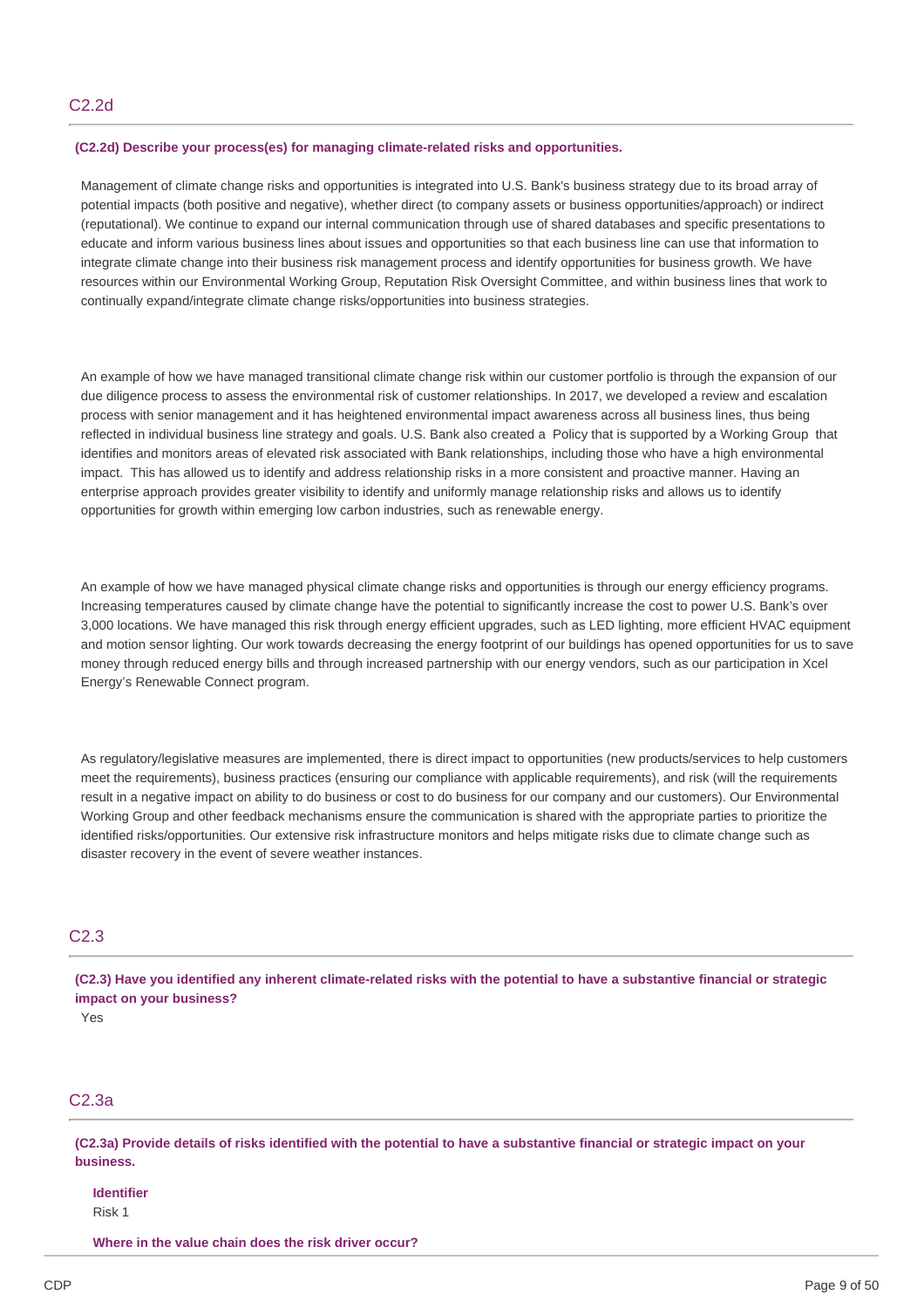**Risk type** Physical risk

### **Primary climate-related risk driver**

Chronic: Rising mean temperatures

#### **Type of financial impact driver**

Increased operating costs (e.g., inadequate water supply for hydroelectric plants or to cool nuclear and fossil fuel plants)

#### **Company- specific description**

 In 2017, U.S. Bank spent around \$64 million on energy to operate our over 3,000 locations. Rising temperatures will mean air conditioners will run more frequently, causing this cost to increase. U.S. Bank has several locations in the Western/ Southwestern United States, in cities such as Las Vegas, Phoenix, San Diego and Los Angeles. With temperatures continuing to rise, especially in the desert climates, our locations in these areas will require a continually higher level of cooling. U.S. Bank is headquartered in Minneapolis, a traditionally cool city, and has a large presence in other northern locations, such as Milwaukee and Fargo. These locations do not usually require a high level of cooling, but with increasingly warmer weather, they now require more use of air conditioning units, resulting in higher emissions and costs.

**Time horizon**

Current

**Likelihood** Virtually certain

 **Magnitude of impact** Low

 **Potential financial impact** 640000

#### **Explanation of financial impact**

 We estimate that we could see an annual 1% increase in our energy cost due to increased temperatures across our footprint and an increased need to cool U.S. Bank's over 3,000 buildings. This is an estimate and might vary.

#### **Management method**

 In an effort to mitigate this risk, we are working to upgrade our facilities to be more energy efficient. Examples of this are installations of motion sensor lighting, building all new branch locations to LEED certified standards, switching out light bulbs/fixtures to more efficient options, etc. We approved 45 projects in 2017, mostly LED upgrades, including several large buildings in Ohio and Missouri, where the expected impact is an annual reduction of nearly 2100 MWh of electrical energy.

#### **Cost of management**

2000000

### **Comment**

\$2 million is U.S. Bank's annual budget for energy efficient projects.

# **Identifier**

Risk 2

 **Where in the value chain does the risk driver occur?** Customer

**Risk type** Physical risk

#### **Primary climate-related risk driver**

Acute: Increased severity of extreme weather events such as cyclones and floods

#### **Type of financial impact driver**

Write-offs and early retirement of existing assets (e.g., damage to property and assets in "high-risk" locations)

#### **Company- specific description**

 U.S. Bank's Risk Management Team completed a financial impact assessment following recent hurricanes and did see losses due to forgiven interest, actual losses and reduced revenue. The forgiven interest was an effort to lighten the stress of our customers following such a devastating loss.

#### **Time horizon**

Short-term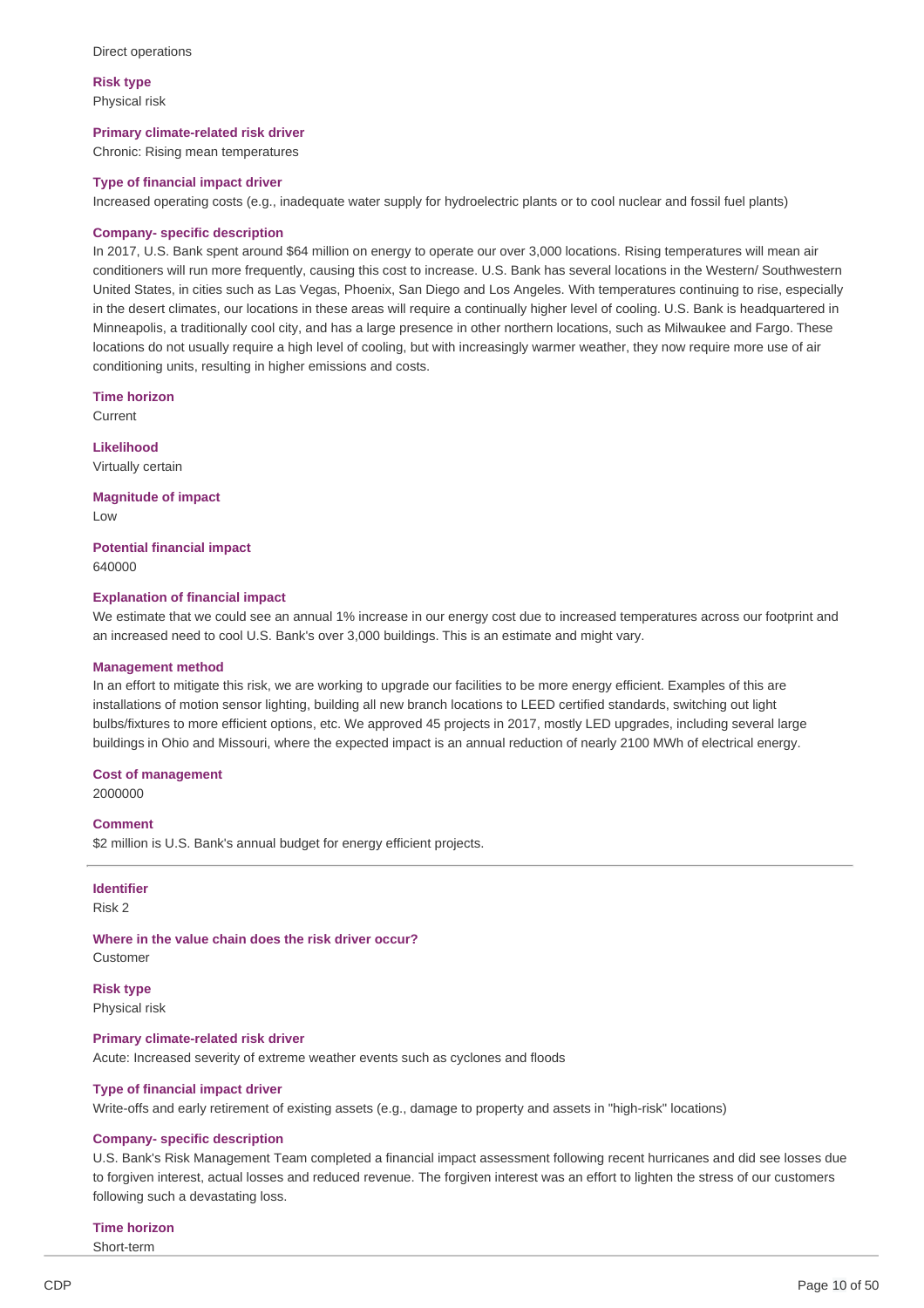### **Likelihood**

Virtually certain

### **Magnitude of impact**

Medium

### **Potential financial impact**

 $\Omega$ 

### **Explanation of financial impact**

 U.S. Bank is currently tracking financial impact of historical climate related events in an effort to inform risk management around future events, but has not yet been able to quantify the potential financial impact of those future events.

### **Management method**

 It's difficult to manage this risk due to the uncertain nature of where a flood or hurricane will hit, but U.S. Bank attempts to evaluate customer relationships in relation to recent trends through our risk management process. Industries that are more sensitive to flooding and other climate change impacts are evaluated more closely by location and risk management processes in place to limit impact.

### **Cost of management**

 $\Omega$ 

### **Comment**

 There is no additional cost for management due to the risk being managed by staff who are employed in roles with a primary focus other than environmental risk. Climate change risk is being integrated into those other roles are part of the overal risk management structure.

### **Identifier** Risk 3

### **Where in the value chain does the risk driver occur?**

Direct operations

### **Risk type**

Transition risk

### **Primary climate-related risk driver**

Reputation: Increased stakeholder concern or negative stakeholder feedback

### **Type of financial impact driver**

Reputation: Reduced revenue from decreased demand for goods/services

### **Company- specific description**

 Increased expectations from customers, shareholders, and investors regarding disclosure and management of environmental impact have led to more scrutiny and reputation risk. As a financial services provider, U.S. Bank's emissions may be much lower than those of our customers, but we are more frequently being evaluated based on our customers' impact due to our financial relationship with them. A negative evaluation could damage U.S. Bank's reputation and result in a loss of business, so we make sure to take the time to get to know our customers. Examples of this risk are recent divestment campaigns targeted at banks who have relationships with companies who build oil and gas pipelines. U.S. Bank has been included in some of these campaigns and has been contacted by shareholders to discuss climate change impact.

**Time horizon** Medium-term

 More likely than not **Likelihood**

 **Magnitude of impact** Low

### **Potential financial impact**

 $\Omega$ 

### **Explanation of financial impact**

 To date, we have not seen a financial impact based on recent experience and research into the role environment plays in customer choices for doing business. We seek to manage environmental risks associated with our higher impact customers in an effort to reduce risk to U.S. Bank.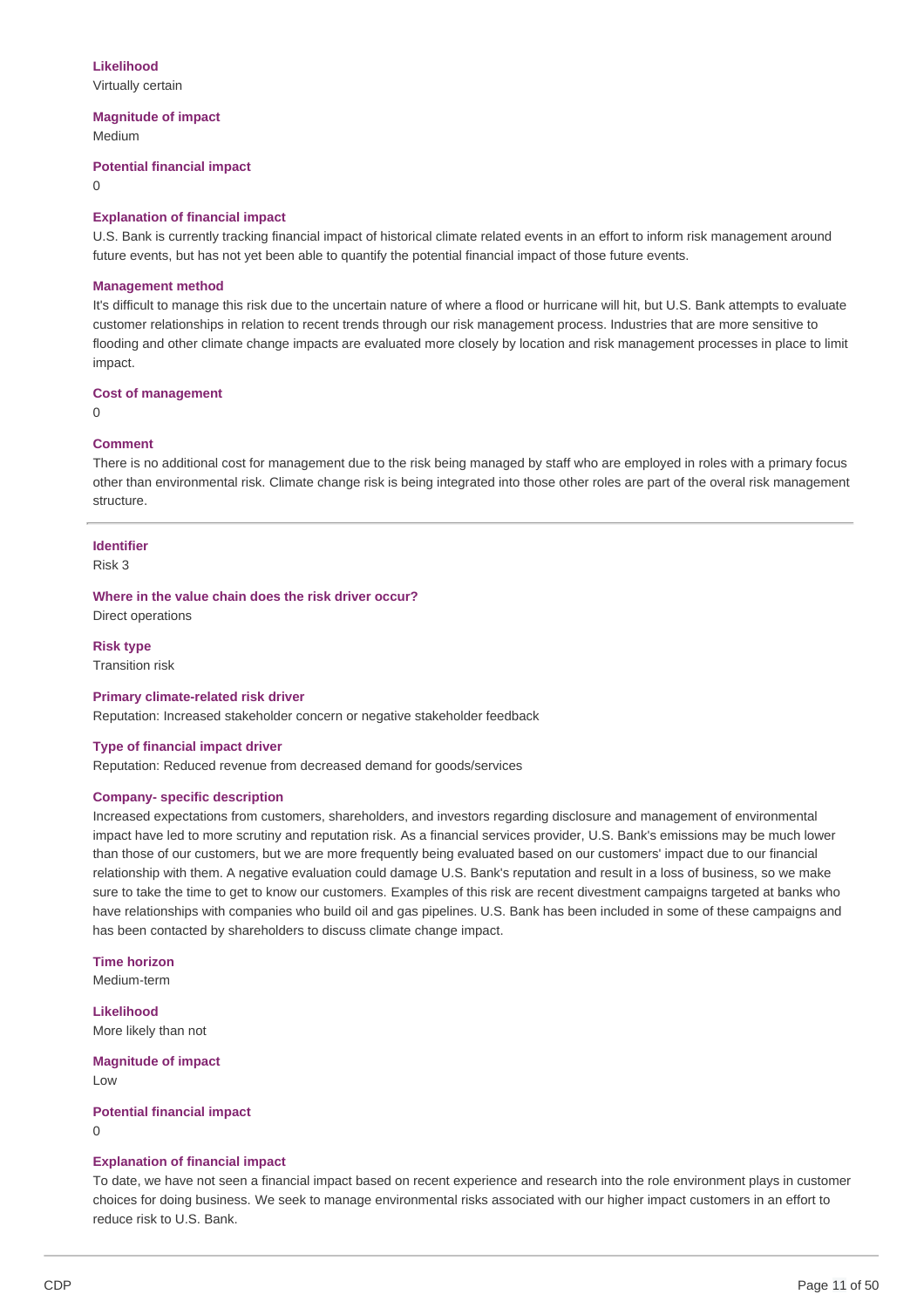#### **Management method**

 U.S. Bank strives to be responsible stewards of the environment , so even though the financial impact of reputation risk is minimal, we work hard to tell our positive story around environmental responsibility and to mitigate any negative exposure risk. In 2017, we continued to enhance policy overview for our Environmental Responsibility Policy by adding more robust approval procedures and implementing a quality assurance process by an outside business line to ensure procedures are being followed. Review of this process roles up to an executive management level committee who reports to the Public Responsibility Committee of U.S. Bancorp's Board of Directors. We have also formed a relationship review committee to evaluate potential reputation risk attached to specific customers. This committee is made up of senior level staff, including C-suite leaders. This provides a higher level of oversight for environmental reputation risk and drives engagement with customers who are determined to pose a higher reputation risk for U.S. Bank. In 2017, we also published an annual Corporate Social Responsibility Report with a dedicated environmental section to better tell our positive story. We also included an expanded environmental impact section within U.S. Bank's Annual Report and addressed our environmental initiatives during our annual shareholder meeting.

#### **Cost of management**

 $\Omega$ 

#### **Comment**

 Cost of management is minimal, as management has mostly been a change in oversight and an escalation in issue awareness. Because we already had processes in place for this, additional capital was not needed.

# C2.4

(C2.4) Have you identified any climate-related opportunities with the potential to have a substantive financial or strategic  **impact on your business?**

Yes

# C2.4a

(C2.4a) Provide details of opportunities identified with the potential to have a substantive financial or strategic impact on **your business.**

**Identifier**

Opp1

 **Where in the value chain does the opportunity occur?** Direct operations

 Products and services **Opportunity type**

 Development and/or expansion of low emission goods and services **Primary climate-related opportunity driver**

#### **Type of financial impact driver**

Increased revenue through demand for lower emissions products and services

#### **Company- specific description**

 A shift to a low carbon economy could lead to an increase in programs such as the federal tax credit program and community solar gardens (CSG). The U.S. Bancorp Community Development Corporation (CDC) is a leader in this space and would see an increase in investment opportunities should the investment tax credit programs continue. They are currently a leader in fostering the development of CSG programs in states that do not currently have a robust program. In some cases, local regulation does not support the funding of CSG, so it's difficult to create a program, but a positive change in renewable energy regulation to support CSG would allow the U.S. Bancorp CDC to invest in more CSG funds.

**Time horizon** Short-term

**Likelihood** Unlikely

 **Magnitude of impact** Medium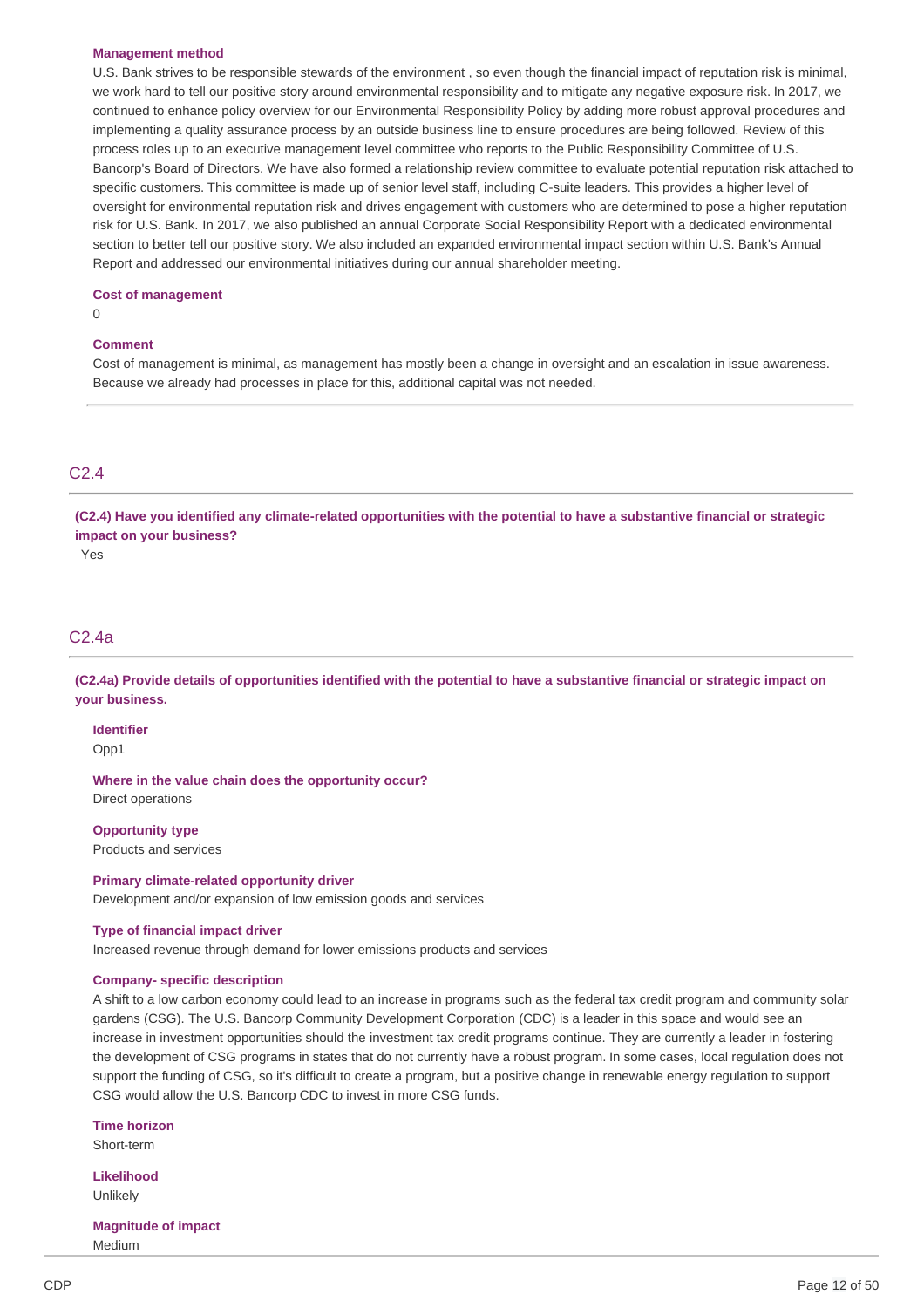### **Explanation of financial impact**

 In 2017, U.S. Bank invested over \$1.8 Billion in renewable energy through tax credits. If these projects are expanded, we would have several more opportunities to significantly increase the dollar amount invested in renewable energy programs, especially community solar gardens. Because U.S. Bank is a leader in this space, we would hope to see our tax credit investing increase around 30% based on past investment totals.

#### **Strategy to realize opportunity**

 At U.S. Bank, we are committed to investing in businesses that are supporting renewable energy efforts and sustainable business practices while supporting job growth. U.S. Bancorp Community Development Corporation has experts who specialize in renewable energy investing and are seen as leaders in this space. Part of their work includes finding opportunities that drive a clean economy, but also support the communities where we do business. In 2017, they invested \$4 million in renewable energy tax credit equity and \$3.2 million in New Market Tax Credits equity with Scenic Hill Solar to finance the completion of a solar energy facility in Clarksville, Arkansas. The 6.5 megawatt project will generate 11.1 million kilowatt-hours of electricity in the first year of operation. The carbon offset of this investment is equal to planting 8,800 acres of forest, 195,000 seedlings grown over 10 years, or eliminating 18 million miles driven by an average passenger car. This Scenic Hill project created 100 construction jobs in the community and produces enough energy to power 816 homes. It also has served as a starting point for other area businesses to review their sustainable and renewable energy goals. Scenic Hill is just one example of U.S. Bank's commitment to investing in businesses that support renewable energy efforts.

#### **Cost to realize opportunity**

2700000

### **Comment**

 Cost of management would be personnel costs associated with the renewable energy group within U.S. Bancorp Community Development Corporation, totaling approximately \$2.7 million.

### **Identifier**

Opp2

 **Where in the value chain does the opportunity occur?** Customer

#### **Opportunity type**

Products and services

#### **Primary climate-related opportunity driver**

Development and/or expansion of low emission goods and services

#### **Type of financial impact driver**

Increased revenue through demand for lower emissions products and services

#### **Company- specific description**

 A shift in customer preference for low carbon products could lead to increased interest in U.S. Bank's energy efficient premier loan and our green auto loan. Both provide a reduced interest rate for activities that reduce emissions. U.S. Bank's premier loan offers a 0.5% reduced rate if the loan is used to finance energy efficient improvements. U.S. Bank's green auto loan offers a 0.5% reduced rate if the vehicle being purchased is on the EPA's Smartway list.

**Time horizon** Short-term

 More likely than not **Likelihood**

 **Magnitude of impact** Low

### **Potential financial impact** 450000

#### **Explanation of financial impact**

 In 2017, U.S. Bank provided over \$15 million dollars in green auto loans. If customer demand shifts to a low carbon economy, we would hope to significantly increase this number as customers seek to purchase more fuel efficient vehicles. We would also hope to see an increase in our energy efficient premier loan product as well. These increases would likely be minor, due to these not being large revenue generating products, probably only a 1-5% increase.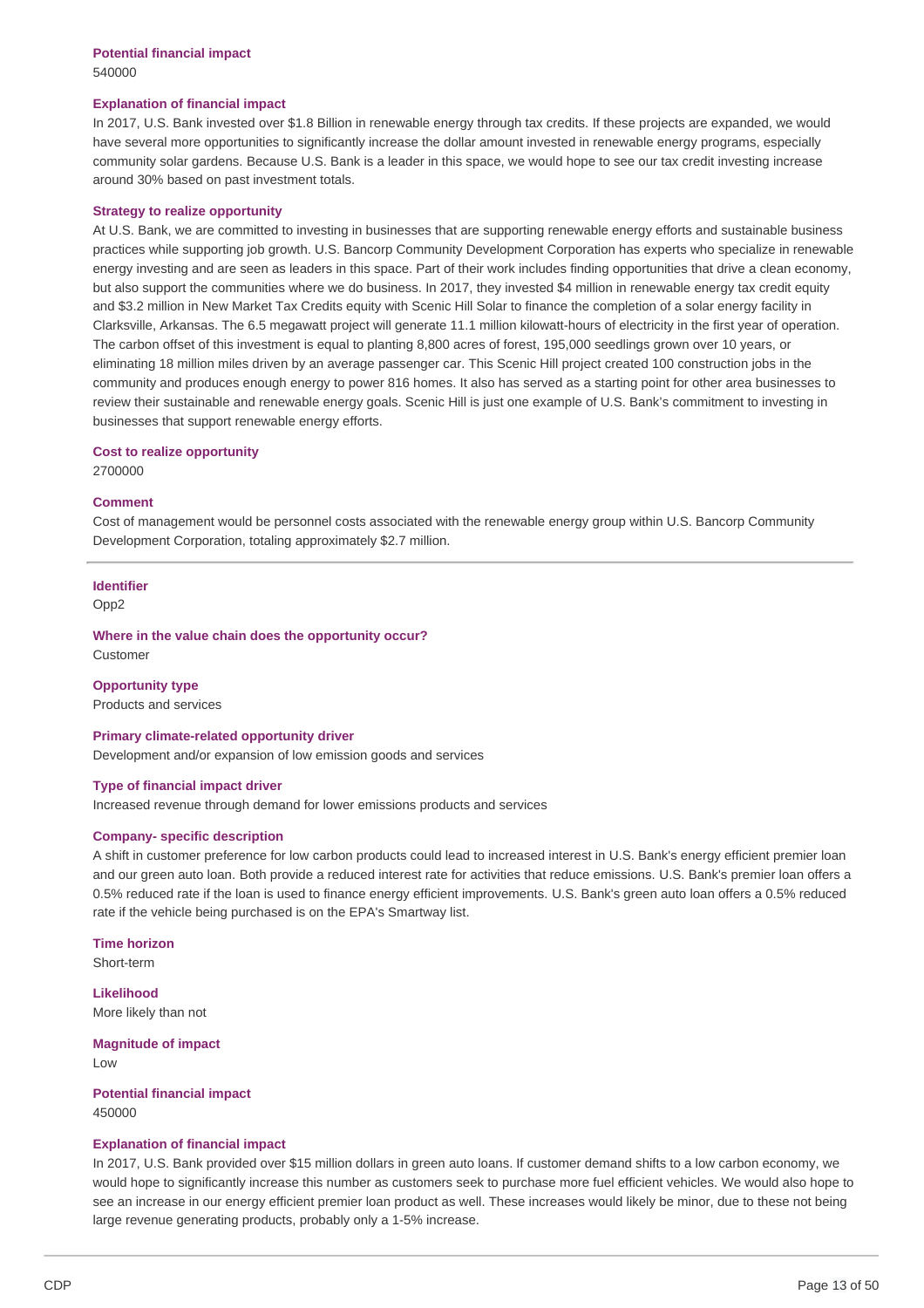#### **Strategy to realize opportunity**

 U.S. Bank promotes our energy efficient products, such as our green auto loan and energy efficient premier loan, during times when it's anticipated that the tax on oil and/ or gasoline will be increasing. If our customers are able to take advantage of these products to upgrade their car and/ or home to be more efficient, the impact will be less severe when the tax is increased. The intent is to reach the right audience at the right time so we can optimize participation in these products in an effort to assist our customers in reducing their emissions.

#### **Cost to realize opportunity**

 $\Omega$ 

### **Comment**

Promotion of these products is included in general marketing campaigns, so no additional capital is needed to support the efforts.

#### **Identifier**

Opp3

 **Where in the value chain does the opportunity occur?** Customer

 Products and services **Opportunity type**

### **Primary climate-related opportunity driver**

Shift in consumer preferences

#### **Type of financial impact driver**

Increased revenue through demand for lower emissions products and services

#### **Company- specific description**

 Natural disasters caused by climate change can lead to significant losses for U.S. Bank customers. As a financial institution, it's our privilege to be there to assist in the rebuilding process of those communities where we do business. We do this through lending and investing opportunities. Much of the rebuilding is done with a smaller footprint, such as building a new structure to LEED certified standards or adding new, energy efficient technology to replace damaged equipment. We offer debt products, such as financing for commercial buildings and equity opportunities, such as renewable energy investment tax credit investments. In 2017, U.S. Bank provided over \$2.9 Billion in loans and investments for green building or other environmentally beneficial business opportunities, many which were the result of our customers rebuilding following a physical event caused by climate change, or customers working to mitigate risks of future climate change activities. Once specific project is Scenic Hill, where we invested \$4 million in renewable energy tax credit equity and \$3.2 million in New Market Tax Credits equity with Scenic Hill Solar to finance the completion of a solar energy facility in Clarksville, Arkansas. The 6.5 megawatt project will generate 11.1 million kilowatt-hours of electricity in the first year of operation. The carbon offset of this investment is equal to planting 8,800 acres of forest, 195,000 seedlings grown over 10 years, or eliminating 18 million miles driven by an average passenger car. This Scenic Hill project created 100 construction jobs in the community and produces enough energy to power 816 homes. It also has served as a starting point for other area businesses to review their sustainable and renewable energy goals. Having stronger sustainability goals in place will allow the city of Clarksville to be resilient against warming temperatures by offering a low cost, stable source of energy to cool their homes.

**Time horizon**

Short-term

**Likelihood** Likely

 **Magnitude of impact** Medium-low

 **Potential financial impact** 87000

#### **Explanation of financial impact**

 In 2017, U.S. Bank provided over \$2.9 Billion in loans and investments for green building or other environmentally beneficial business opportunities. We would estimate an increase in this total, 1%-5% based on location, with an increase in natural disasters, as a portion of these opportunities either directly or indirectly contribute to climate change adaptation.

#### **Strategy to realize opportunity**

 U.S. Bank continues to work on increasing our tracking efforts around our green lending and investment reporting to better capture our work in this space. Our work around stress testing our portfolio against natural disasters has allowed us to begin forecasting areas of future natural disasters. A potential strategy moving forward would be to reach out to customers within those areas and discuss products that can help them strengthen their assets against risk.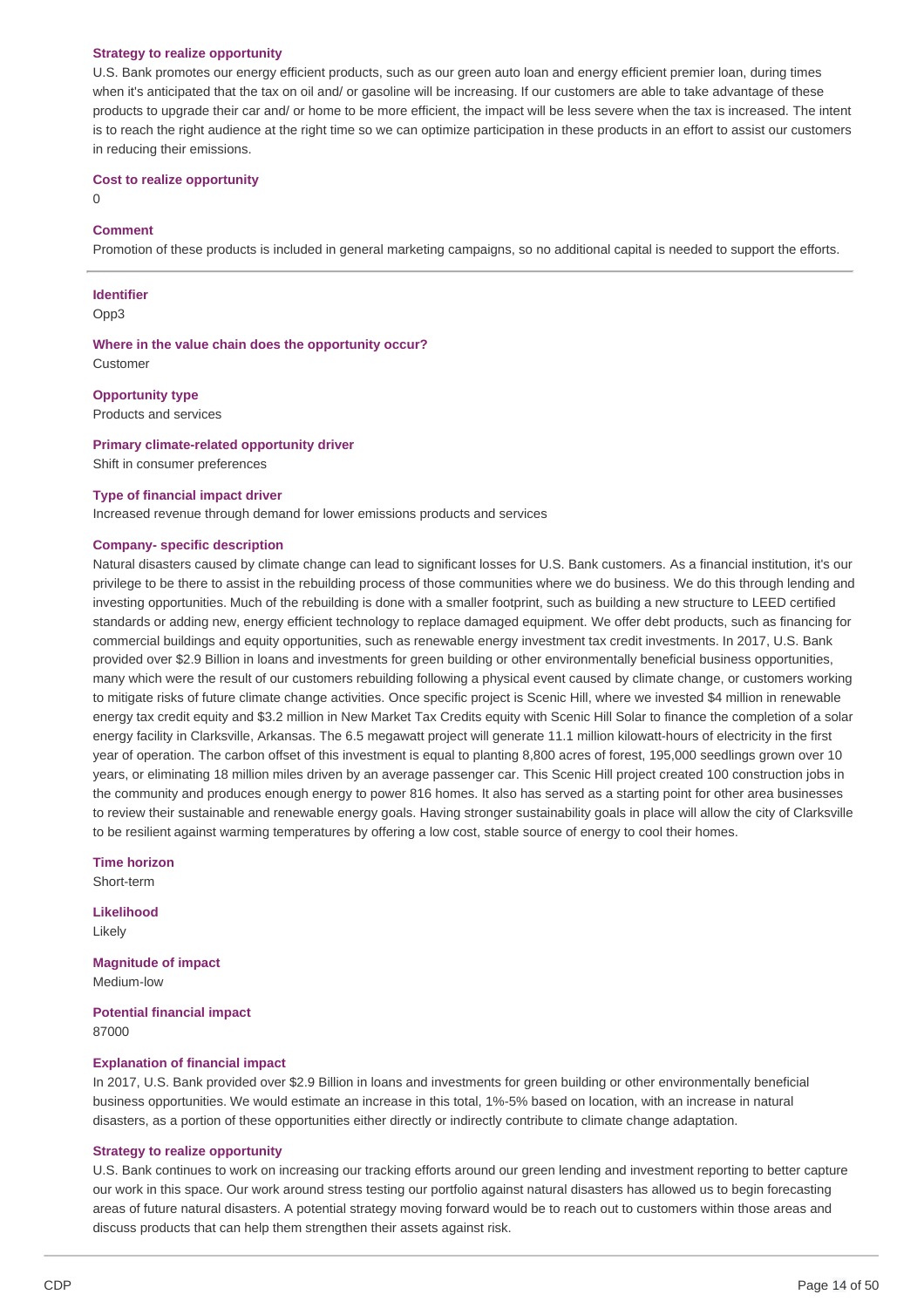### **Comment**

 Cost of management would be dollars associated with personnel costs to process loans and investments for rebuilding efforts. There is no additional cost for management due to this being done by staff who are already employed in roles with a primary focus outside of the outlined opportunity.

# C2.5

### **(C2.5) Describe where and how the identified risks and opportunities have impacted your business.**

|                                             | Impact                                            | <b>Description</b>                                                                                                                                                                                                                                                                                                                                                                                                                                                                                                                                                                                                                                                                                                                                                                                                                                                                     |
|---------------------------------------------|---------------------------------------------------|----------------------------------------------------------------------------------------------------------------------------------------------------------------------------------------------------------------------------------------------------------------------------------------------------------------------------------------------------------------------------------------------------------------------------------------------------------------------------------------------------------------------------------------------------------------------------------------------------------------------------------------------------------------------------------------------------------------------------------------------------------------------------------------------------------------------------------------------------------------------------------------|
| Products<br>and<br>services                 | <b>Not</b><br>impacted                            | Because U.S. Bank is a financial services company, climate change impacts are realized mostly within our operations and customer<br>portfolio. We have not seen an impact to the products and services we offer.                                                                                                                                                                                                                                                                                                                                                                                                                                                                                                                                                                                                                                                                       |
| Supply<br>chain<br>and/or<br>value<br>chain |                                                   | Impacted   Increasing demand to do business with environmentally responsible companies has led to a need for U.S. Bank to share more of our<br>environmental impact data with potential customers during the RFP process. An example is a city government we bank asking for<br>investment totals within the oil and gas industry. We have also seen an increase in demand for disclosure from our supply chain and current<br>customers wanting to examine upstream and downstream impacts. We have seen an increase in the number of customers asking that we<br>complete the CDP supply chain questionnaire. In 2016 and 2017, this number was 2, but this year it's 3 customers. The magnitude of<br>impact in this area has been minor due to U.S. Bank being a services company and not having the same impact as other companies within<br>our customers' supply chains.        |
| and<br>mitigation<br>activities             |                                                   | Adaptation   Impacted   We have strengthened our mitigation activities around understanding the impact our customers are having on climate change and the risk<br>that poses to U.S. Bank. This is done through our enhanced environmental due diligence which is completed before new business is<br>approved and during annual reviews of the relationship. We have also implemented a quarterly portfolio review of high environmental impact<br>customers to assess our exposure to these industries and adapt as necessary to avoid risk. The magnitute of impact in this area has been<br>medium as the increased customer review has led to an increase in documentation and monitoring of our customers impact. This has led to<br>more processes and time to complete these assessments. It has also impacted our business strategy and overall risk management<br>framework. |
| in R&D                                      | for some<br>facilities.<br>or<br>product<br>lines | Investment   Impacted   Customer demand for a low carbon economy has resulted in internal discussions around potential new business opportunities for U.S.<br>Bank. This includes researching the possibility of entering the debt side of renewable energy production, instead of just focusing on the<br>suppliers, equity side. This would be a significant investment for U.S. Bank and would have a high magnitude of impact on our lending business.                                                                                                                                                                                                                                                                                                                                                                                                                             |
|                                             |                                                   | Operations Impacted Climate change risk and stakeholder demand contributed to U.S. Bank setting a GHG emissions reduction target of 40% reduction by 2029<br>and 60% reduction by 2044. This target necessitates a focus on energy reduction projects, such as lighting and HVAC upgrades, within in<br>our operations. In 2017 we also joined the Renewable Connect program offered by Xcel Energy to purchase renewable energy for our<br>Minnesota locations. This risk has a medium magnitude impact on our business, as it led to a doubling of budget for our energy efficient<br>projects (\$1M in 2016/ \$2M in 2017). It has also stretched us to consider climate change within our building portfolio and look more closely<br>at outside opportunities that may help us reduce our energy use and emissions.                                                               |
| Other,<br>please<br>specify                 | Please<br>select                                  |                                                                                                                                                                                                                                                                                                                                                                                                                                                                                                                                                                                                                                                                                                                                                                                                                                                                                        |

C2.6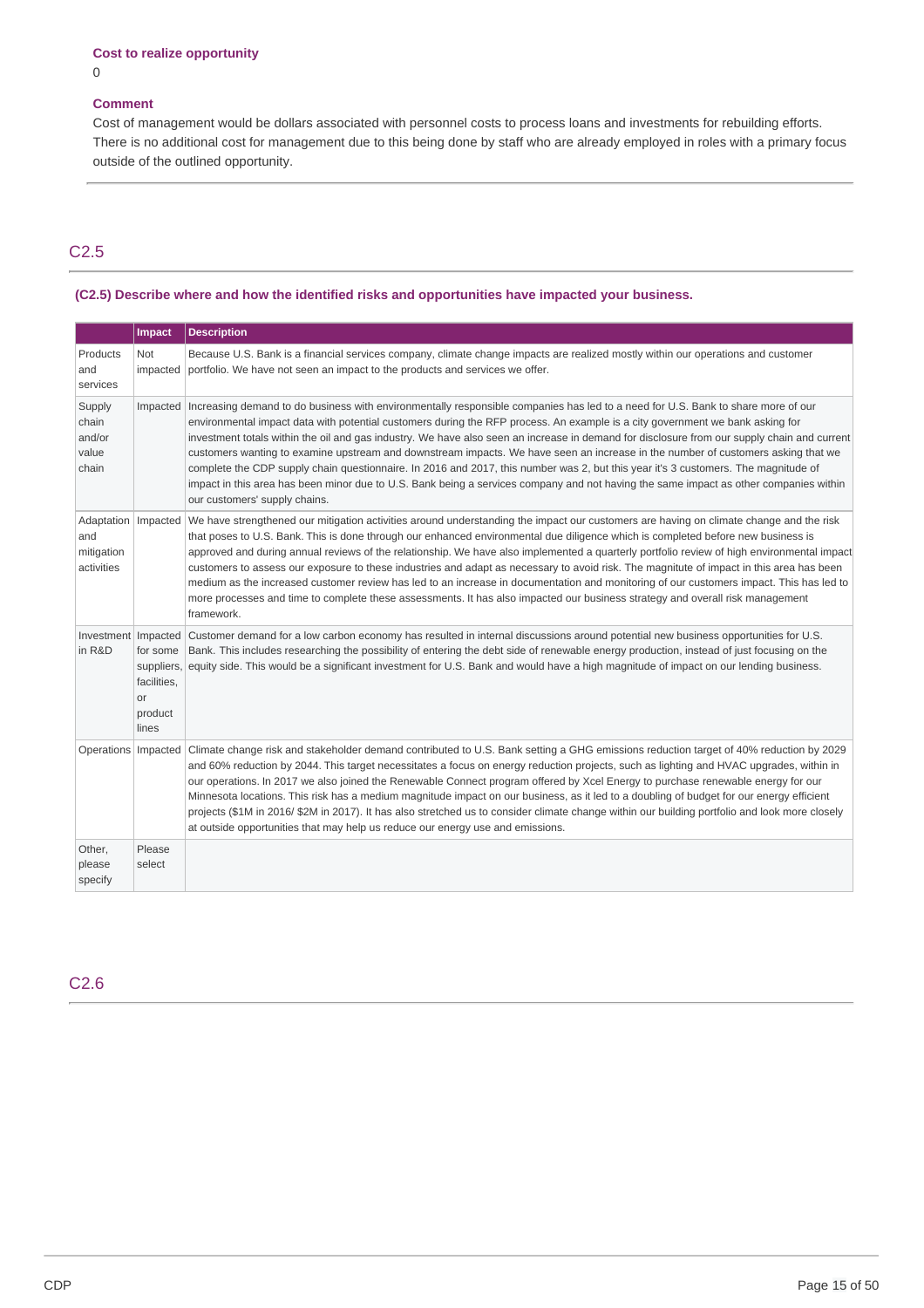#### (C2.6) Describe where and how the identified risks and opportunities have factored into your financial planning process.

|                                                    |                     | Relevance Description                                                                                                                                                                                                                                                                                                                                                                                                                                                                                                                                                                                                                                                                                                                                                                 |
|----------------------------------------------------|---------------------|---------------------------------------------------------------------------------------------------------------------------------------------------------------------------------------------------------------------------------------------------------------------------------------------------------------------------------------------------------------------------------------------------------------------------------------------------------------------------------------------------------------------------------------------------------------------------------------------------------------------------------------------------------------------------------------------------------------------------------------------------------------------------------------|
| Revenues                                           | Not yet<br>impacted | We have not yet seen an impact to our revenue stream, but as the shift to a low carbon economy continues, we will continue to evaluate<br>our customer portfolio. We will assess potential revenue loss from industries that are becoming less profitable due to decreasing public<br>interest and need. We anticipate any future impact will be minimal as we have a diversified customer portfolio and are able to shift our<br>customer base as needed to mitigate risk.                                                                                                                                                                                                                                                                                                           |
| Operating<br>costs                                 | Impacted            | Due to climate change causing fluctuations in energy regulations and prices affecting our operating costs, we are working to upgrade our<br>facilities to be more energy efficient. Examples of this are installations of motion sensor lighting, building all new branch locations to<br>LEED certified standards, switching out light bulbs/fixtures to more efficient options, etc. We approved 45 projects in 2017, mostly LED<br>upgrades, including several large buildings in Ohio and Missouri, where the expected impact is an annual reduction of nearly 2100 MWh<br>of electrical energy. We anticipate any future impact will be minimal because of the energy efficiency updates we have made and the<br>fact we, as an industry, are not as energy intensive as others. |
| Capital<br>expenditures<br>/ capital<br>allocation | Impacted            | In an effort to better manage climate change impacts to our operations and reputation, U.S. Bank has increased capital towards these<br>efforts. An example of this is the significant investment we made to join the Ceres Company Network. This engagement will provide a<br>materiality assessment and roadmap to drive our climate change efforts forward. The magnitude of impact for this opportunity is<br>significant in that it will drive resources and support of our environmental efforts.                                                                                                                                                                                                                                                                               |
| Acquisitions<br>and<br>divestments                 | Impacted            | Climate risk would be considered and reported through our annual CDP reporting process for new acquisitions and divestments, as part<br>of our overall climate impact as a company.                                                                                                                                                                                                                                                                                                                                                                                                                                                                                                                                                                                                   |
| Access to<br>capital                               | Not<br>impacted     | As a financial services company, we do not seek outside capital for our climate change strategy or risk mitigations, so this category is not<br>impacted.                                                                                                                                                                                                                                                                                                                                                                                                                                                                                                                                                                                                                             |
| <b>Assets</b>                                      | Impacted            | In an effort to mitigate climate change risk, we are working to upgrade our facilities to be more energy efficient. Examples of this are<br>installations of motion sensor lighting, building all new branch locations to LEED certified standards, switching out light bulbs/fixtures to<br>more efficient options, etc. We approved 45 projects in 2017, mostly LED upgrades, including several large buildings in Ohio and<br>Missouri, where the expected impact is an annual reduction of nearly 2100 MWh of electrical energy.                                                                                                                                                                                                                                                  |
| Liabilities                                        | Impacted            | By tracking the financial impact of historical natural events caused by climate change, such as the recent hurricanes, we have realized<br>an impact due to increased write-offs and forgiven interest. The magnitude of impact is moderate for this risk due to the diversity of our<br>customer portfolio and the highly regulated nature of our industry.                                                                                                                                                                                                                                                                                                                                                                                                                          |
| Other                                              | Please<br>select    |                                                                                                                                                                                                                                                                                                                                                                                                                                                                                                                                                                                                                                                                                                                                                                                       |

### C3. Business Strategy

# C3.1

 **(C3.1) Are climate-related issues integrated into your business strategy?** Yes

# C3.1a

 **(C3.1a) Does your organization use climate-related scenario analysis to inform your business strategy?** Yes, qualitative and quantitative

# C3.1c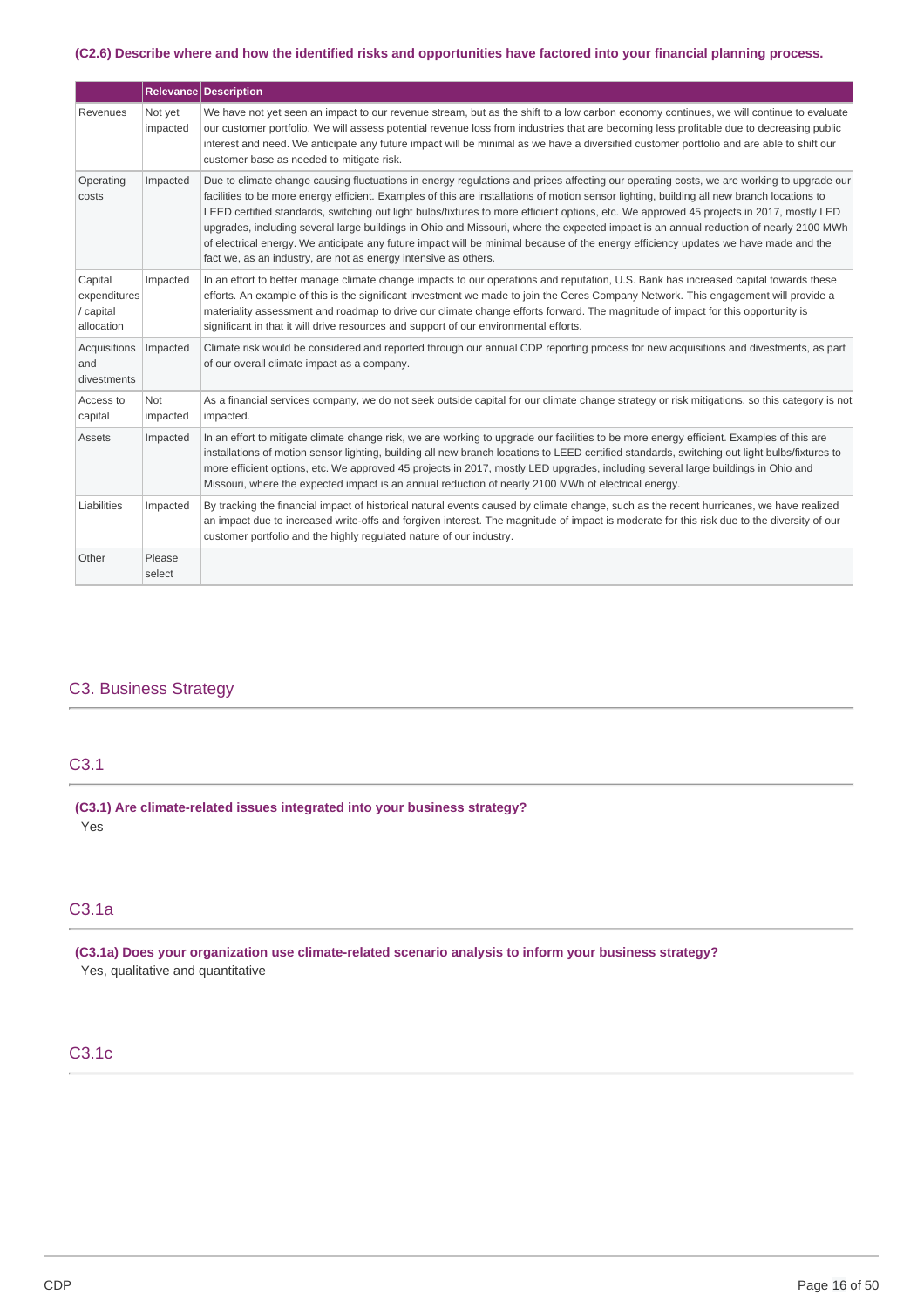#### **(C3.1c) Explain how climate-related issues are integrated into your business objectives and strategy.**

 Climate-related issues have been integrated into U.S. Bank's short term strategy through addressing regulatory/legislative requirements, reviewing potential climate change risk/opportunity in our credit portfolios, and our approach to continuous improvement in reducing our consumption of natural resources (energy, paper, etc). In the short term, we have partnered with Ceres, an environmental non-profit. Their mission is to transform the economy to build a sustainable future for people and the planet, and they are conducting a materiality assessment that will guide our long term climate change strategy.

 Climate-related issues have been integrated into U.S. Bank's long term strategy through our approach to building design and retrofits (designed for energy/environmental efficiency), by continuing to expand our environmental due diligence process to help mitigate risk, and by having a more specific focus on methods to capitalize on the opportunities created by climate change as identified through our various internal risk/opportunity identification process. This includes increased lending and investments in the renewable energy space. U.S. Bank's operational strategy has been influenced by climate change, resulting in our decision to set a GHG emissions reduction target of 40% reduction by 2029/ 60% reduction by 2044 using 2014 as a baseline.

 In today's environment, customers, investors and employees are increasingly aware of the importance of sustainability in the companies with whom they interact, and therefore communicatin to those constituents about our approach, and providing tools and resources to educate and engage our customers, has become increasingly important and can help us gain competitive advantage, resulting in customer/ employee acquisition and retention. Our work to expand our environmental efforts contributed to U.S. Bank being recognized as a World's Most Ethical Company by Ethisphere in 2015, 2016 and 2017. In addition, cost reduction as a result of our energy reduction efforts will provide a competitive advantage through greater available capital for non-energy related initiatives, such as product and strategy development.

 Some key business decisions that have been made are: 1) our focus on the use of Energy Star Portfolio Manager to help benchmark performance and prioritize investment in our facilities; 2) continuing to expand the environmental due diligence process across the enterprise for relationships with potentially high environmental impact; 3) escalating the management of climate change initiatives to a more senior role, as well as moving the policy oversight to a sub-committee of the Board of Directors' Public Responsibility Committee. The most substantial business decision U.S. Bank has made as a result of climate change is the decision to set a GHG emissions reduction target.

 A key business decision made in 2017 was to join the Ceres Company Network. Ceres is a nonprofit which is working to transform the economy to build a sustainable future for people and the planet. Through powerful networks and advocacy, Ceres tackles the world's biggest sustainability challenges, including climate change, water scarcity and pollution, and human rights abuses. This was a substantial investment for the Bank and will help shape our climate change roadmap and drive internal change, starting with a thorough materiality assessment.

 Environmental responsibility is one of the core focuses of our corporate social responsibility strategy at U.S. Bank and it will continue to be moving forward. Looking towards the future, we will continue to evaluate the impact our customers are having on the environment through an annual portfolio review. This review allows us to look at our exposure to certain high environmental impact industries to evaluate if any changes need to be made to our policy, strategy or portfolio in order to reduce our climate change risk.

### C3.1d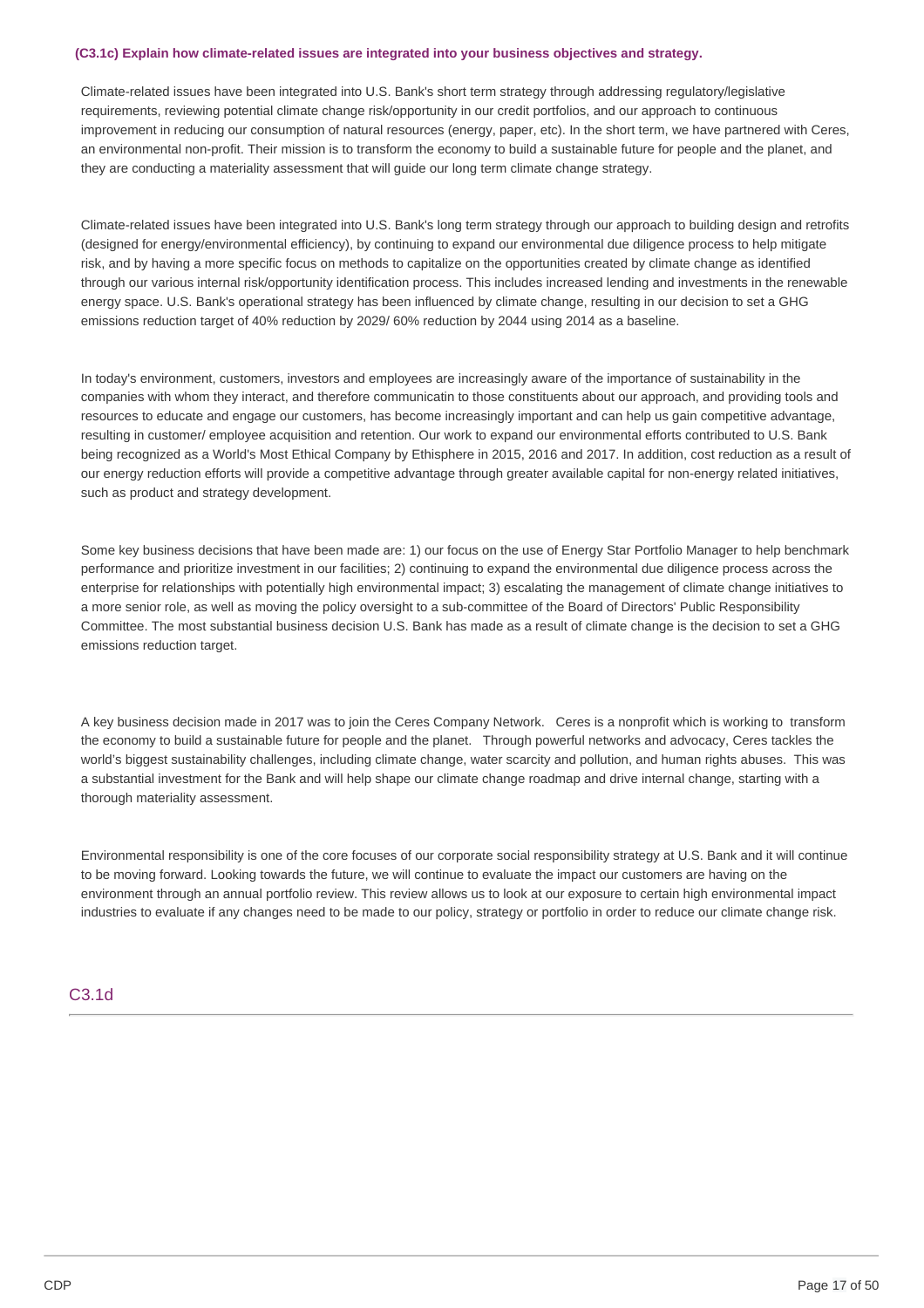#### **(C3.1d) Provide details of your organization's use of climate-related scenario analysis.**

| <b>Climate</b><br>related<br>  scenarios                  | <b>Details</b>                                                                                                                                                                                                                                                                                                                                                                                                                                                                                                                                                                                                                                                                                                                                                                                                                                                                                                                                                                                                                                                                                                                                                                                                                                                                                                                                                                                                                                                                                                                                                                                                                                                                                                                                                                                                                                                                                                                                                                                                                                                                                                                                                                                                                                                                                                                                                                                                                                                                                                                                                                                                                                                                                                                                                                                                                                                                                                                                                                                                                                                                                                                                                                                                                                                                                                                                                                                           |
|-----------------------------------------------------------|----------------------------------------------------------------------------------------------------------------------------------------------------------------------------------------------------------------------------------------------------------------------------------------------------------------------------------------------------------------------------------------------------------------------------------------------------------------------------------------------------------------------------------------------------------------------------------------------------------------------------------------------------------------------------------------------------------------------------------------------------------------------------------------------------------------------------------------------------------------------------------------------------------------------------------------------------------------------------------------------------------------------------------------------------------------------------------------------------------------------------------------------------------------------------------------------------------------------------------------------------------------------------------------------------------------------------------------------------------------------------------------------------------------------------------------------------------------------------------------------------------------------------------------------------------------------------------------------------------------------------------------------------------------------------------------------------------------------------------------------------------------------------------------------------------------------------------------------------------------------------------------------------------------------------------------------------------------------------------------------------------------------------------------------------------------------------------------------------------------------------------------------------------------------------------------------------------------------------------------------------------------------------------------------------------------------------------------------------------------------------------------------------------------------------------------------------------------------------------------------------------------------------------------------------------------------------------------------------------------------------------------------------------------------------------------------------------------------------------------------------------------------------------------------------------------------------------------------------------------------------------------------------------------------------------------------------------------------------------------------------------------------------------------------------------------------------------------------------------------------------------------------------------------------------------------------------------------------------------------------------------------------------------------------------------------------------------------------------------------------------------------------------------|
| Other,<br>please<br>specify<br>(CCAR<br>(see<br>details)) | Scenario analysis has been used at our company for several years to understand the potential impact of adverse events. This includes events due to<br>several factors from climate-related events, to economic-related events, and operational-related events. The firmwide scenario development process is<br>managed by the Scenario Design Director within Risk Management and Compliance. The process is governed by a senior operating committee of the<br>board of directors. With climate change causing an increase in natural disasters, it is important that we understand how these occurrences will affect<br>our customers and our company. This is top of mind for this team. This begins with tracking the financial impact of past climate-related events. These<br>events are tracked on a consolidated report, called a dashboard. Examples of recent climate-related events tracked on the dashboard include<br>hurricanes and fires. Data tracked include losses, revenue, and other expenses from these events. The Scenario group uses the dashboard's climate-<br>related events to build scenarios of potential events. Scenarios are presented to various business partners in an effort to protect our business from<br>future climate change effects. Once scenarios are selected, the company estimates the potential financial impacts. Results are reviewed by a senior<br>operating committee of the board of directors and then shared with U.S. Bank's board of directors via a presentation to the Capital Planning Committee.<br>The Scenario Design group plans to continue to build scenarios for climate impacts that have yet to occur. The scenarios may include several events<br>such as floods, droughts, or earthquakes. Plans are in place to continue this work and refine the process as the company learns from past events and<br>results from the scenario analysis process. Our framework is tied to our internal capital adequacy assessment processes. It is informed by regulations<br>that govern the capital planning process, notably the Comprehensive Capital Assessment and Review (CCAR) regulatory rule. The framework relies on<br>scenarios designed to stress specific vulnerabilities of our risk profile and operations, including those related to our capital adequacy and financial<br>condition. We identify scenarios based on which would have the most significant impact on our organization, such as possible climate related effects in<br>regions of the U.S. where we have a larger customer base or more assets. Another important element is where we have significant business<br>operations. These areas impact our employees and ability to serve our customers in that region or nationally. Analysis began in 2012, looking at the<br>impact of Hurricane Sandy on our customers. Our time horizon for analysis of future events is next two years. Results include financial impact and<br>actions taken as a result of the scenarios. U.S. Bank's business objective remains the same, to protect our company from risk within our customer<br>portfolio, but the strategy has evolved to take a more wholistic approach and look at events outside the customer's control that might affect their<br>business, and in return, affect our business. The scenario results have influenced our business decisions. |

### C4. Targets and performance

# C4.1

 **(C4.1) Did you have an emissions target that was active in the reporting year?** Absolute target

# C4.1a

#### **(C4.1a) Provide details of your absolute emissions target(s) and progress made against those targets.**

 **Target reference number** Abs 1

 Scope 1 +2 (market-based) **Scope**

 **% emissions in Scope** 100

 **% reduction from base year** 40

**Base year** 2014

**Start year** 2016

 **Base year emissions covered by target (metric tons CO2e)** 415211

### **Target year**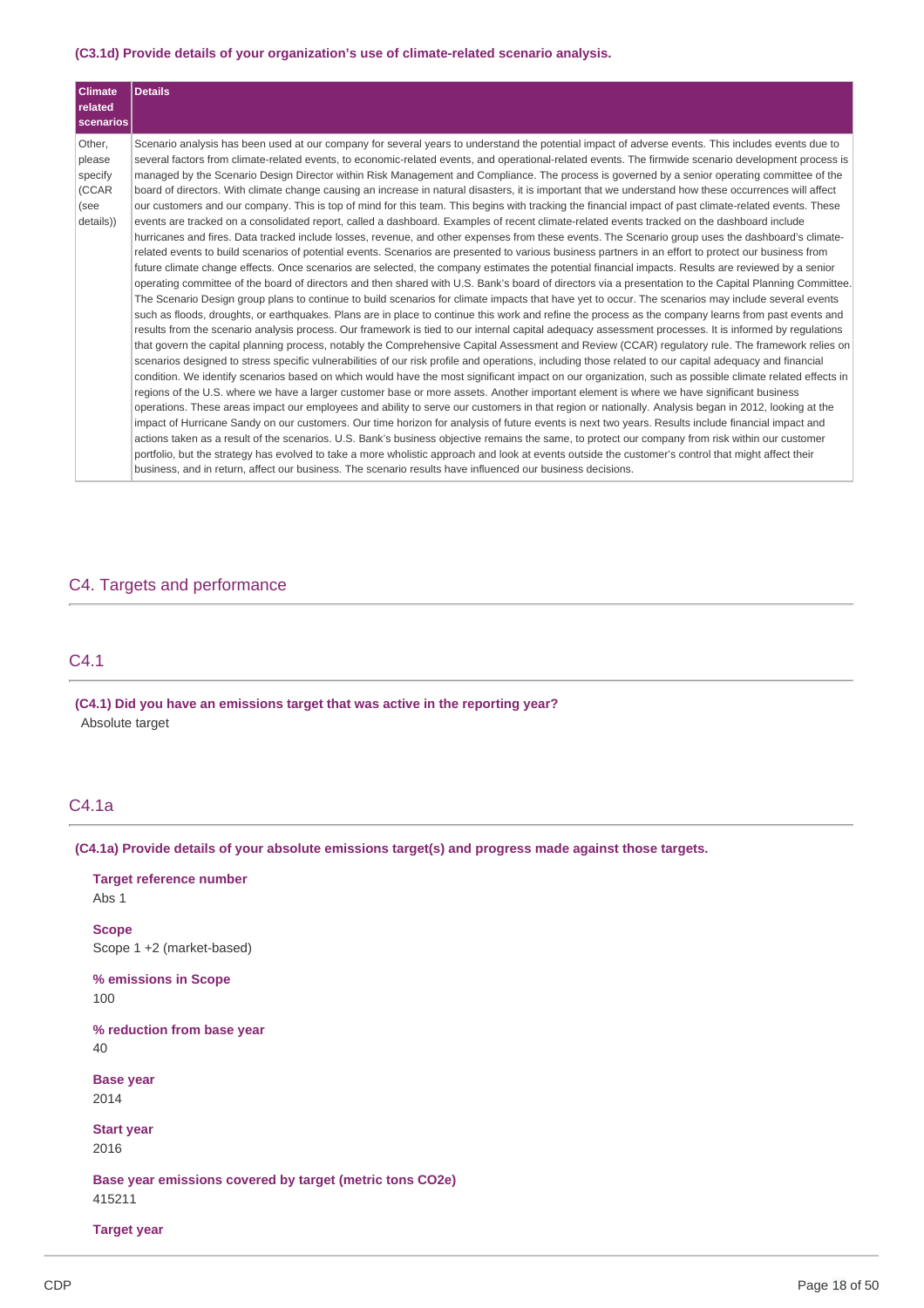#### 2029

#### **Is this a science-based target?**

 Yes, we consider this a science-based target, but this target has not been approved as science-based by the Science-Based Targets initiative

 **% achieved (emissions)**

 $\Delta\Delta$ 

#### **Target status**

Underway

### **Please explain**

 We followed CDP recommendations to set two targets, one pre-2035 and one post-2035. We also followed the CDP guidance for targets to align with the science based target framework since our industry does not qualify for science based target certification.

 **Target reference number**

Abs 2

 Scope 1 +2 (market-based) **Scope**

 **% emissions in Scope**  $100$ 

 **% reduction from base year**

60

**Base year** 2014

**Start year** 2016

 **Base year emissions covered by target (metric tons CO2e)** 415211

### **Target year**

2044

#### **Is this a science-based target?**

 Yes, we consider this a science-based target, but this target has not been approved as science-based by the Science-Based Targets initiative

 **% achieved (emissions)**

29

### **Target status**

Underway

### **Please explain**

 We followed CDP recommendations to set two targets, one pre-2035 and one post-2035. We also followed the CDP guidance for targets to align with the science based target framework since our industry does not qualify for science based target certification.

### C4.2

 **(C4.2) Provide details of other key climate-related targets not already reported in question C4.1/a/b.**

### C4.3

(C4.3) Did you have emissions reduction initiatives that were active within the reporting year? Note that this can include  **those in the planning and/or implementation phases.**

Yes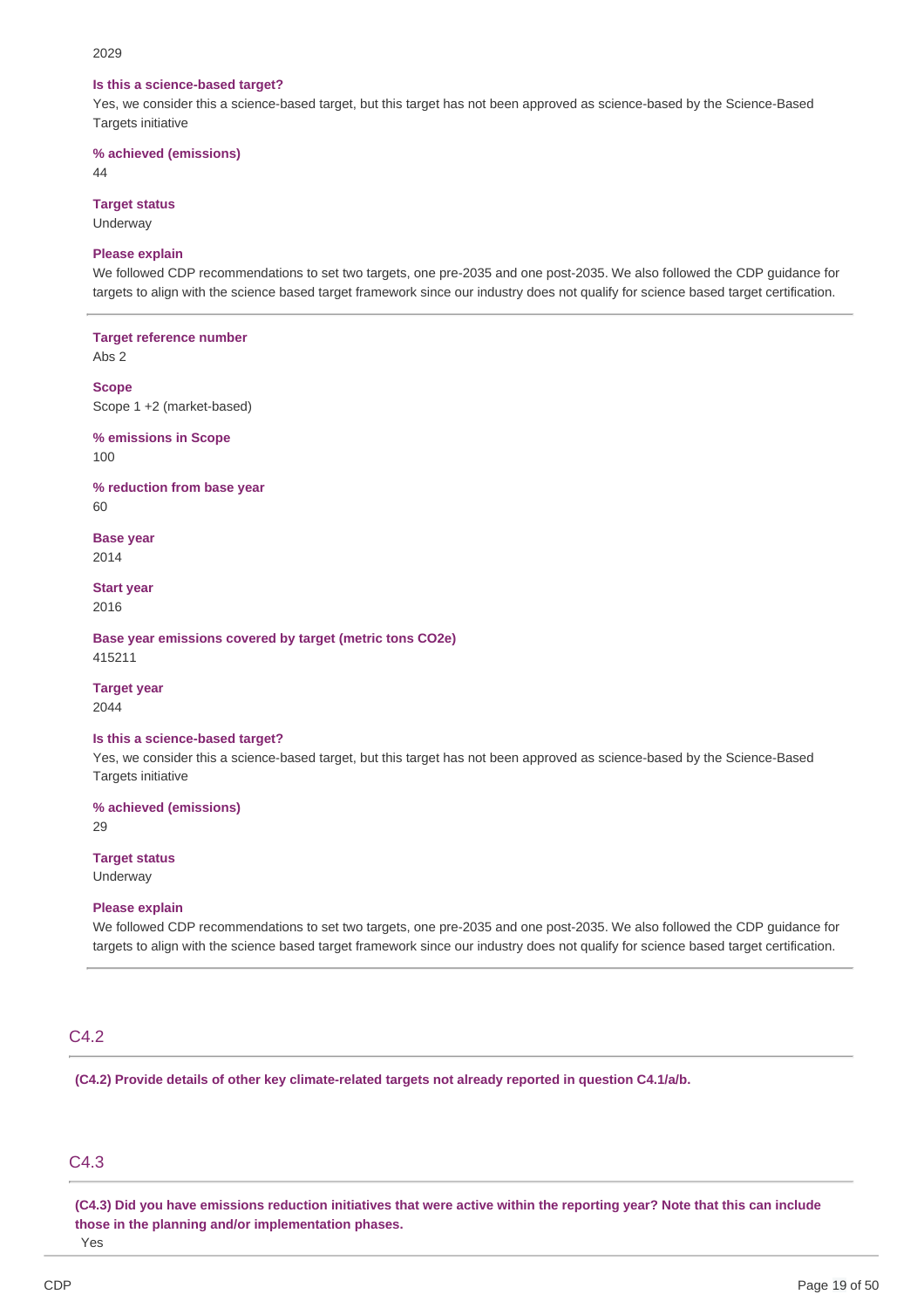### C4.3a

(C4.3a) Identify the total number of projects at each stage of development, and for those in the implementation stages, the  **estimated CO2e savings.**

|                           | Number of projects | Total estimated annual CO2e savings in metric tonnes CO2e (only for rows marked *) |
|---------------------------|--------------------|------------------------------------------------------------------------------------|
| Under investigation       | 17                 | 1379                                                                               |
| To be implemented*        | 35                 | 3133                                                                               |
| Implementation commenced* |                    | 2293                                                                               |
| Implemented*              | 76                 | 5474                                                                               |
| Not to be implemented     | 6                  | 1117                                                                               |

### C4.3b

 **(C4.3b) Provide details on the initiatives implemented in the reporting year in the table below.**

# **Activity type**

Energy efficiency: Building services

 **Description of activity** Lighting

 **Estimated annual CO2e savings (metric tonnes CO2e)** 3451

### **Scope**

 Scope 2 (location-based) Scope 2 (market-based)

# **Voluntary/Mandatory**

Voluntary

 **Annual monetary savings (unit currency – as specified in CC0.4)**

479406

 **Investment required (unit currency – as specified in CC0.4)** 1582322

**Payback period**

4 - 10 years

 **Estimated lifetime of the initiative** 16-20 years

# **Comment**

 Energy efficiency: Building services **Activity type**

 **Description of activity** HVAC

 **Estimated annual CO2e savings (metric tonnes CO2e)** 2023

 Scope 2 (location-based) Scope 2 (market-based) **Scope**

**Voluntary/Mandatory** Voluntary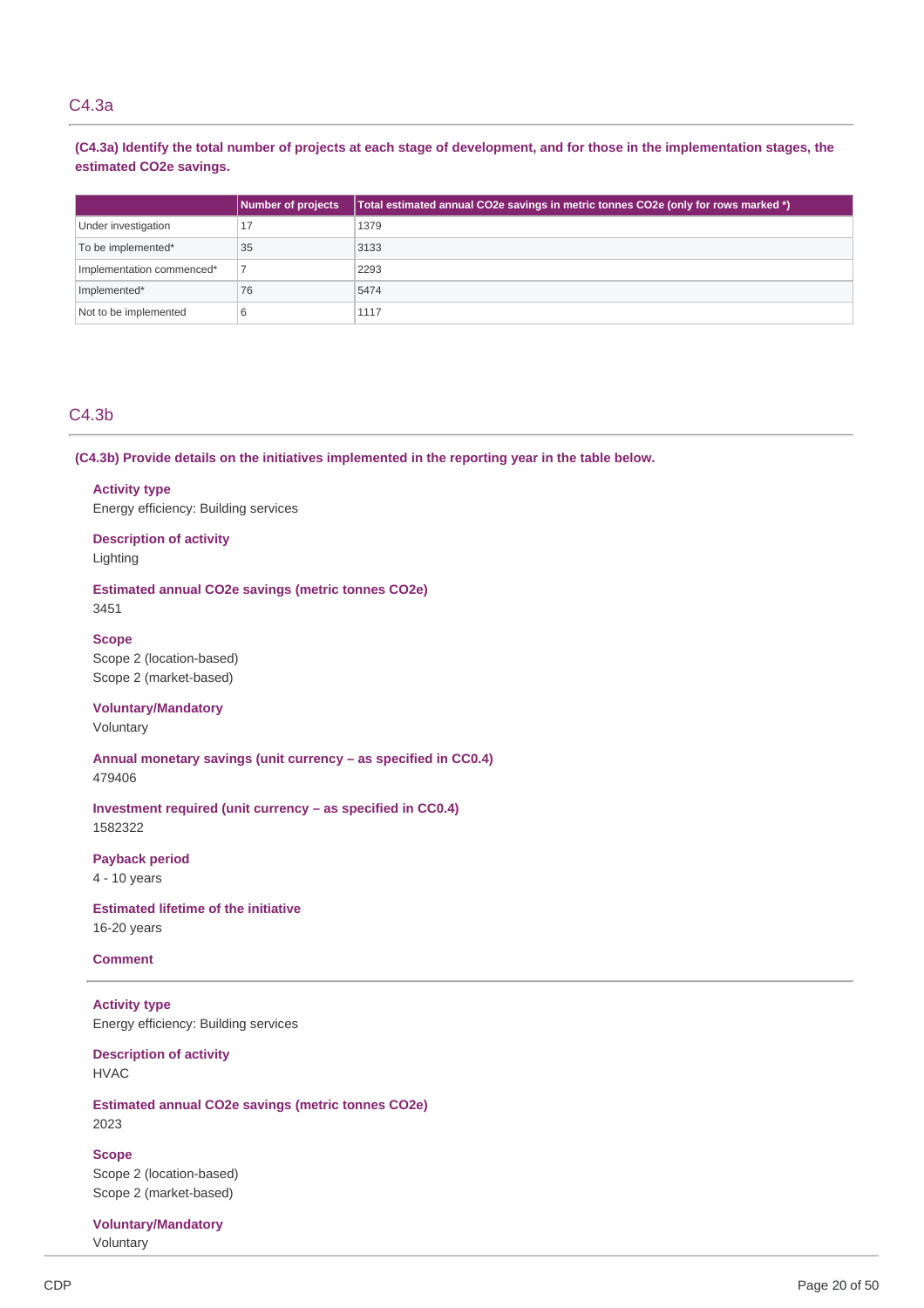**Annual monetary savings (unit currency – as specified in CC0.4)** 224298

 **Investment required (unit currency – as specified in CC0.4)** 7476611

**Payback period**

>25 years

 **Estimated lifetime of the initiative** 16-20 years

### **Comment**

 Low-carbon energy purchase **Activity type**

# **Description of activity**

Other, please specify (REC's from mix of Wind and Solar)

 **Estimated annual CO2e savings (metric tonnes CO2e)** 1897

 Scope 2 (market-based) **Scope**

# **Voluntary/Mandatory**

Voluntary

 **Annual monetary savings (unit currency – as specified in CC0.4)**

0

 **Investment required (unit currency – as specified in CC0.4)** 1055

**Payback period**

<1 year

 **Estimated lifetime of the initiative** <1 year

# **Comment**

 This low carbon energy purchase reflects additional REC procurement made in 2017. In total, 3104 additional MWh of REC's were procured in 2017.

# C4.3c

### **(C4.3c) What methods do you use to drive investment in emissions reduction activities?**

| Method                                    | <b>Comment</b>                                                                                                                                                                                                                                                                                                                                                                                                                                                                                                                                                                                                                         |
|-------------------------------------------|----------------------------------------------------------------------------------------------------------------------------------------------------------------------------------------------------------------------------------------------------------------------------------------------------------------------------------------------------------------------------------------------------------------------------------------------------------------------------------------------------------------------------------------------------------------------------------------------------------------------------------------|
| Dedicated budget for<br>energy efficiency | U.S. Bank's Energy and Sustainability Manager within Corporate Real Estate has a dedicated budget for energy efficiency projects. He is<br>using this budget to upgrade our facilities to be more energy efficient. Examples of this are installations of motion sensor lighting, building all<br>new branch locations to LEED certified standards, switching out light bulbs/fixtures to more efficient options, etc. 45 projects were approved<br>in 2017, mostly LED upgrades, including several large buildings in Ohio and Missouri, where the expected impact is an annual reduction of<br>nearly 2100 MWh of electrical energy. |
| Internal<br>programs                      | U.S. Bank's facility managers receive reporting for lowest performing locations within their portfolio. They are incentivized for reducing the<br>incentives/recognition energy use/ emissions at those low performing locations.                                                                                                                                                                                                                                                                                                                                                                                                      |
| Employee<br>engagement                    | U.S. Bank's Environmental Program Manager is responsible for employee education and engagement across the enterprise. This includes<br>sharing tips and information via internal collaboration sites and hosting educational calls available to all employees. Employees are<br>encouraged to share ideas via a shared email address and employee blog for how we can become more energy efficient as a company.<br>U.S. Bank also has more than 30 employee green teams which lead sustainable volunteer efforts at a local level across the company.                                                                                 |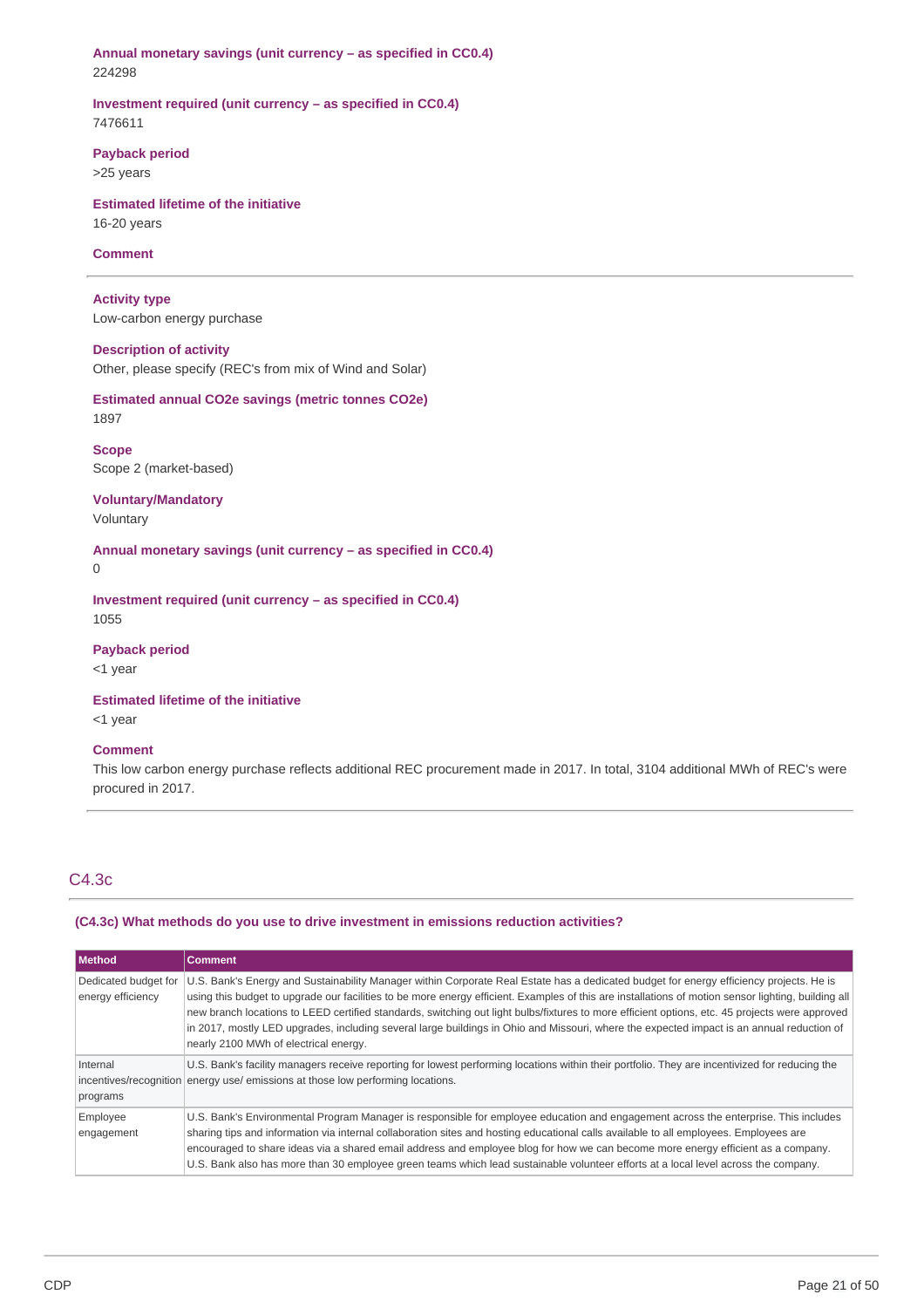# C4.5

(C4.5) Do you classify any of your existing goods and/or services as low-carbon products or do they enable a third party to  **avoid GHG emissions?**

Yes

# C4.5a

(C4.5a) Provide details of your products and/or services that you classify as low-carbon products or that enable a third party  **to avoid GHG emissions.**

 **Level of aggregation**

Product

### **Description of product/Group of products**

 Green Auto Loan - U.S. Bank offers a 0.5% reduced rate to customers who purchase an automobile that's listed on the U.S. Environmental Protection Agency's SmartWay list.

# **Are these low-carbon product(s) or do they enable avoided emissions?**

Avoided emissions

 **Taxonomy, project or methodology used to classify product(s) as low-carbon or to calculate avoided emissions** Other, please specify (EPA's SmartWay List)

 **% revenue from low carbon product(s) in the reporting year**

0

### **Comment**

Revenue from this product is less than 1%

### **Level of aggregation**

Product

#### **Description of product/Group of products**

 Energy Efficiency Loan - U.S. Bank offers a 0.5% reduced rate for our Premier Loan when the loan is being used to make energy efficient upgrades to a customer's home.

#### **Are these low-carbon product(s) or do they enable avoided emissions?**

Avoided emissions

 **Taxonomy, project or methodology used to classify product(s) as low-carbon or to calculate avoided emissions** Other, please specify (Customer Attestation)

#### **% revenue from low carbon product(s) in the reporting year**

 $\Omega$ 

 Revenue is less than 1% **Comment**

# **Level of aggregation**

Product

# **Description of product/Group of products**

 Renewable energy investment tax credit (REITC) investing - U.S. Bancorp Community Development Corporation (CDC) is a leader in REITC investments in the United States. In 2017, these investments totaled over \$1.8 billion.

### **Are these low-carbon product(s) or do they enable avoided emissions?**

Avoided emissions

 **Taxonomy, project or methodology used to classify product(s) as low-carbon or to calculate avoided emissions** Other, please specify (Federal REITC Progrm)

### **% revenue from low carbon product(s) in the reporting year**

1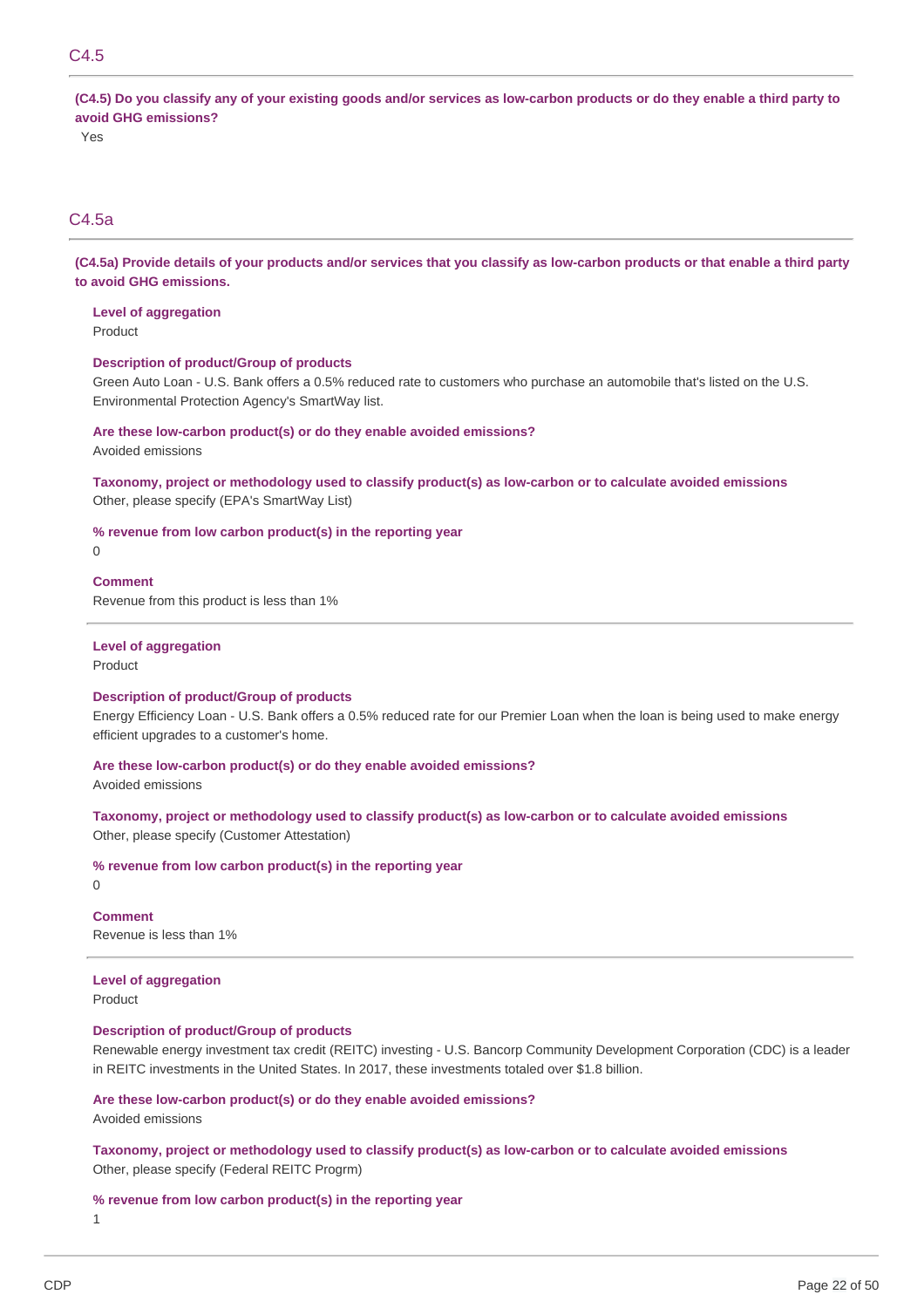### **Level of aggregation**

Company-wide

### **Description of product/Group of products**

 U.S. Bank offers a variety of online banking options for our consumer and commercial customers. These products help customers avoid emissions by eliminating the need to travel to our branch locations and the emissions associated with mailing communications and payments/ deposits. An example of this is our launch of Zelle's person to person electronic payments for no cost to the user. As a way of incenting use of these electronic options, U.S. Bank switched to making paper statements only available for an extra charge.

 **Are these low-carbon product(s) or do they enable avoided emissions?**

Avoided emissions

 **Taxonomy, project or methodology used to classify product(s) as low-carbon or to calculate avoided emissions** Other, please specify (General knwledge)

 **% revenue from low carbon product(s) in the reporting year**

### 0

### **Comment**

These are free services, so they do not generate revenue.

# C5. Emissions methodology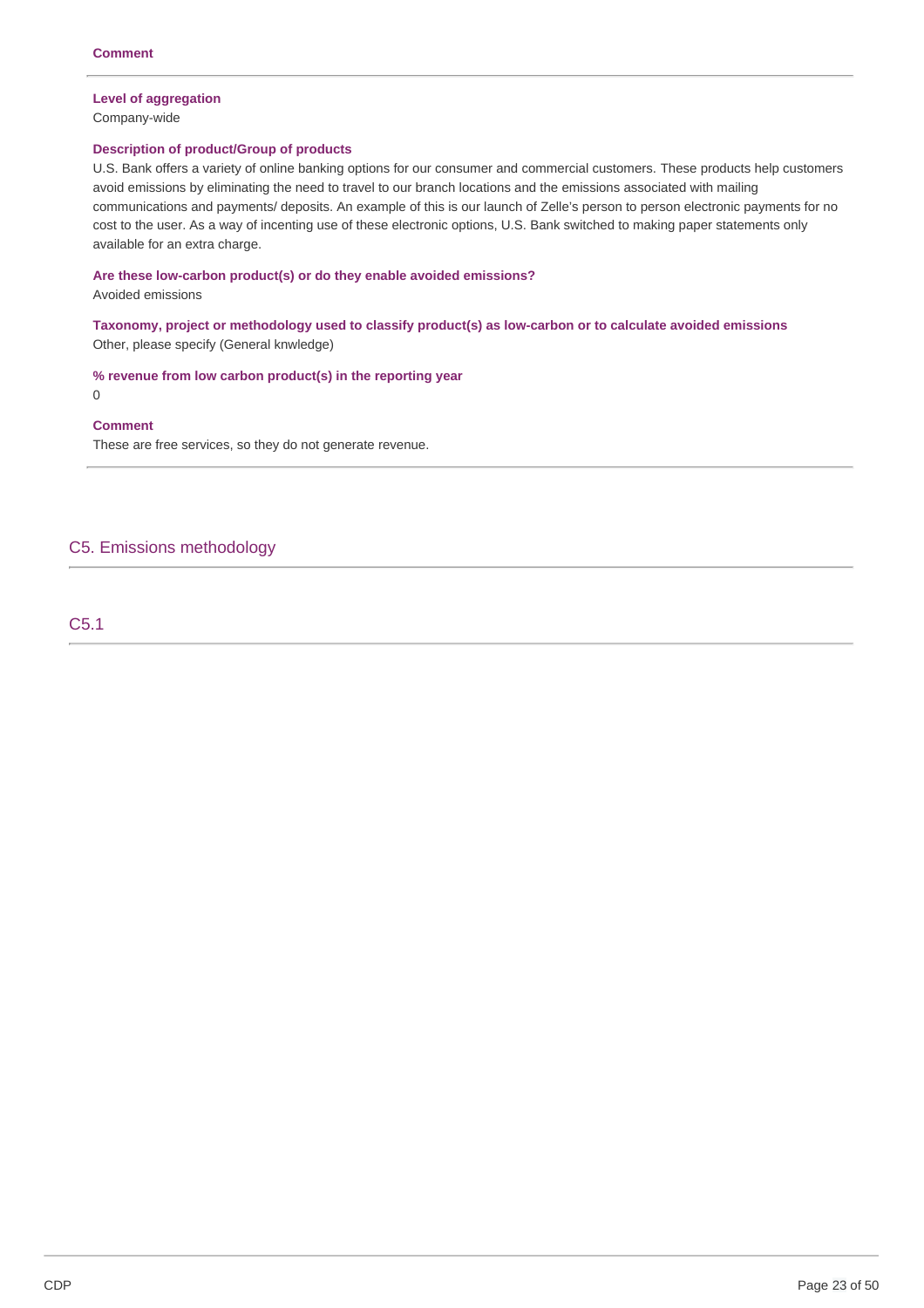#### **(C5.1) Provide your base year and base year emissions (Scopes 1 and 2).**

#### **Scope 1**

 **Base year start** January 1 2014

 **Base year end** December 31 2014

 **Base year emissions (metric tons CO2e)**

60412

### **Comment**

 To better account for emissions under a new leased site modeling methodology, US Bank recalculated our CY2014 and CY2015 emissions. We have restated our baseline as CY2014 and the revised emissions figures for CY2014 are reported here.

#### **Scope 2 (location-based)**

 **Base year start**

January 1 2014

#### **Base year end**

December 31 2014

### **Base year emissions (metric tons CO2e)** 354799

#### **Comment**

 To better account for emissions under a new leased site modeling methodology, US Bank recalculated our CY2014 and CY2015 emissions. We have restated our baseline as CY2014 and the revised emissions figures for CY2014 are reported here.

#### **Scope 2 (market-based)**

 **Base year start** January 1 2014

 **Base year end** December 31 2014

#### **Base year emissions (metric tons CO2e)**

354799

#### **Comment**

 To better account for emissions under a new leased site modeling methodology, US Bank recalculated our CY2014 and CY2015 emissions. We have restated our baseline as CY2014 and the revised emissions figures for CY2014 are reported here.

# C5.2

(C5.2) Select the name of the standard, protocol, or methodology you have used to collect activity data and calculate Scope  **1 and Scope 2 emissions.**

Defra Voluntary 2017 Reporting Guidelines

The Climate Registry: General Reporting Protocol

The Greenhouse Gas Protocol: A Corporate Accounting and Reporting Standard (Revised Edition)

US EPA Climate Leaders: Direct HFC and PFC Emissions from Use of Refrigeration and Air Conditioning Equipment

US EPA Climate Leaders: Indirect Emissions from Purchases/ Sales of Electricity and Steam

US EPA Climate Leaders: Direct Emissions from Mobile Combustion Sources

### C6. Emissions data

# C6.1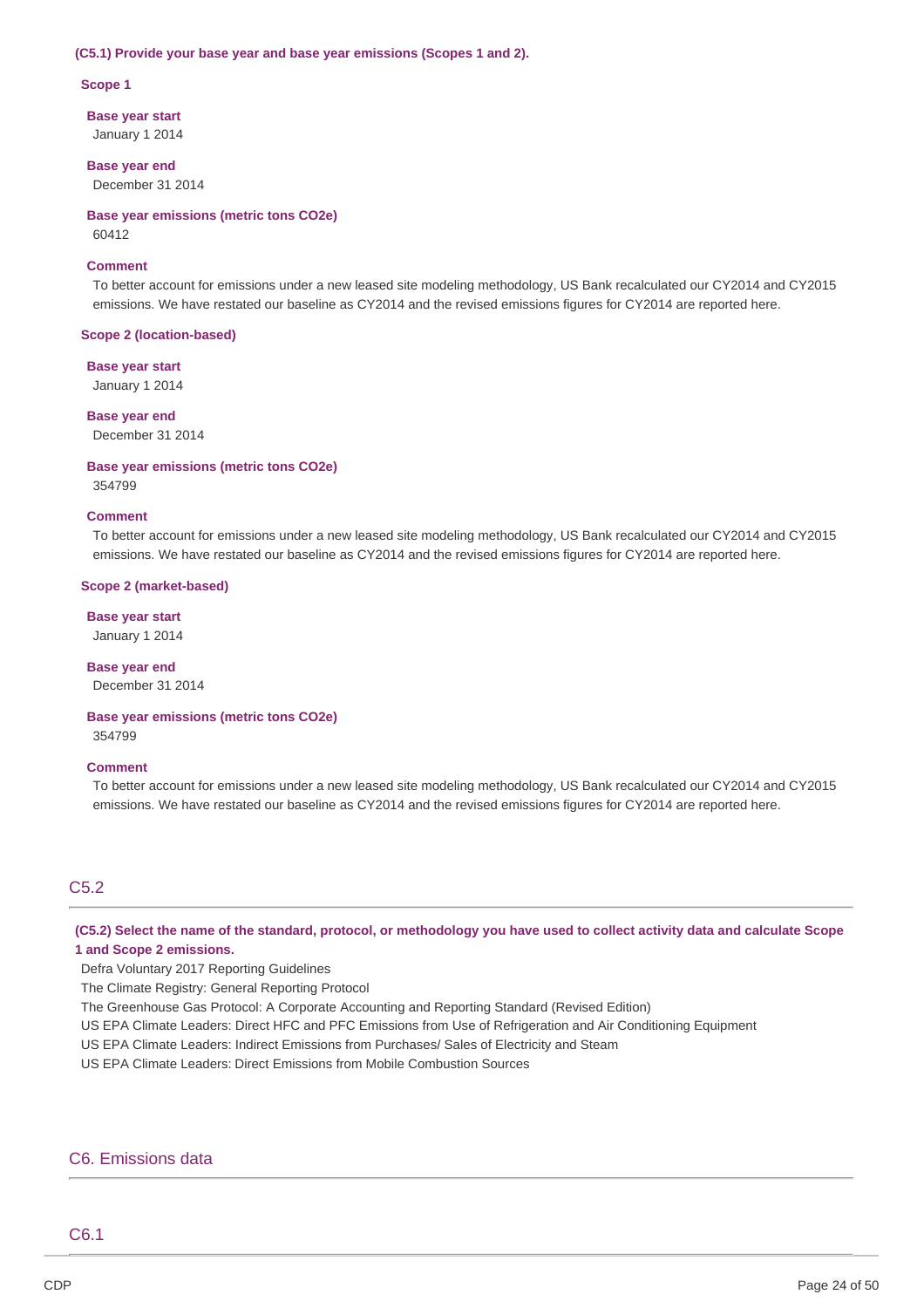#### **(C6.1) What were your organization's gross global Scope 1 emissions in metric tons CO2e?**

### **Row 1**

 **Gross global Scope 1 emissions (metric tons CO2e)** 55029

#### **End-year of reporting period** <Not Applicable>

### **Comment**

# C6.2

 **(C6.2) Describe your organization's approach to reporting Scope 2 emissions.**

#### **Row 1**

#### **Scope 2, location-based**

We are reporting a Scope 2, location-based figure

#### **Scope 2, market-based**

We are reporting a Scope 2, market-based figure

### **Comment**

To improve GHG inventory completeness, accuracy and relevance US bank reports a Scope 2 market-based figure.

# C6.3

#### **(C6.3) What were your organization's gross global Scope 2 emissions in metric tons CO2e?**

### **Row 1**

 **Scope 2, location-based** 287196

 **Scope 2, market-based (if applicable)** 286477

 **End-year of reporting period** <Not Applicable>

### **Comment**

# C6.4

(C6.4) Are there any sources (e.g. facilities, specific GHGs, activities, geographies, etc.) of Scope 1 and Scope 2 emissions  **that are within your selected reporting boundary which are not included in your disclosure?** Yes

# C6.4a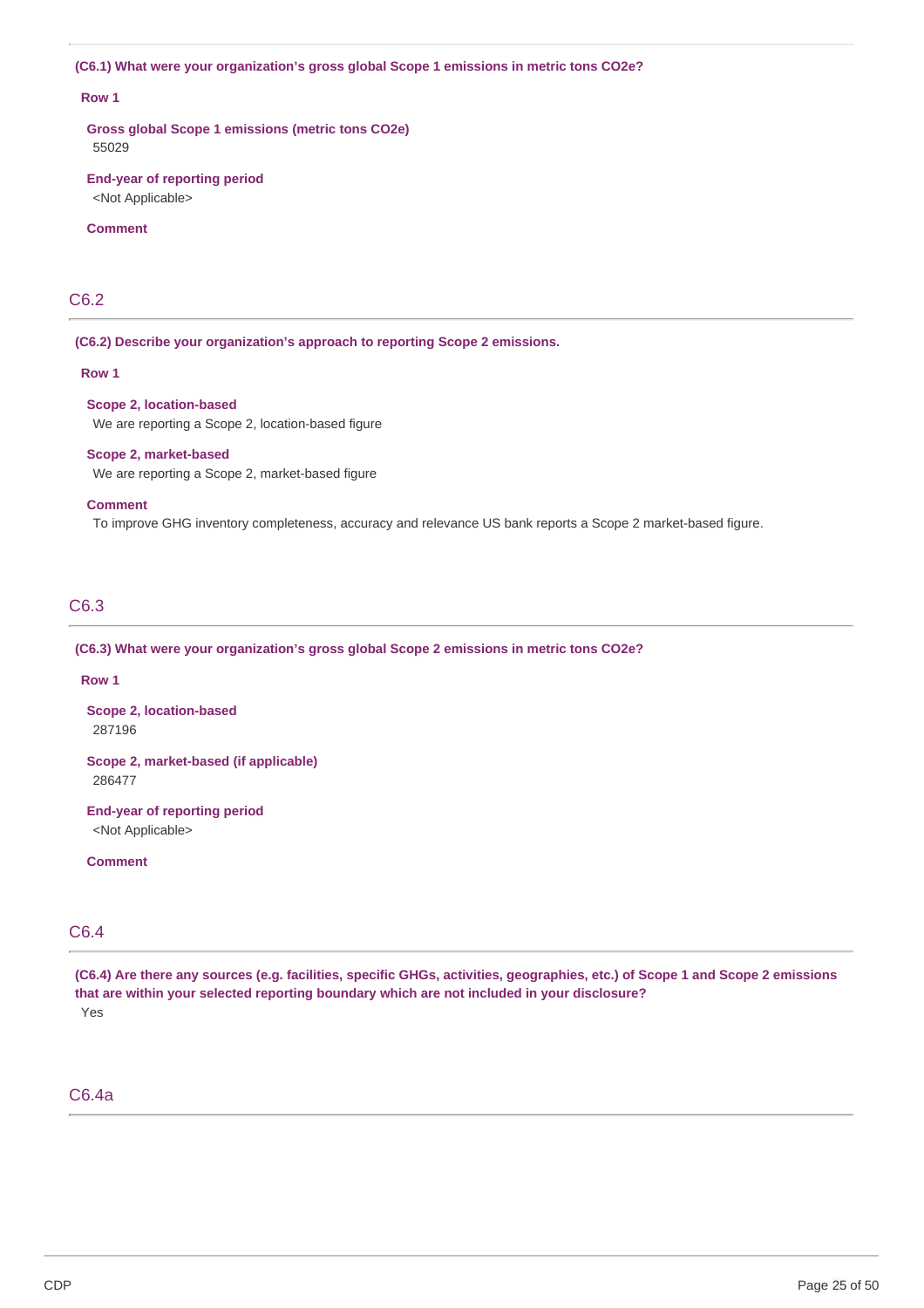### (C6.4a) Provide details of the sources of Scope 1 and Scope 2 emissions that are within your selected reporting boundary  **which are not included in your disclosure.**

### **Source**

ATMs (owned and operated independently of our facilities that are not yet reported)

#### **Relevance of Scope 1 emissions from this source**

Emissions are not relevant

#### **Relevance of location-based Scope 2 emissions from this source**

Emissions are not relevant

#### **Relevance of market-based Scope 2 emissions from this source (if applicable)**

Emissions are not relevant

#### **Explain why the source is excluded**

 There are potentially ATM's with small energy consumption that are not being captured in our existing reporting, the emissions would be minimal and thus not relevant.

#### **Source**

Emergency Generator Emissions (for those generators not yet reported).

### **Relevance of Scope 1 emissions from this source**

Emissions are not relevant

#### **Relevance of location-based Scope 2 emissions from this source**

No emissions from this source

#### **Relevance of market-based Scope 2 emissions from this source (if applicable)**

No emissions from this source

#### **Explain why the source is excluded**

 US Bank began tracking emissions from emergency generators in 2012 and have been able to capture data from most of our generators. However, there are likely still small generators that are not being tracked/estimated (i.e. through acquisitions)

### C6.5

#### **(C6.5) Account for your organization's Scope 3 emissions, disclosing and explaining any exclusions.**

#### **Purchased goods and services**

 Relevant, not yet calculated **Evaluation status**

#### **Metric tonnes CO2e**

#### **Emissions calculation methodology**

 **Percentage of emissions calculated using data obtained from suppliers or value chain partners**

### **Explanation**

 US Bank has not yet determined a reliable and accurate methodology for tracking and calculating emissions from purchased goods and services.

### **Capital goods**

#### **Evaluation status**

Relevant, not yet calculated

 **Metric tonnes CO2e**

### **Emissions calculation methodology**

 **Percentage of emissions calculated using data obtained from suppliers or value chain partners**

#### **Explanation**

US Bank has not yet determined a reliable and accurate methodology for tracking and calculating emissions from capital goods.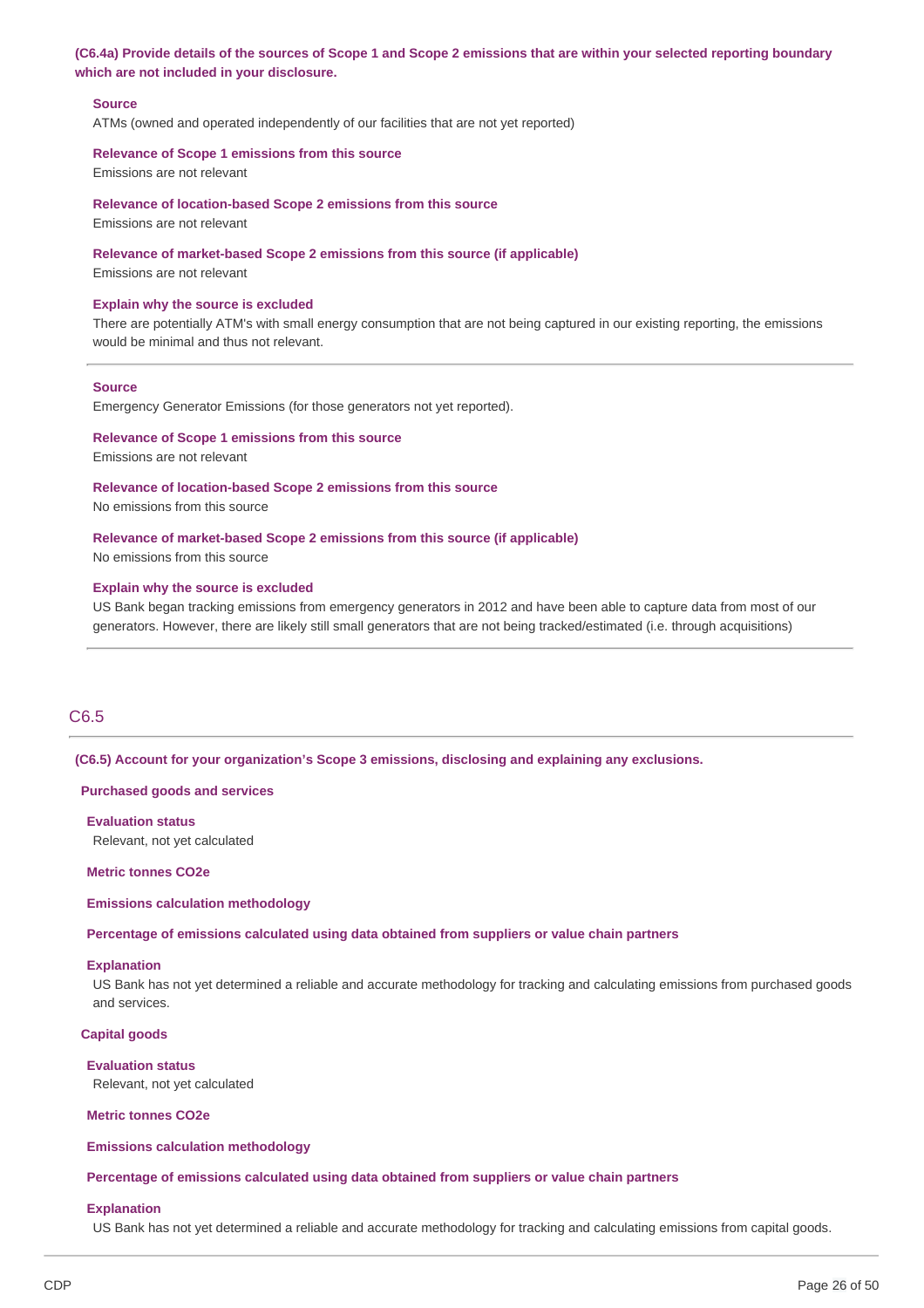#### **Fuel-and-energy-related activities (not included in Scope 1 or 2)**

#### **Evaluation status**

Not relevant, explanation provided

#### **Metric tonnes CO2e**

**Emissions calculation methodology**

#### **Percentage of emissions calculated using data obtained from suppliers or value chain partners**

#### **Explanation**

 US Bank captures the bulk of fuel and energy related activities within Scope 1 and 2. These emissions would be de minimis is comparison to our Scope 1 and 2 fuel and energy emissions. Furthermore, US Bank has limited ability to influence Scope 3 emissions within this category.

#### **Upstream transportation and distribution**

#### **Evaluation status**

Not relevant, explanation provided

#### **Metric tonnes CO2e**

#### **Emissions calculation methodology**

#### **Percentage of emissions calculated using data obtained from suppliers or value chain partners**

#### **Explanation**

 As a financial services company, US Bank produces a limited number of physical products that require upstream or downstream transportation. The estimated size of this Scope 3 category is therefore small relative to our total estimated Scope 3 emissions.

#### **Waste generated in operations**

**Evaluation status** Relevant, calculated

#### **Metric tonnes CO2e** 4800

#### **Emissions calculation methodology**

 US Bank compiles waste data provided by third-party vendors on actual waste streams from serviced locations. We then calculate waste emissions utilizing EPA's Waste Reduction Model (WARM) tool (Version 14, updated March 2016). WARM calculates emissions based on a lifecycle alternative-to-baseline approach. While avoided emissions from recycling and composting are also quantified through the WARM tool, this figure represents only Scope 3 emissions from landfilled waste.

#### **Percentage of emissions calculated using data obtained from suppliers or value chain partners**

100

### **Explanation**

**Business travel**

**Evaluation status** Relevant, calculated

 **Metric tonnes CO2e** 28963

### **Emissions calculation methodology**

 US Bank captures activity data from several means of business transportation including air, rail and rental car mileage. For air travel, emissions are calculated using Defra DECC (2017) 1.0 business travel –air emissions factors for various seating classes and flight segment lengths. Rental car emissions are determined from actual mileage data and EPA CCCL (2015) emissions factors per mile traveled. Actual rail distance traveled is also collected and emissions estimated with the EPA CCCL (2015) factors.

# **Percentage of emissions calculated using data obtained from suppliers or value chain partners**

100

### **Explanation**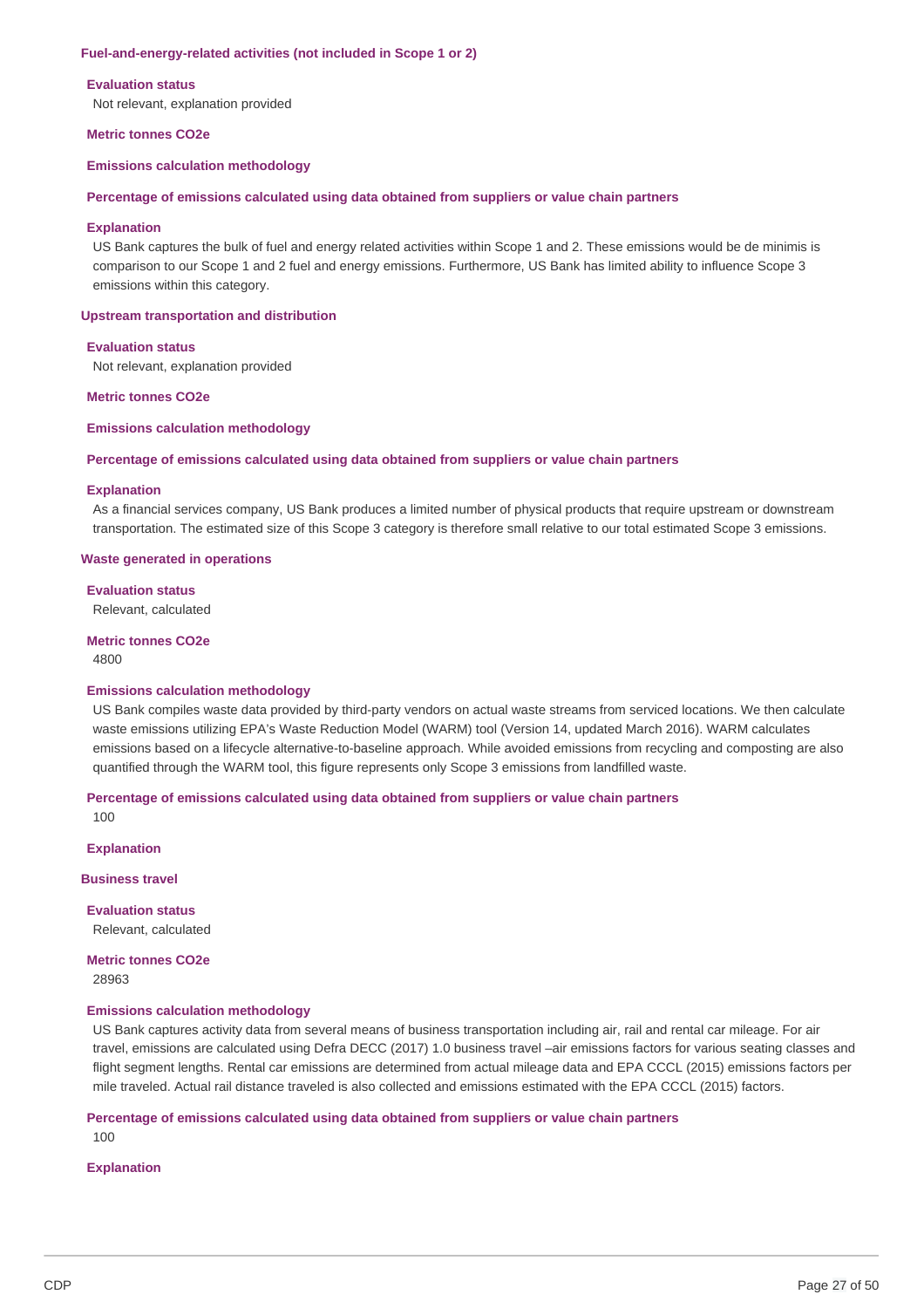#### **Employee commuting**

#### **Evaluation status**

Relevant, not yet calculated

#### **Metric tonnes CO2e**

### **Emissions calculation methodology**

#### **Percentage of emissions calculated using data obtained from suppliers or value chain partners**

#### **Explanation**

 US Bank has not yet determined a reliable and accurate methodology for tracking and calculating emissions from employee commuting within our organization at this time.

#### **Upstream leased assets**

#### **Evaluation status**

Not relevant, explanation provided

#### **Metric tonnes CO2e**

#### **Emissions calculation methodology**

#### **Percentage of emissions calculated using data obtained from suppliers or value chain partners**

#### **Explanation**

 Due to our organizational boundary definition for operational control under Scopes 1 and 2, upstream leased assets are incorporated in our Scopes 1 and 2 emissions inventory.

#### **Downstream transportation and distribution**

### **Evaluation status**

Not relevant, explanation provided

#### **Metric tonnes CO2e**

### **Emissions calculation methodology**

#### **Percentage of emissions calculated using data obtained from suppliers or value chain partners**

#### **Explanation**

 As a financial services company, US Bank produces a limited number of physical products that require downstream transportation. The estimated size of this Scope 3 category is therefore small relative to our total estimated Scope 3 emissions.

#### **Processing of sold products**

### **Evaluation status**

Not relevant, explanation provided

 **Metric tonnes CO2e**

**Emissions calculation methodology**

 **Percentage of emissions calculated using data obtained from suppliers or value chain partners**

### **Explanation**

 As a financial services company, US Bank produces a limited number of physical products that require processing. The estimated size of this Scope 3 category is therefore de minimis and not relevant to our Scope 3 emissions.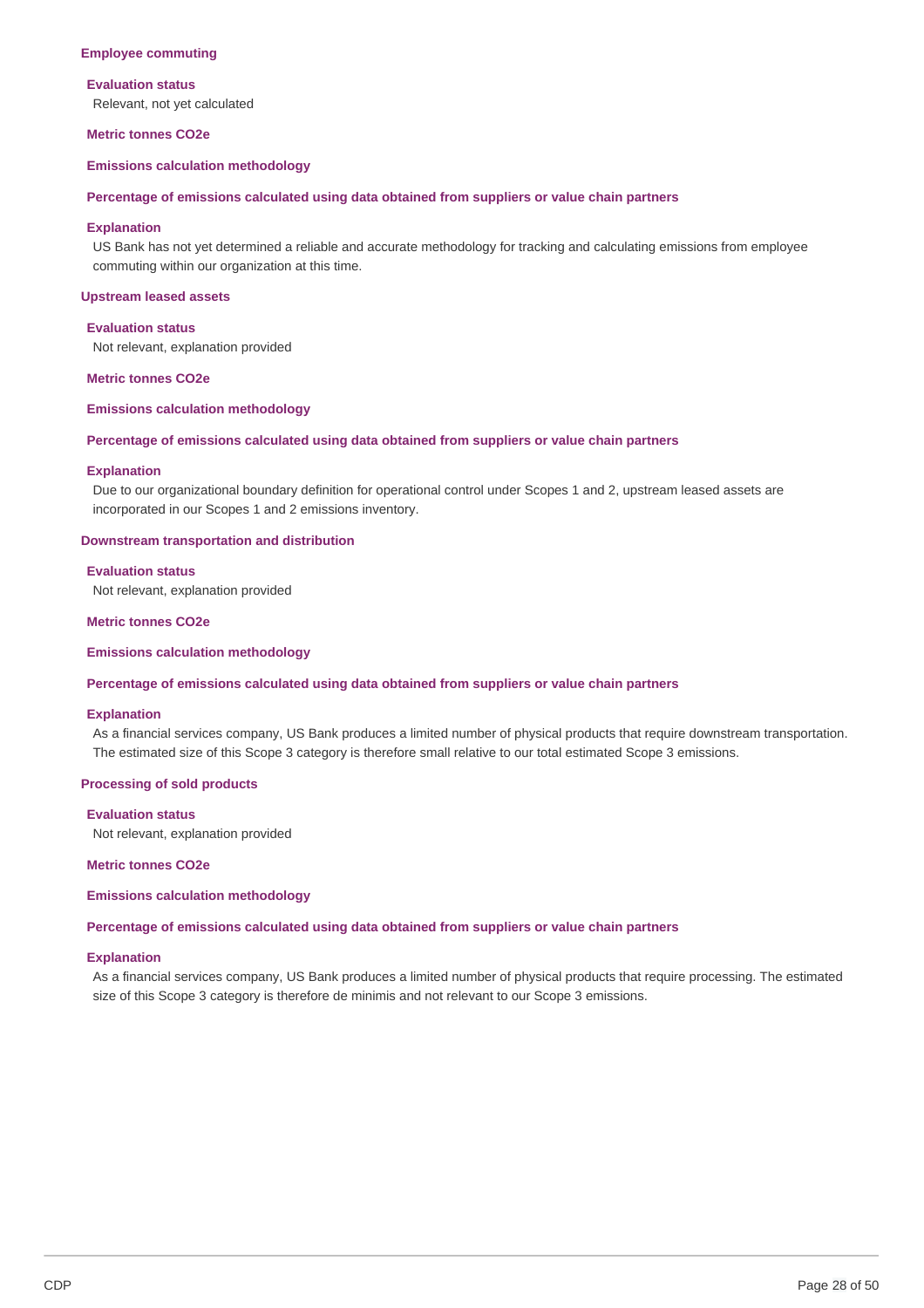#### **Use of sold products**

#### **Evaluation status**

Not relevant, explanation provided

#### **Metric tonnes CO2e**

**Emissions calculation methodology**

#### **Percentage of emissions calculated using data obtained from suppliers or value chain partners**

#### **Explanation**

 As a financial services company, US Bank produces a limited number of physical products. Furthermore, there is a limited set of actions US Bank could take to influence use of sold products (e.g. online banking portals) within Scope 3. The estimated size of this Scope 3 category is therefore de minimis and not relevant to our Scope 3 emissions.

#### **End of life treatment of sold products**

### **Evaluation status**

Not relevant, explanation provided

 **Metric tonnes CO2e**

#### **Emissions calculation methodology**

#### **Percentage of emissions calculated using data obtained from suppliers or value chain partners**

#### **Explanation**

 As a financial services company, US Bank produces a limited number of physical products. Furthermore, there is a limited set of actions US Bank could take to influence end of life treatment of sold products within Scope 3. The estimated size of this Scope 3 category is therefore de minimis and not relevant to our Scope 3 emissions.

#### **Downstream leased assets**

**Evaluation status**

Relevant, calculated

#### **Metric tonnes CO2e**

50961

#### **Emissions calculation methodology**

 Emissions from leased office space is estimated in two ways. For sites with invoice data capture, total annual emissions for leased assets was extrapolated from actual consumption data based on the portion of building square feet that is tenant occupied. For sites requiring modeling, building tenant square feet was multiplied by a portfolio energy use intensity factors generated from actual site consumption of electricity and natural gas.

# **Percentage of emissions calculated using data obtained from suppliers or value chain partners**

100

# **Explanation**

**Franchises**

 Not relevant, explanation provided **Evaluation status**

 **Metric tonnes CO2e**

**Emissions calculation methodology**

#### **Percentage of emissions calculated using data obtained from suppliers or value chain partners**

### **Explanation**

US Bank does not operate any franchises. Therefore, this category is not relevant.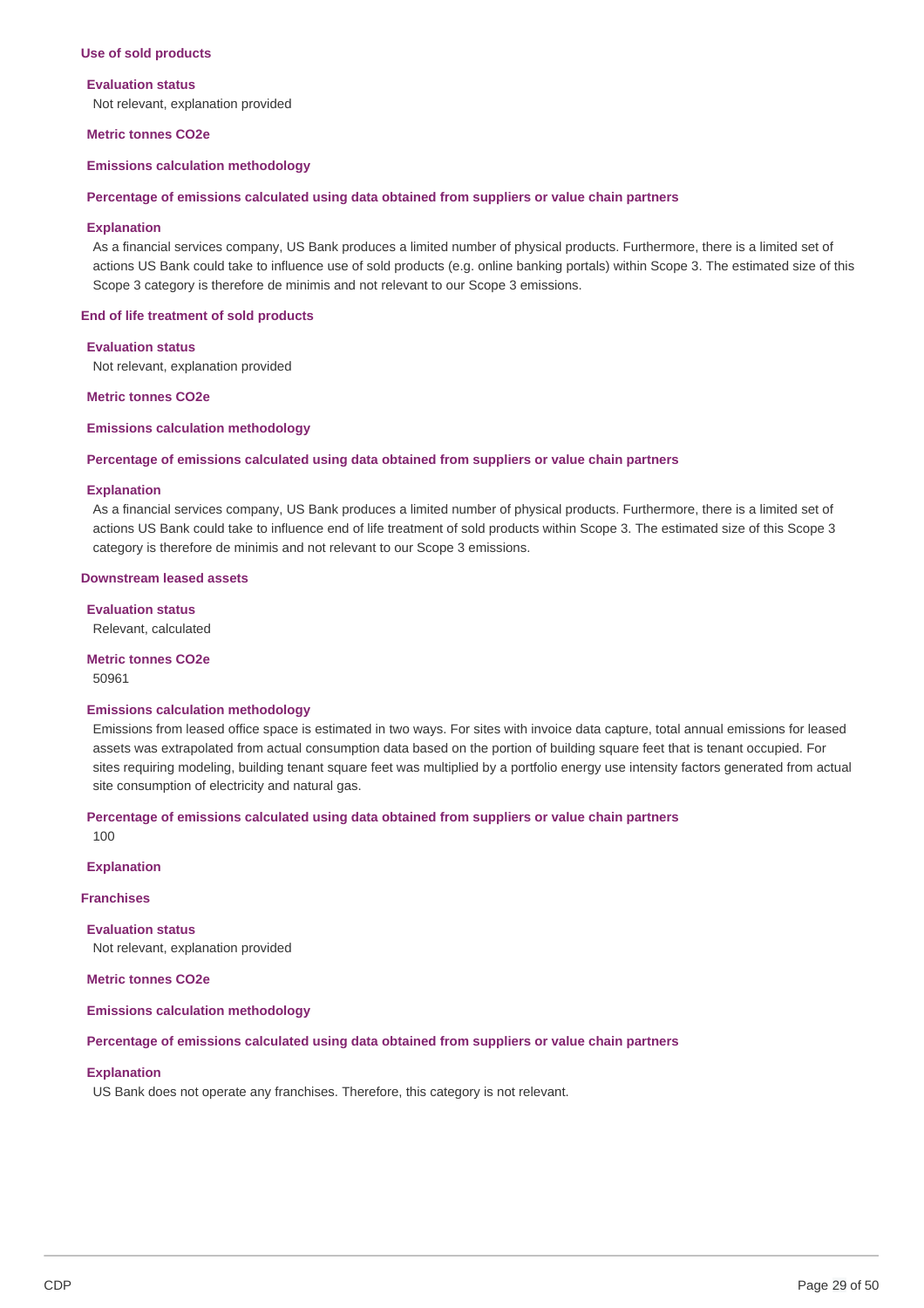### **Investments**

**Evaluation status**

Relevant, not yet calculated

 **Metric tonnes CO2e**

**Emissions calculation methodology**

#### **Percentage of emissions calculated using data obtained from suppliers or value chain partners**

### **Explanation**

 US Bank is investigating possible methods to measure and report emissions from financial assets. Accounting guidance is being developed by several external sources that will hopefully allow for more consistency around this type of reporting in the future. We hope to have a reliable method for reporting this in upcoming years.

**Other (upstream)**

**Evaluation status**

 **Metric tonnes CO2e**

**Emissions calculation methodology**

 **Percentage of emissions calculated using data obtained from suppliers or value chain partners**

**Explanation**

**Other (downstream)**

**Evaluation status**

 **Metric tonnes CO2e**

**Emissions calculation methodology**

 **Percentage of emissions calculated using data obtained from suppliers or value chain partners**

**Explanation**

# C6.7

 **(C6.7) Are carbon dioxide emissions from biologically sequestered carbon relevant to your organization?** No

### C6.10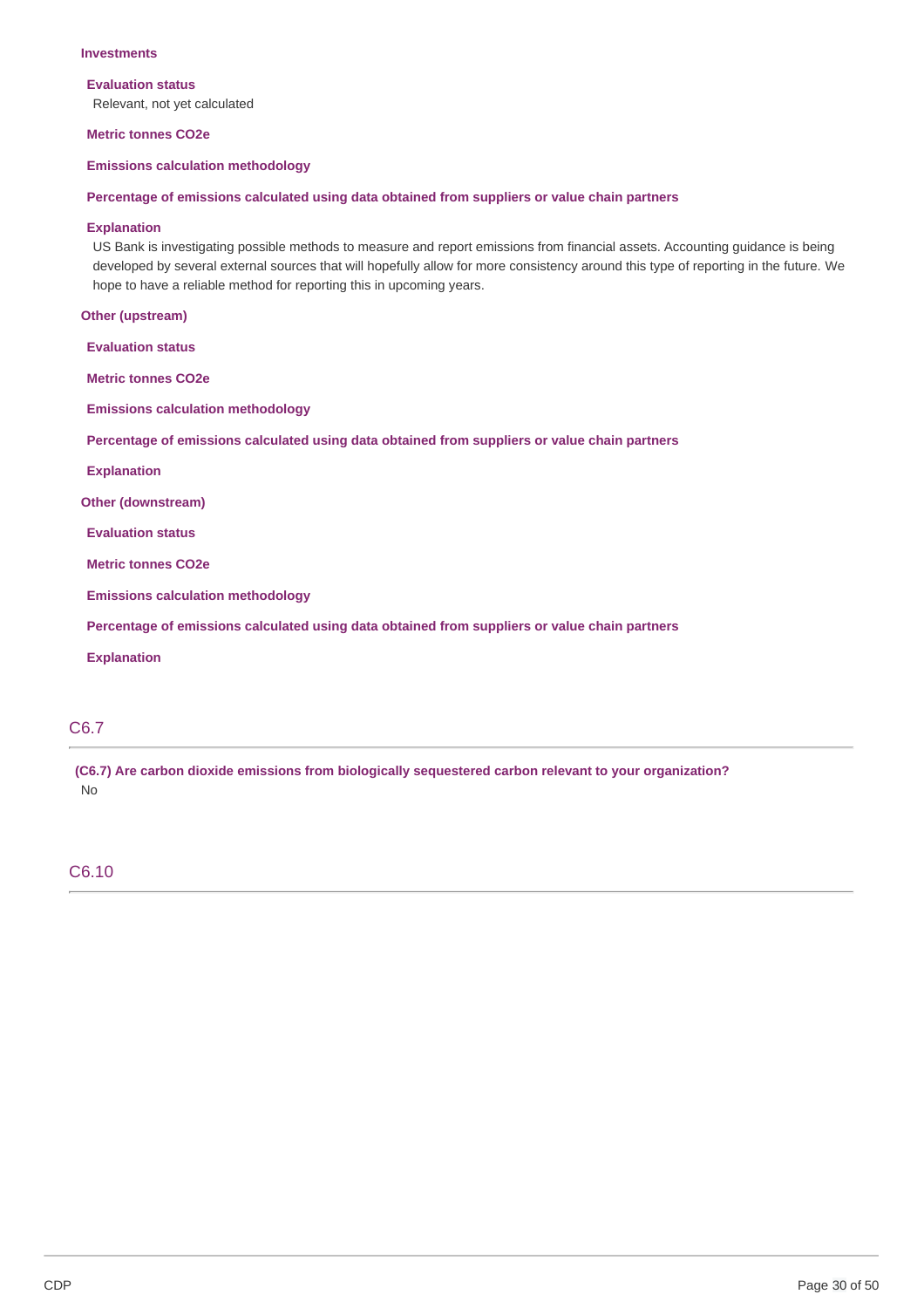(C6.10) Describe your gross global combined Scope 1 and 2 emissions for the reporting year in metric tons CO2e per unit currency total revenue and provide any additional intensity metrics that are appropriate to your business operations.

# **Intensity figure**

0.0000155

 **Metric numerator (Gross global combined Scope 1 and 2 emissions)** 341506

**Metric denominator**

unit total revenue

 **Metric denominator: Unit total** 22057000000

 **Scope 2 figure used** Market-based

 **% change from previous year** 13

 **Direction of change**

Decreased

### **Reason for change**

 This decrease is primarily due to a combination of our emissions reduction activities and the impact of emissions factor changes, particularly those for electricity. Our emissions reduction initiatives focused on energy retrofits and efficiency upgrades that help decouple GHG emissions from revenue growth.

# **Intensity figure**

0.0119465

 **Metric numerator (Gross global combined Scope 1 and 2 emissions)** 341506

**Metric denominator** square foot

 **Metric denominator: Unit total** 28586233

 **Scope 2 figure used** Market-based

 **% change from previous year** 11

 **Direction of change**

Decreased

### **Reason for change**

 This decrease is primarily due to a combination of our emissions reduction activities and the impact of emissions factor changes, particularly those for electricity. Our emissions reduction initiatives focused on energy retrofits and efficiency upgrades that help decouple GHG emissions from our portfolio square footage. Additionally, we have purchased supplemental renewable energy in 2017.

# C7. Emissions breakdowns

# C7.1

 **(C7.1) Does your organization have greenhouse gas emissions other than carbon dioxide?** Yes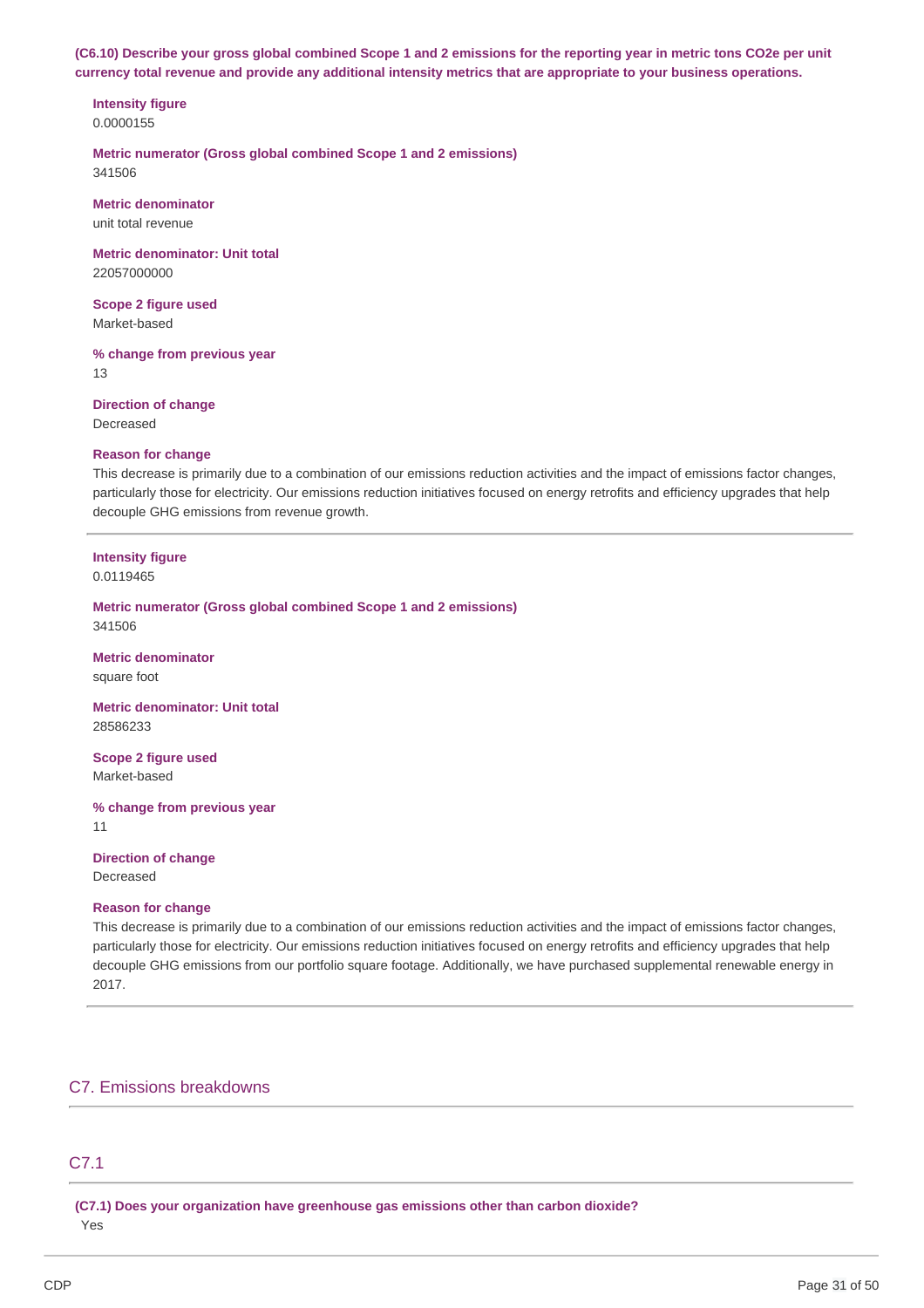# C7.1a

## (C7.1a) Break down your total gross global Scope 1 emissions by greenhouse gas type and provide the source of each used  **greenhouse warming potential (GWP).**

| Greenhouse gas  | Scope 1 emissions (metric tons of CO2e) | <b>GWP Reference</b>                           |
|-----------------|-----------------------------------------|------------------------------------------------|
| CO <sub>2</sub> | 53583                                   | IPCC Fourth Assessment Report (AR4 - 100 year) |
| CH <sub>4</sub> | 111                                     | IPCC Fourth Assessment Report (AR4 - 100 year) |
| <b>N2O</b>      | 55                                      | IPCC Fourth Assessment Report (AR4 - 100 year) |
| <b>HFCs</b>     | 81                                      | IPCC Fourth Assessment Report (AR4 - 100 year) |

# C7.2

### **(C7.2) Break down your total gross global Scope 1 emissions by country/region.**

| <b>Country/Region</b>                         | Scope 1 emissions (metric tons CO2e) |  |
|-----------------------------------------------|--------------------------------------|--|
| United States of America                      | 54593                                |  |
| Other, please specify (The Rest of the World) | 436                                  |  |

# C7.3

 **(C7.3) Indicate which gross global Scope 1 emissions breakdowns you are able to provide.** By activity

# C7.3c

### **(C7.3c) Break down your total gross global Scope 1 emissions by business activity.**

| <b>Activity</b> | Scope 1 emissions (metric tons CO2e) |
|-----------------|--------------------------------------|
| Stationary      | 51143                                |
| Mobile          | 3805                                 |
| Refrigerant     | 81                                   |

# C7.5

### **(C7.5) Break down your total gross global Scope 2 emissions by country/region.**

| <b>Country/Region</b>                                    | Scope 2, location<br>based (metric tons<br>CO <sub>2e</sub> | Scope 2, market<br>based (metric tons<br>CO <sub>2e</sub> ) | <b>Purchased and consumed</b><br>electricity, heat, steam or<br>cooling (MWh) | Purchased and consumed low carbon electricity, heat,<br>steam or cooling accounted in market based approach<br>(MWh) |
|----------------------------------------------------------|-------------------------------------------------------------|-------------------------------------------------------------|-------------------------------------------------------------------------------|----------------------------------------------------------------------------------------------------------------------|
| United States of<br>America                              | 284896                                                      | 283061                                                      | 569482                                                                        | 4694                                                                                                                 |
| Other, please specify 2300<br>(The Rest of the<br>World) |                                                             | 3415                                                        | 5484                                                                          |                                                                                                                      |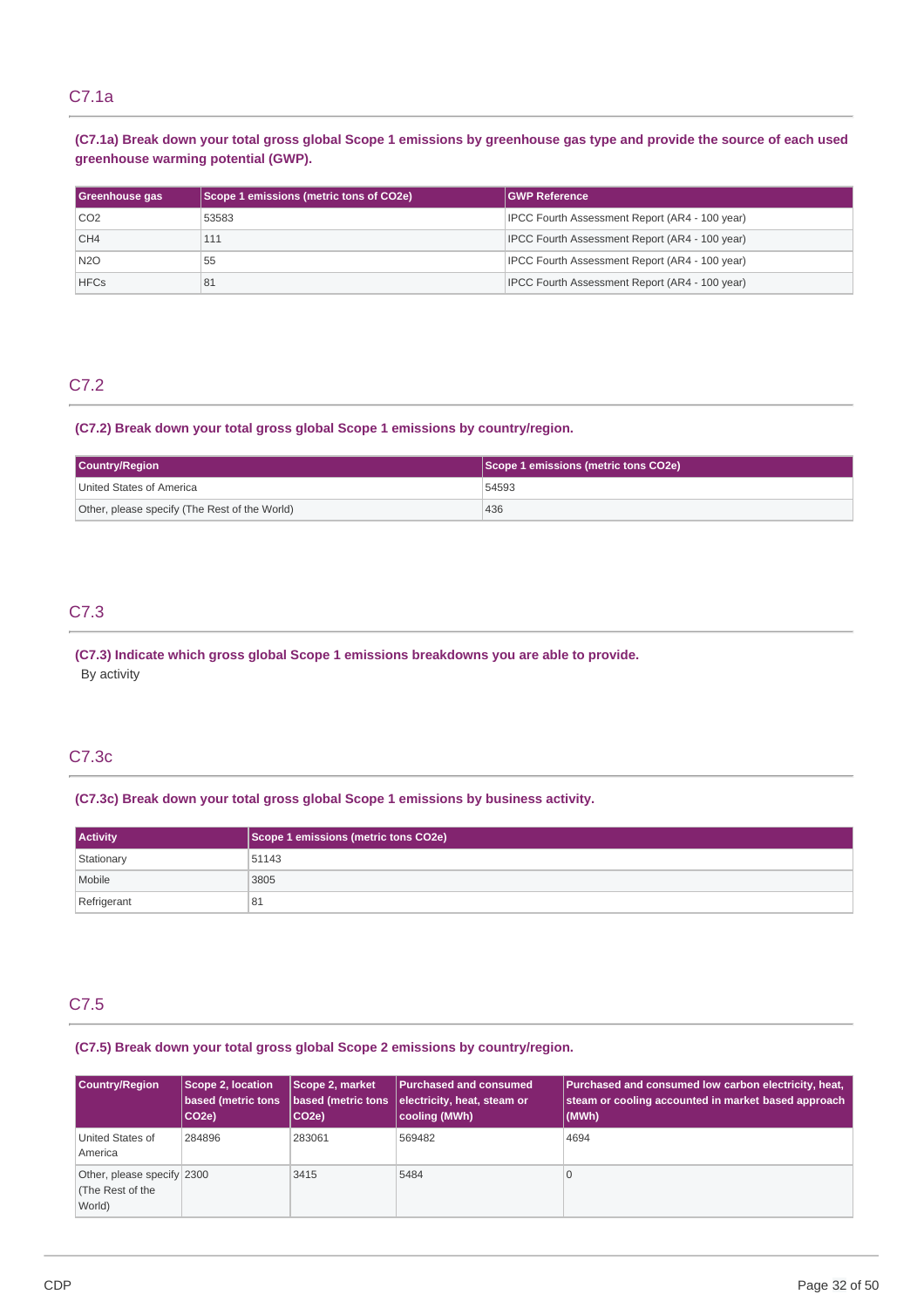# C7.6

 **(C7.6) Indicate which gross global Scope 2 emissions breakdowns you are able to provide.** By activity

# C7.6c

 **(C7.6c) Break down your total gross global Scope 2 emissions by bus iness activity.**

| <b>Activity</b>      | Scope 2, location based emissions (metric tons CO2e) | Scope 2, market based emissions (metric tons CO2e) |
|----------------------|------------------------------------------------------|----------------------------------------------------|
| <b>Chilled Water</b> | 3169                                                 | 3169                                               |
| Electricity          | 278767                                               | 278048                                             |
| Steam                | 5260                                                 | 5260                                               |

# C7.9

(C7.9) How do your gross global emissions (Scope 1 and 2 combined) for the reporting year compare to those of the  **previous reporting year?**

Decreased

# C7.9a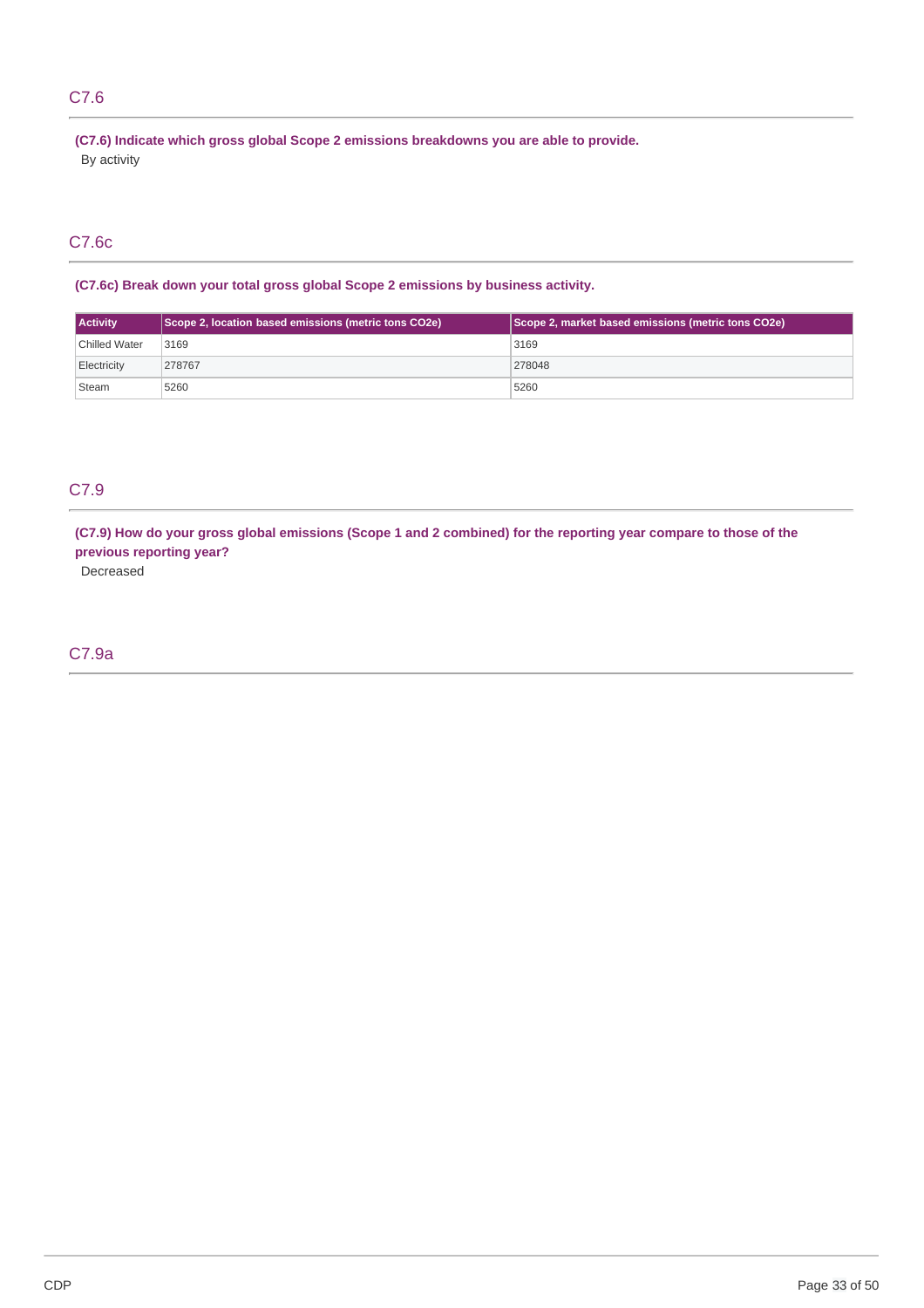### (C7.9a) Identify the reasons for any change in your gross global emissions (Scope 1 and 2 combined) and for each of them  **specify how your emissions compare to the previous year.**

| Change in                                        | 1897  | Decreased 0.5                   |      | US Bank's gross scope 1 and 2 emissions decreased due to 'a change in renewable energy consumption'                                                                                                                                                                                                                                                                                                                                                                                                                                                                                                                                                                                                                            |
|--------------------------------------------------|-------|---------------------------------|------|--------------------------------------------------------------------------------------------------------------------------------------------------------------------------------------------------------------------------------------------------------------------------------------------------------------------------------------------------------------------------------------------------------------------------------------------------------------------------------------------------------------------------------------------------------------------------------------------------------------------------------------------------------------------------------------------------------------------------------|
| renewable<br>energy<br>consumption               |       |                                 |      | implemented in the 2017 reporting year. This change reflects additional REC procurement made in 2017. In<br>total, 3104 additional MWh of RECs were procured in 2017, resulting in an additional 1897 MTCO2e<br>reduction compared to the REC quantity purchased in the previous year. Total market-based scope 1 and 2<br>emissions in the previous year was 378982 MTCO2e, therefore we arrived at 0.50% through<br>(1897/378982)*100=0.50%.                                                                                                                                                                                                                                                                                 |
| Other<br>emissions<br>reduction<br>activities    | 5474  | Decreased 1.44                  |      | US Bank's gross scope 1 and 2 emissions decreased due to 'other emissions reduction activities'<br>implemented in the reporting year. Such projects include improvements in building operational efficiency<br>including voluntary LED lighting retrofits, building structural enhancements, installation of programmable<br>thermostats and motion sensors and upgrades to HVAC systems. We estimate that in 2017, 5474 MTCO2e<br>was reduced by our emissions reduction projects. Total scope 1 and 2 emissions in the previous year was<br>378982 MTCO2e, therefore we arrived at 1.44% through (5474/378982)*100=1.44%.                                                                                                    |
| <b>Divestment</b>                                |       | $<$ Not<br>Applicable>          |      |                                                                                                                                                                                                                                                                                                                                                                                                                                                                                                                                                                                                                                                                                                                                |
| Acquisitions                                     |       | $<$ Not<br>Applicable>          |      |                                                                                                                                                                                                                                                                                                                                                                                                                                                                                                                                                                                                                                                                                                                                |
| Mergers                                          |       | $<$ Not<br>Applicable>          |      |                                                                                                                                                                                                                                                                                                                                                                                                                                                                                                                                                                                                                                                                                                                                |
| Change in<br>output                              |       | <not<br>Applicable&gt;</not<br> |      |                                                                                                                                                                                                                                                                                                                                                                                                                                                                                                                                                                                                                                                                                                                                |
| Change in<br>methodology                         | 29905 | Decreased 7.89                  |      | For the 2017 inventory, a number of emissions factor updates impacted our overall scope 1 and 2<br>emissions. The most significant changes to emissions factors came from the use of eGRID2016 electricity<br>emissions. Net impact was calculated by applying 2016 emission factors to 2017 activity data to determine<br>the difference in emissions from emission factor updates alone. Additionally, some international emissions<br>factors and market-based utility emissions factor also changed in 2017. In total, emissions factor updates<br>decreased emissions by 29905 MTCO2e. Total scope 1 and 2 emissions in the previous year was 378982<br>MTCO2e Therefore we arrived at 7.89% by (29905/378982)*100=7.89%. |
| Change in<br>boundary                            |       | $<$ Not<br>Applicable>          |      |                                                                                                                                                                                                                                                                                                                                                                                                                                                                                                                                                                                                                                                                                                                                |
| Change in<br>physical<br>operating<br>conditions | 1993  | Increased                       | 0.53 | US Bank experienced an increase in natural gas consumption in 2017. Conversely steam consumption was<br>reduced at several our locations. We attribute most of these changes to site operating conditions in North<br>America. The impact was calculated by finding the YOY change in natural gas and steam emissions. This<br>was calculated as an overall emissions increase of 1993 MTCO2e. Total scope 1 and 2 emissions in the<br>previous year was 378982 MTCO2e, therefore the percent change in emissions was calculated as (1993/<br>378982)*100= 0.53%                                                                                                                                                               |
| Unidentified 2548                                |       | Decreased 0.67                  |      | We are unable to identify the exact reason for the remaining decrease in emissions. However, it likely stems<br>from decreases in YOY consumption from other sources such as chilled water and fuel oil, as well as<br>variations in our total electricity consumption.                                                                                                                                                                                                                                                                                                                                                                                                                                                        |
| Other                                            |       | <not<br>Applicable&gt;</not<br> |      |                                                                                                                                                                                                                                                                                                                                                                                                                                                                                                                                                                                                                                                                                                                                |

# C7.9b

(C7.9b) Are your emissions performance calculations in C7.9 and C7.9a based on a location-based Scope 2 emissions figure  **or a market-based Scope 2 emissions figure?** Market-based

# C8. Energy

# C8.1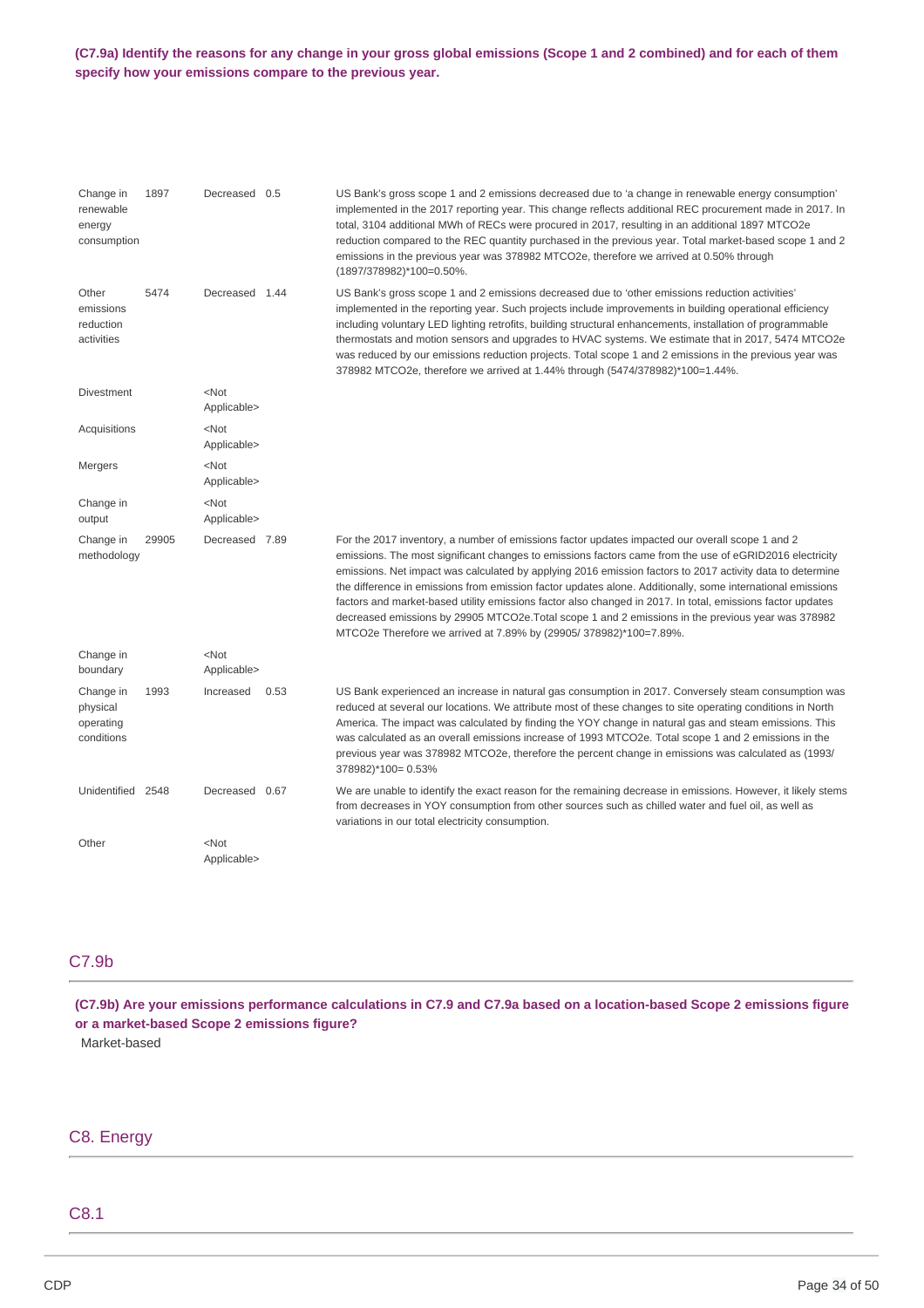More than 0% but less than or equal to 5%

# C8.2

#### **(C8.2) Select which energy-related activities your organization has undertaken.**

| Consumption of fuel (excluding feedstocks)         | Yes            |
|----------------------------------------------------|----------------|
| Consumption of purchased or acquired electricity   | Yes            |
| Consumption of purchased or acquired heat          | N <sub>0</sub> |
| Consumption of purchased or acquired steam         | Yes            |
| Consumption of purchased or acquired cooling       | Yes            |
| Generation of electricity, heat, steam, or cooling | Yes            |

# C8.2a

#### **(C8.2a) Report your organization's energy consumption totals (excluding feedstocks) in MWh.**

| Consumption of fuel (excluding feedstock)                  | HHV (higher heating<br>value) | 0                         | 289693                    | 289693                 |
|------------------------------------------------------------|-------------------------------|---------------------------|---------------------------|------------------------|
| Consumption of purchased or acquired electricity           | <not applicable=""></not>     | 4694                      | 529454                    | 534148                 |
| Consumption of purchased or acquired heat                  | <not applicable=""></not>     | <not applicable=""></not> | <not applicable=""></not> | $<$ Not<br>Applicable> |
| Consumption of purchased or acquired steam                 | <not applicable=""></not>     | 0                         | 23196                     | 23196                  |
| Consumption of purchased or acquired cooling               | <not applicable=""></not>     | 0                         | 17622                     | 17622                  |
| Consumption of self-generated non-fuel renewable<br>energy | <not applicable=""></not>     | 31                        | <not applicable=""></not> | 31                     |
| Total energy consumption                                   | <not applicable=""></not>     | 4725                      | 859965                    | 864690                 |

# C8.2b

#### **(C8.2b) Select the applications of your organization's consumption of fuel.**

| Consumption of fuel for the generation of electricity   | No.            |
|---------------------------------------------------------|----------------|
| Consumption of fuel for the generation of steam         | N <sub>0</sub> |
| Consumption of fuel for the generation of cooling       | <b>No</b>      |
| Consumption of fuel for co-generation or tri-generation | No.            |

# C8.2c

 **(C8.2c) State how much fuel in MWh your organization has consumed (excluding feedstocks) by fuel type.**

 **Fuels (excluding feedstocks)** Natural Gas

### **Heating value**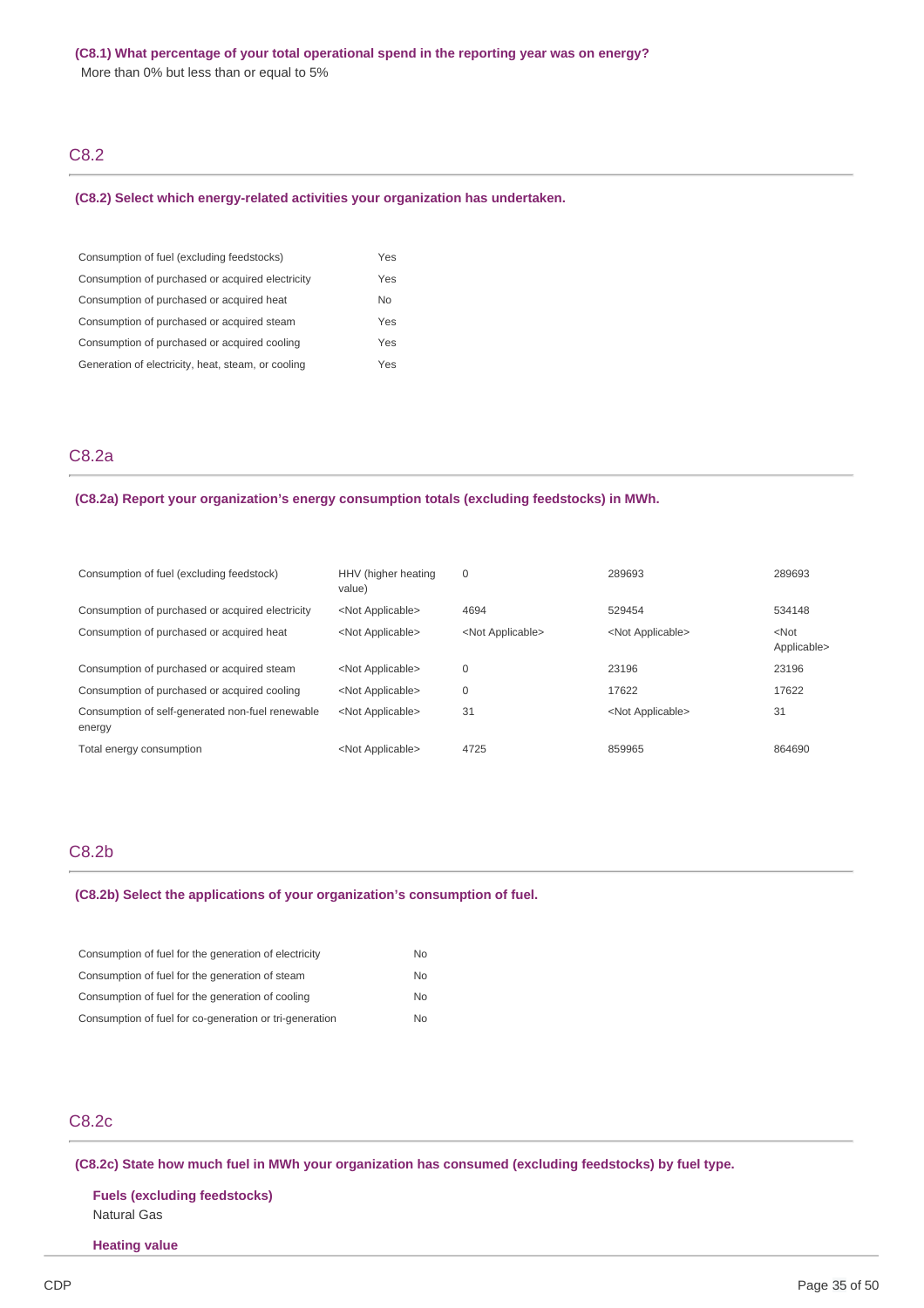HHV (higher heating value)

### **Total fuel MWh consumed by the organization** 272801

### **MWh fuel consumed for the self-generation of electricity** <Not Applicable>

 **MWh fuel consumed for self-generation of heat** <Not Applicable>

 **MWh fuel consumed for self-generation of steam** <Not Applicable>

 **MWh fuel consumed for self-generation of cooling** <Not Applicable>

 **MWh fuel consumed for self- cogeneration or self-trigeneration** <Not Applicable>

 **Fuels (excluding feedstocks)** Propane Liquid

 HHV (higher heating value) **Heating value**

 **Total fuel MWh consumed by the organization** 952

 **MWh fuel consumed for the self-generation of electricity** <Not Applicable>

 **MWh fuel consumed for self-generation of heat** <Not Applicable>

 **MWh fuel consumed for self-generation of steam** <Not Applicable>

 **MWh fuel consumed for self-generation of cooling** <Not Applicable>

 **MWh fuel consumed for self- cogeneration or self-trigeneration** <Not Applicable>

### **Fuels (excluding feedstocks)** Diesel

 HHV (higher heating value) **Heating value**

 **Total fuel MWh consumed by the organization** 5348

 **MWh fuel consumed for the self-generation of electricity** <Not Applicable>

 **MWh fuel consumed for self-generation of heat** <Not Applicable>

 **MWh fuel consumed for self-generation of steam** <Not Applicable>

 **MWh fuel consumed for self-generation of cooling** <Not Applicable>

 **MWh fuel consumed for self- cogeneration or self-trigeneration** <Not Applicable>

 **Fuels (excluding feedstocks)**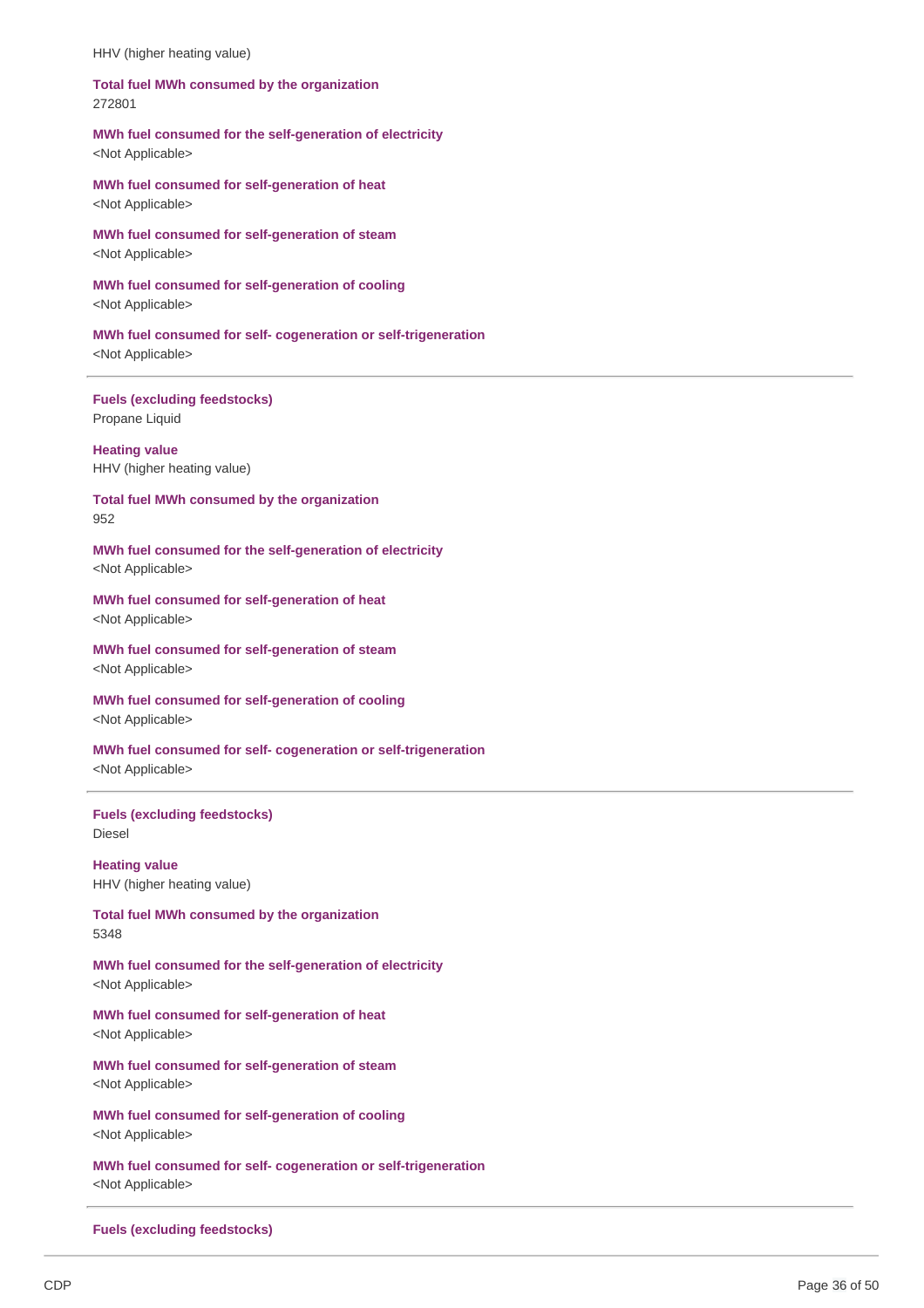Fuel Oil Number 2

### HHV (higher heating value) **Heating value**

### **Total fuel MWh consumed by the organization**

117

 **MWh fuel consumed for the self-generation of electricity** <Not Applicable>

 **MWh fuel consumed for self-generation of heat** <Not Applicable>

 **MWh fuel consumed for self-generation of steam** <Not Applicable>

 **MWh fuel consumed for self-generation of cooling** <Not Applicable>

 **MWh fuel consumed for self- cogeneration or self-trigeneration** <Not Applicable>

### **Fuels (excluding feedstocks)** Jet Kerosene

 HHV (higher heating value) **Heating value**

 **Total fuel MWh consumed by the organization** 10476

 **MWh fuel consumed for the self-generation of electricity** <Not Applicable>

 **MWh fuel consumed for self-generation of heat** <Not Applicable>

 **MWh fuel consumed for self-generation of steam** <Not Applicable>

 **MWh fuel consumed for self-generation of cooling** <Not Applicable>

 **MWh fuel consumed for self- cogeneration or self-trigeneration** <Not Applicable>

# C8.2d

 **(C8.2d) List the average emission factors of the fuels reported in C8.2c.**

### **Diesel**

### **Emission factor** 0.03872

 metric tons CO2e per liter **Unit**

# **Emission factor source**

2017 Climate Registry Default Emissions Factors (March 2017).

### **Comment**

This emission factor is the U.S. national average factor.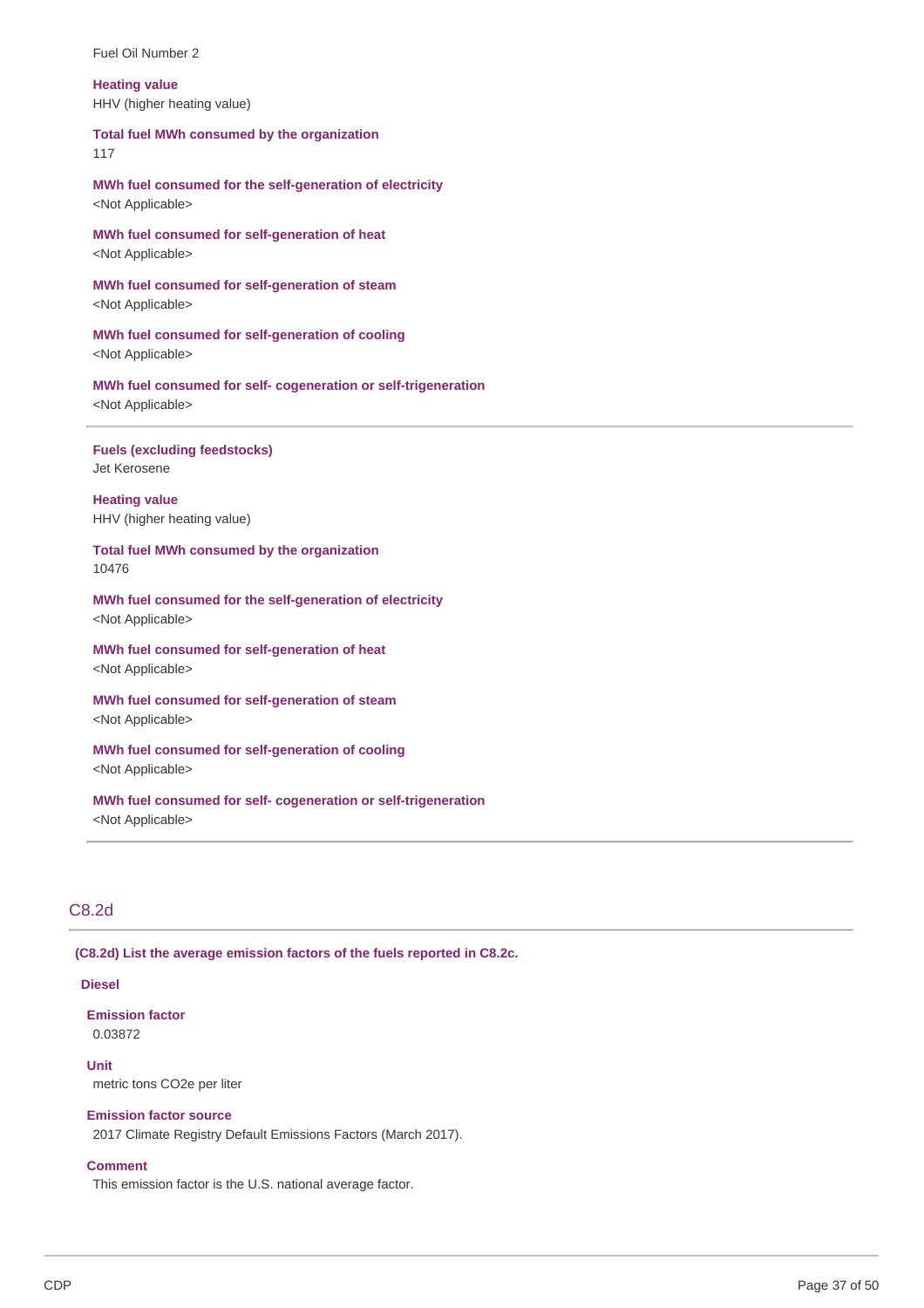### **Fuel Oil Number 2**

### **Emission factor** 0.0394

**Unit**

metric tons CO2e per liter

### **Emission factor source**

2017 Climate Registry Default Emissions Factors (March 2017).

### **Comment**

This emission factor is the U.S. national average factor.

### **Jet Kerosene**

# **Emission factor**

0.03725

 metric tons CO2e per liter **Unit**

### **Emission factor source**

2017 Climate Registry Default Emissions Factors (March 2017).

### **Comment**

This emission factor is the U.S. national average factor.

### **Natural Gas**

**Emission factor** 0.01584

### **Unit**

metric tons CO2e per m3

### **Emission factor source**

 2017 Climate Registry Default Emissions Factors (March 2017); UNFCCC CRF Implied Emission Factor Natural Gas; 2012; IPCC 2006 DEFAULT PER "Emissions Factor Database"; Defra/DECC Conversion factors for Company Reporting Version 1.0 (2017).

#### **Comment**

 This emissions factor is an average of the U.S. national average factor, Canadian provincial factors, and national average factors for the following countries: Belgium, Cayman Islands, Germany, Ireland, Mexico, Norway, Poland, Spain, United Kingdom.

### **Propane Liquid**

**Emission factor** 0.02157

 metric tons CO2e per liter **Unit**

### **Emission factor source**

2017 Climate Registry Default Emissions Factors (March 2017).

### **Comment**

This emission factor is the U.S. national average factor.

# C8.2e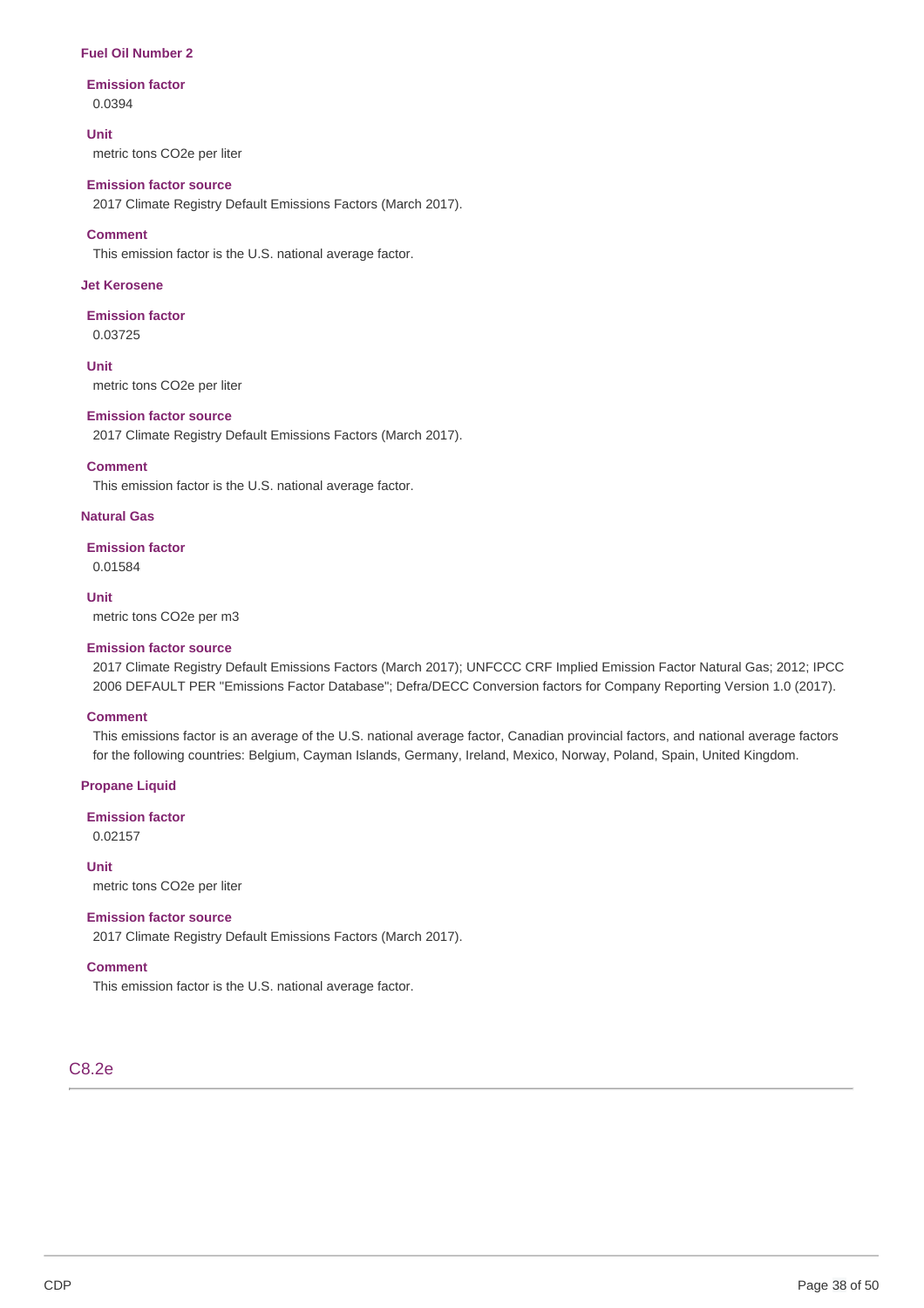(C8.2e) Provide details on the electricity, heat, steam, and cooling your organization has generated and consumed in the **reporting year.**

| Electricity 31 |   | 31 | 31 | 31 |
|----------------|---|----|----|----|
| Heat           | 0 |    |    |    |
| Steam 0        |   |    |    |    |
| Cooling 0      |   |    |    |    |

# C8.2f

(C8.2f) Provide details on the electricity, heat, steam and/or cooling amounts that were accounted for at a low-carbon  **emission factor in the market-based Scope 2 figure reported in C6.3.**

#### **Basis for applying a low-carbon emission factor**

Energy attribute certificates, Renewable Energy Certificates (RECs)

**Low-carbon technology type** Wind

 **MWh consumed associated with low-carbon electricity, heat, steam or cooling** 1591

 **Emission factor (in units of metric tons CO2e per MWh)**

#### $\Omega$

### **Comment**

 In CY2017, US Bank purchased a total of 1591 MWh of Green-e Certified Clean Source RECs through both Portland General Electric's Clean Wind Green Tags.

 **Basis for applying a low-carbon emission factor**

Energy attribute certificates, Renewable Energy Certificates (RECs)

### **Low-carbon technology type**

Other low-carbon technology, please specify (Program includes a mix of solar and wind)

 **MWh consumed associated with low-carbon electricity, heat, steam or cooling** 3104

 **Emission factor (in units of metric tons CO2e per MWh)**

### $\Omega$

### **Comment**

 In CY2017, US Bank purchased a total of 3104 MWh of Green-e Certified Clean Source RECs through Xcel's Renewable\*Connect program. The Renewable\*Connect program includes a mix of wind and solar energy, both of which carry an emissions attribute of 0. 'Other low-carbon technology, please specify' was selected to clarify this fact.

### C9. Additional metrics

# C9.1

 **(C9.1) Provide any additional climate-related metrics relevant to your business.**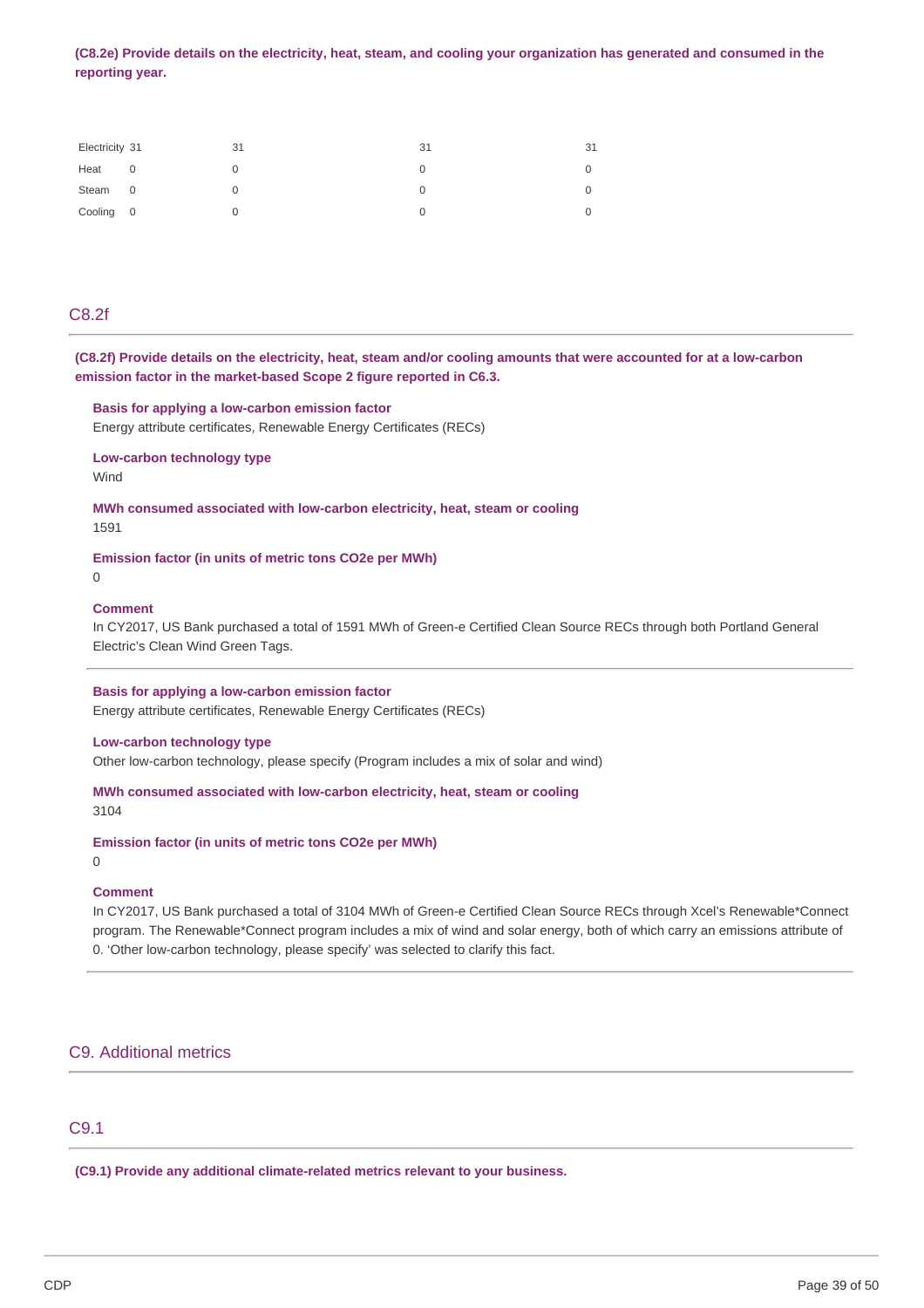# C10.1

#### **(C10.1) Indicate the verification/assurance status that applies to your reported emissions.**

Scope 2 (location-based or market-based)

Scope 1 Third-party verification or assurance process in place Scope 3 Third-party verification or assurance process in place Third-party verification or assurance process in place

# C10.1a

(C10.1a) Provide further details of the verification/assurance undertaken for your Scope 1 and/or Scope 2 emissions and  **attach the relevant statements.**

**Scope** Scope 1

 **Verification or assurance cycle in place** Annual process

 **Status in the current reporting year** Complete

 **Type of verification or assurance** Limited assurance

 **Attach the statement** USBank - CDP Verification Statement Limited 2017 Final.pdf

 **Page/ section reference** Page 1

**Relevant standard** ISO14064-3

 **Proportion of reported emissions verified (%)** 100

 Scope 2 location-based **Scope**

 **Verification or assurance cycle in place** Annual process

 **Status in the current reporting year** Complete

 **Type of verification or assurance** Limited assurance

 **Attach the statement** USBank - CDP Verification Statement Limited 2017 Final.pdf

 **Page/ section reference** Page 1

**Relevant standard** ISO14064-3

 **Proportion of reported emissions verified (%)**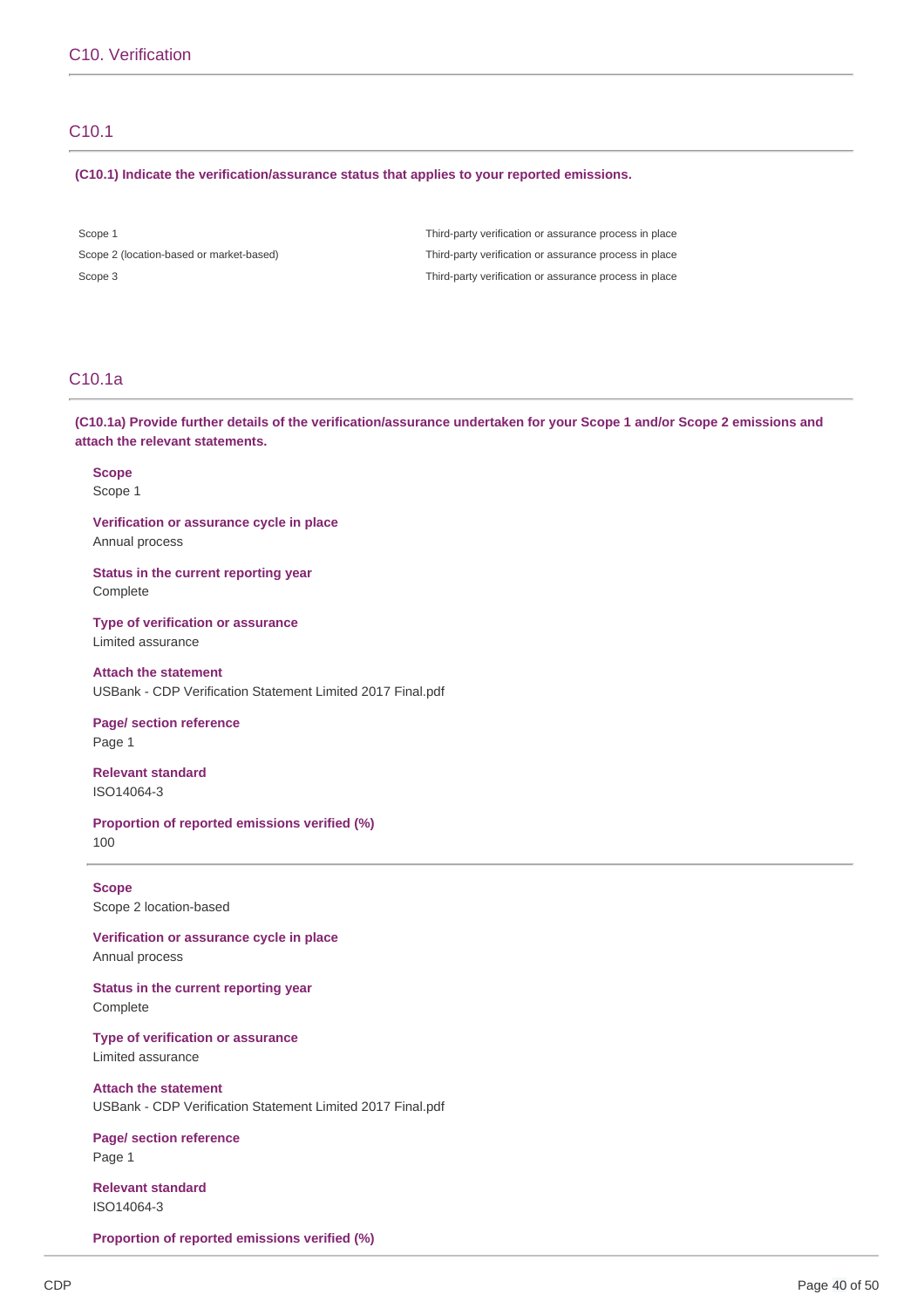### 100

### **Scope**

Scope 2 market-based

 **Verification or assurance cycle in place** Annual process

 **Status in the current reporting year** Complete

 **Type of verification or assurance** Limited assurance

 **Attach the statement** USBank - CDP Verification Statement Limited 2017 Final.pdf

 **Page/ section reference** Page 1

**Relevant standard** ISO14064-3

 **Proportion of reported emissions verified (%)** 100

# C10.1b

(C10.1b) Provide further details of the verification/assurance undertaken for your Scope 3 emissions and attach the relevant **statements.**

 Scope 3- all relevant categories **Scope**

 **Verification or assurance cycle in place** Annual process

 **Status in the current reporting year** Complete

 **Attach the statement** USBank - CDP Verification Statement Limited 2017 Final.pdf

**Page/section reference** Page 1

**Relevant standard** ISO14064-3

# C10.2

(C10.2) Do you verify any climate-related information reported in your CDP disclosure other than the emissions figures  **reported in C6.1, C6.3, and C6.5?**

No, but we are actively considering verifying within the next two years

### C11. Carbon pricing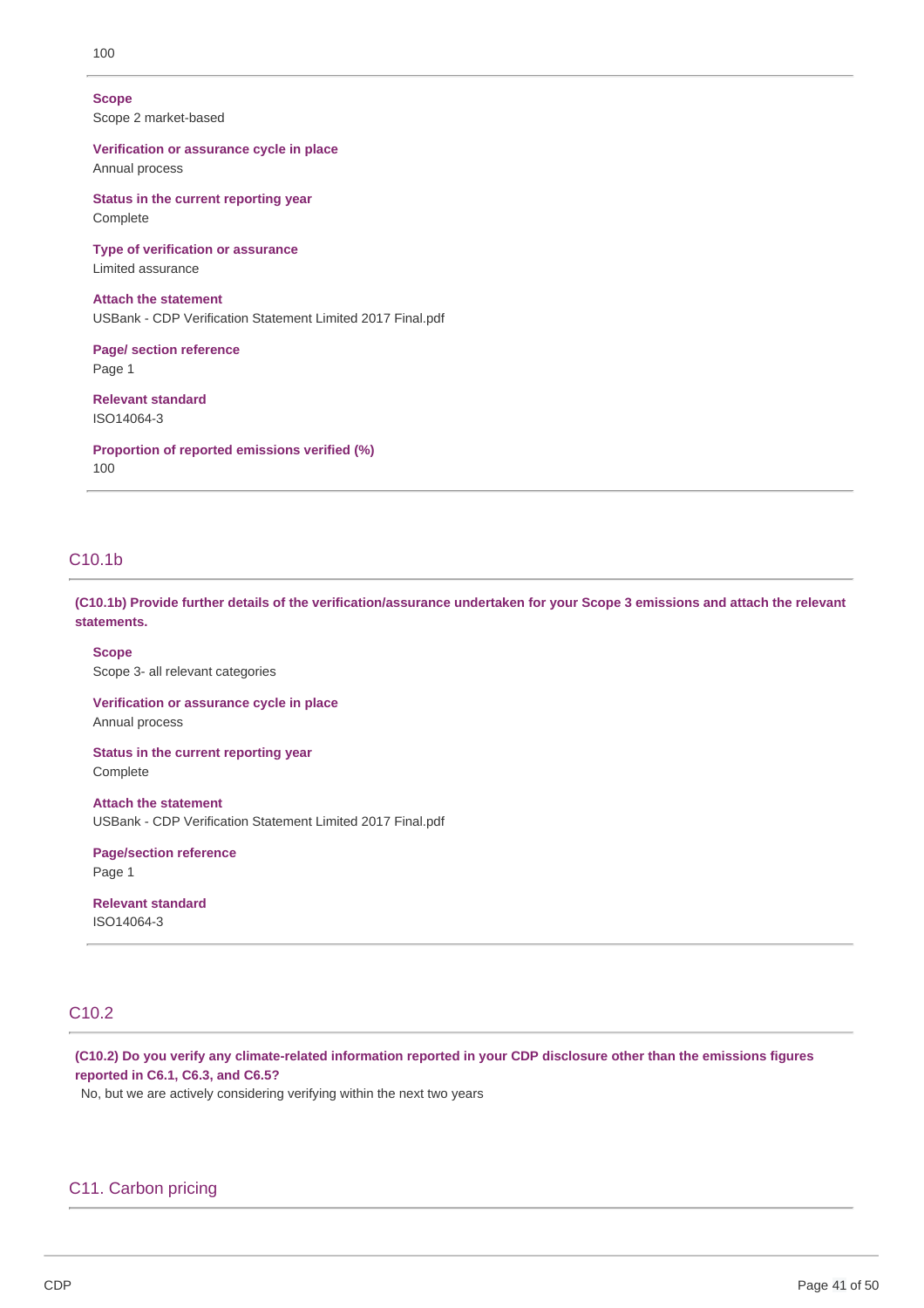(C11.1) Are any of your operations or activities regulated by a carbon pricing system (i.e. ETS, Cap & Trade or Carbon Tax)? No, and we do not anticipate being regulated in the next three years

# C11.2

(C11.2) Has your organization originated or purchased any project-based carbon credits within the reporting period? No

# C11.3

 **(C11.3) Does your organization use an internal price on carbon?** No, and we do not currently anticipate doing so in the next two years

### C12. Engagement

# C12.1

### **(C12.1) Do you engage with your value chain on climate-related issues?**

Yes, our suppliers

Yes, our customers

Yes, other partners in the value chain

C12.1a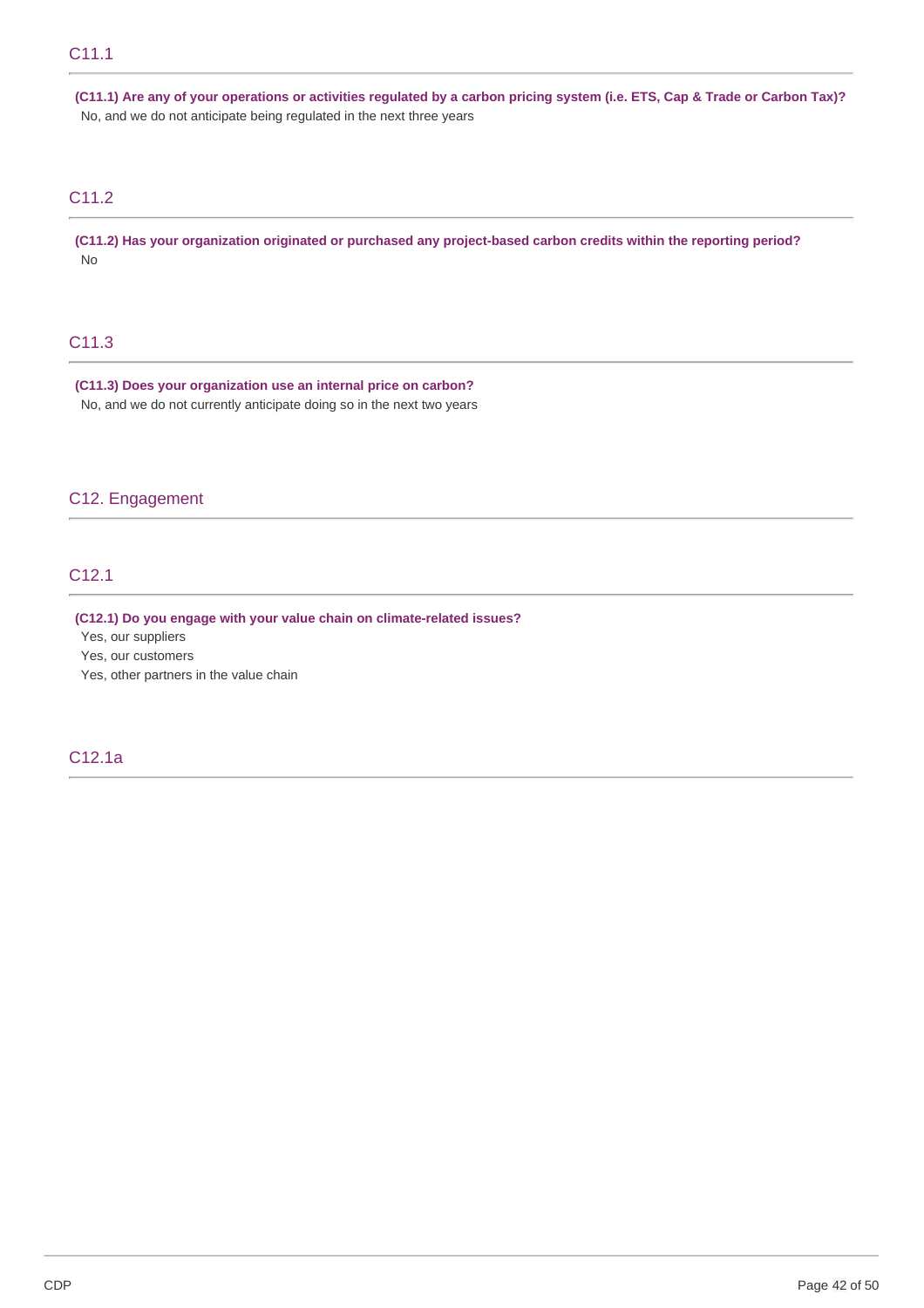#### **(C12.1a) Provide details of your climate-related supplier engagement strategy.**

#### **Type of engagement**

Information collection (understanding supplier behavior)

 **Details of engagement** Other, please specify (Supplier actions/ potential partnerships)

 **% of suppliers by number** 0.13

 **% total procurement spend (direct and indirect)** 5

 **% Scope 3 emissions as reported in C6.5** 100

#### **Rationale for the coverage of your engagement**

 U.S. Bank's supplier engagement efforts around climate change are managed by the Procurement team. Because many business lines manage specific supplier relationships outside of this process, engagement efforts have not yet reached those suppliers. We are currently working on process improvements that would allow us to engage with a larger number of of suppliers. We have increased our engagement significantly over last year (39 suppliers in 2017/ 9 suppliers in 2016) in an effort to better understand our customers' environmental programs and leverage available programs to reduce our environmental impact. Another rationale for engaging with the suppliers included above is materiality. The suppliers with whom we currently engage are ones that provide products or services that have an impact on the environment, such as business travel vendors or copy machine vendors. A large portion of our annual spend is on suppliers who provide a service, such as temporary employees, and therefore, have a much smaller environmental impact. We prioritize engagement based on programs in place that we can leverage in order to reduce our emissions or the emissions of our supplier and customers and based on largest impact to emissions. Examples are our Green Auto loan where we leverage the EPA SmartWay program to help our customers reduce their emissions and utilizing the robust program our copy machine vendor already has in place to reduce our energy use, resulting in lower emissions for us, and increase our product recycling efforts.

#### **Impact of engagement, including measures of success**

 In certain vendor selection processes, U.S. Bank engages with suppliers to discuss sustainability opportunities related to the goods and services being purchased. An example of this is working with our promotional item vendor to find alternative items that are similar to what is currently being offered, but with a smaller carbon footprint, such as local items to reduce emissions during shipping, or items made from recycled materials. We have also implemented guidelines for our office supply vendor regarding shipping orders. We now require a larger order before shipping in an effort to cut down on number of shipments and emissions related to shipping supplies. We measure success quantitatively through an increase in promotional and office items with a smaller carbon footprint being available to employees, as well as qualitatively through expanded relationships with our vendors around climate change issues. U.S. Bank has begun integrating climate change discussions into our supplier conversations, resulting in more frequent and meaningful discussions around how to better track and monitor this impact. We expect this initiative to continue growing over the next couple years. Discussions with our supply and copy machine vendors have already resulted in changes to a more environmentally friendly standard paper option and expanded utilization of our copy vendor's recycling program. U.S. Bank is currently working on finding opportunities to increase our supplier engagement around climate change. These efforts have resulted in over twice as many suppliers with whom we engaged 2015-2016 (9 vs. 4), and even more for 2017 . We anticipate that this number will continue to increase as we grow this program. We continue to evaluate our supplier approval program to find ways to prioritize suppliers based on their climate change reduction efforts.

#### **Comment**

# C12.1b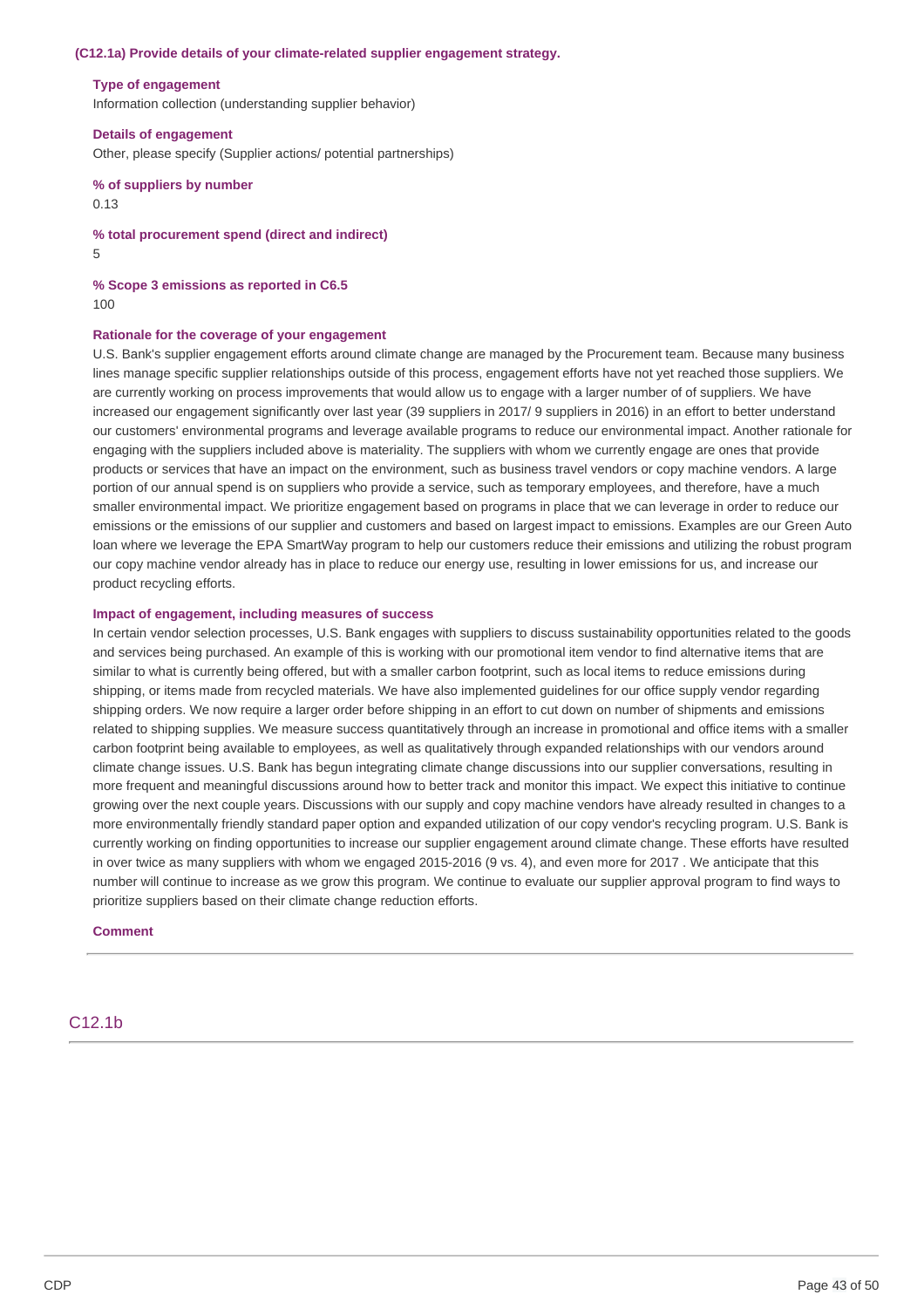#### **(C12.1b) Give details of your climate-related engagement strategy with your customers.**

#### **Type of engagement**

Education/information sharing

#### **Details of engagement**

Run an engagement campaign to education customers about your climate change performance and strategy

 **Size of engagement** 100

#### **% Scope 3 emissions as reported in C6.5**

0

#### **Please explain the rationale for selecting this group of customers and scope of engagement**

 U.S. Bank has taken a wide, more general approach to engage and educate our employees in an effort to draw attention to our efforts. We hope this will encourage customers to bring specific questions to us and seek deeper conversations, which we have seen in the past. We feel this is the most efficient way of sharing our performance and strategy.

#### **Impact of engagement, including measures of success**

 Through U.S. Bank's RFP process, customers are analyzing us in part based on our climate change strategies and environmental initiatives and we have offered to collaborate with them to help meet their needs. We also engage with and educate customers by sharing our environmental initiatives and statistics via our Corporate Social Responsibility Annual Report which is available to all customers and the general public. We draw attention to it on our website and share it on social media to raise awareness. Our Environmental Responsibility Policy is also available on our website to educate customers. Both of these items are also discussed at our annual shareholder meeting as another avenue to engage customers. We measure success quantitatively through an increase in conversations with customers and new business, as well as qualitatively through expanded relationships with our customers around climate change issues. This has resulted in more frequent and meaningful discussions around U.S. Bank's impact on the environment. We expect this initiative to continue growing over the next couple years.

# C12.1c

#### **(C12.1c) Give details of your climate-related engagement strategy with other partners in the value chain.**

 U.S. Bank engages regularly with industry peers via monthly meeeting and other "as needed" group and individual calls and emails. This allows us to share best practices to identify and manage climate-related risks and opportunities. It also allows us to collaborate and address climate issues as a group for a larger impact.

 in the procurement industry. Our Chief Procurement Officer also participates in a sustainable purchasing council to discuss climate-related strategy with others

### C12.3

(C12.3) Do you engage in activities that could either directly or indirectly influence public policy on climate-related issues  **through any of the following?**

Trade associations **Other** 

# C12.3b

(C12.3b) Are you on the board of any trade associations or do you provide funding beyond membership? No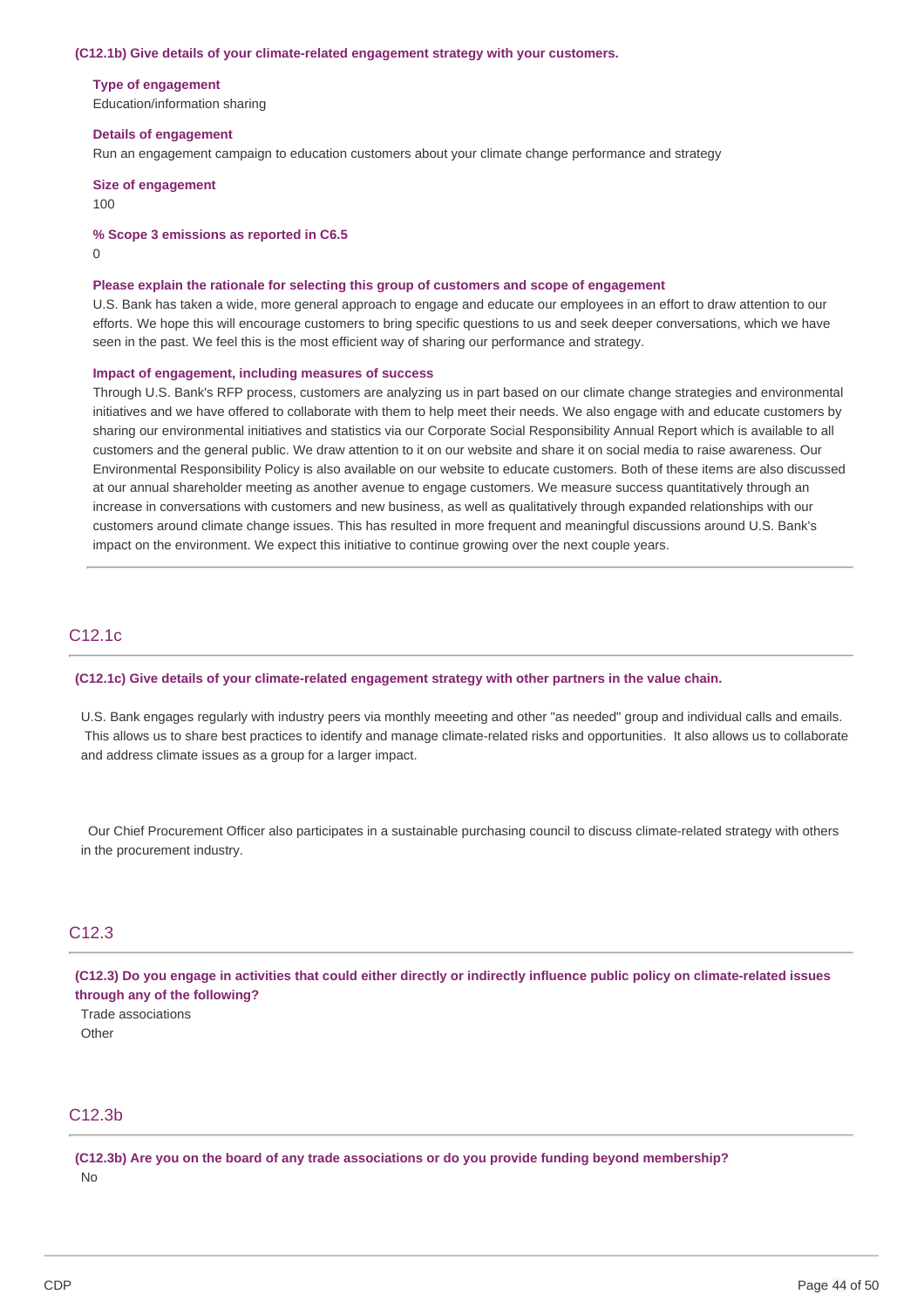### **(C12.3e) Provide details of the other engagement activities that you undertake.**

 As a member of the Ceres Company Network, we have also become involved with their policy team. This team keeps us informed on energy policy, particularly in our major markets, and provides opportunities for us to participate in joint efforts to inform and provide feedback to policy makers at the national and state levels.

# C12.3f

### (C12.3f) What processes do you have in place to ensure that all of your direct and indirect activities that influence policy are  **consistent with your overall climate change strategy?**

 Direct and indirect activities are reviewed and approved by a level of senior management not more than three levels removed from the CEO. Potential engagement opportunities are brought to the attention of U.S. Bank's Environmental Program Manager who reviews them within the context of U.S. Bank's Environmental Responsibility Policy. The Environmental Program Manager takes the opportunity to the appropriate Environmental Working Group members, or the full group, depending on the focus of the opportunity, for feedback. The ultimate decision is made in collaboration with the Senior Vice President, Chief Corporate Social Responsibility Officer and is reflective of U.S. Bank's climate change strategy and policy.

## C12.4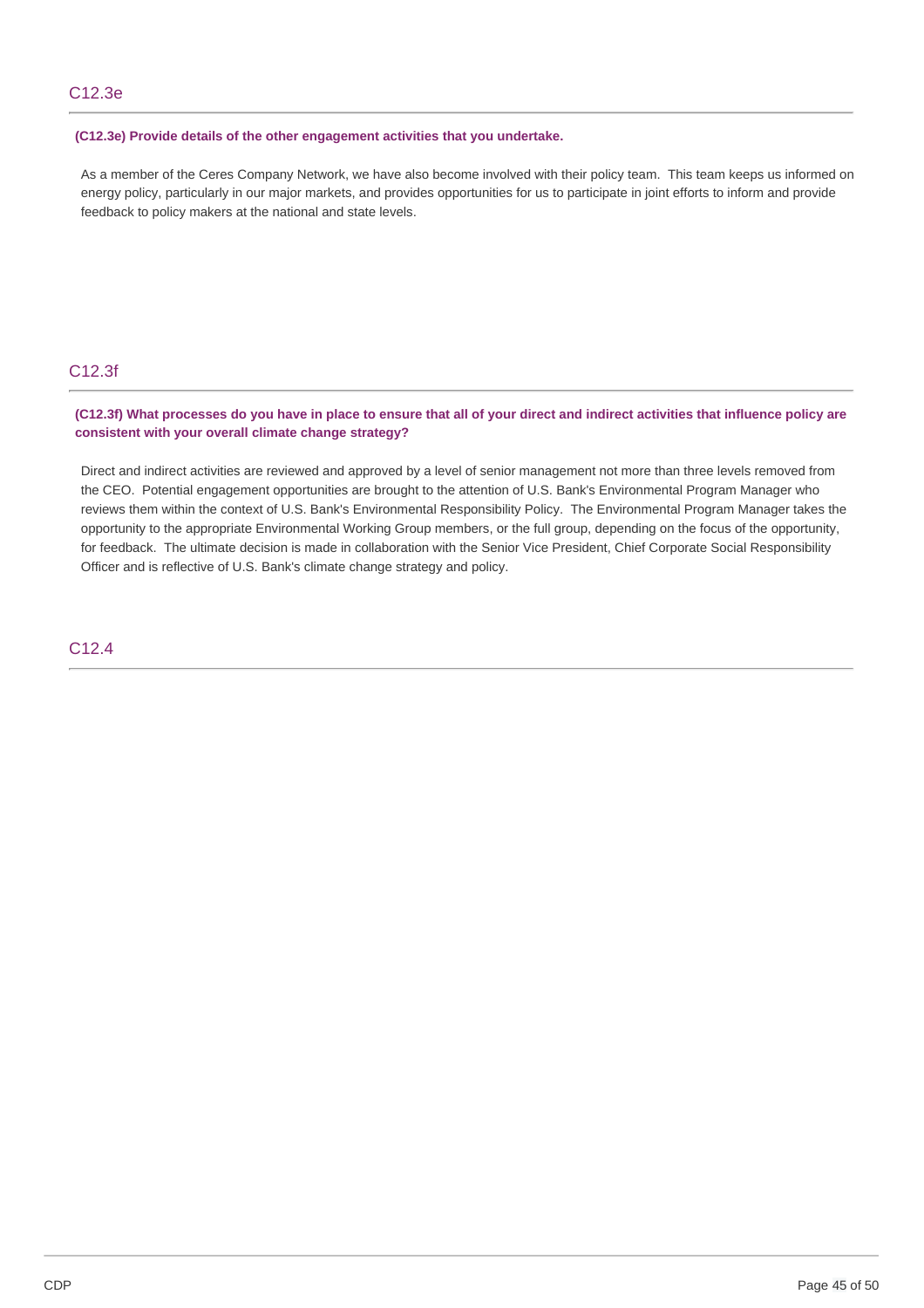**(C12.4) Have you published information about your organization's response to climate change and GHG emissions** performance for this reporting year in places other than in your CDP response? If so, please attach the publication(s).

### **Publication**

In mainstream reports

**Status**

Complete

### **Attach the document**

USB-2017-Annual-Report.pdf

### **Content elements**

**Strategy** Emission targets Other metrics

### **Publication**

In voluntary communications

**Status** Complete

 **Attach the document** coeHandbook2017.pdf

**Content elements Strategy** 

 In voluntary communications **Publication**

**Status** Complete

 **Attach the document** CSRAR Link.docx

**Content elements Strategy** Emission targets Other metrics

# C14. Signoff

# C-FI

(C-FI) Use this field to provide any additional information or context that you feel is relevant to your organization's response.  **Please note that this field is optional and is not scored.**

# C14.1

 **(C14.1) Provide details for the person that has signed off (approved) your CDP climate change response.**

Row 1 Andrew Cecere - Chairman, President and CEO Chief Executive Officer (CEO)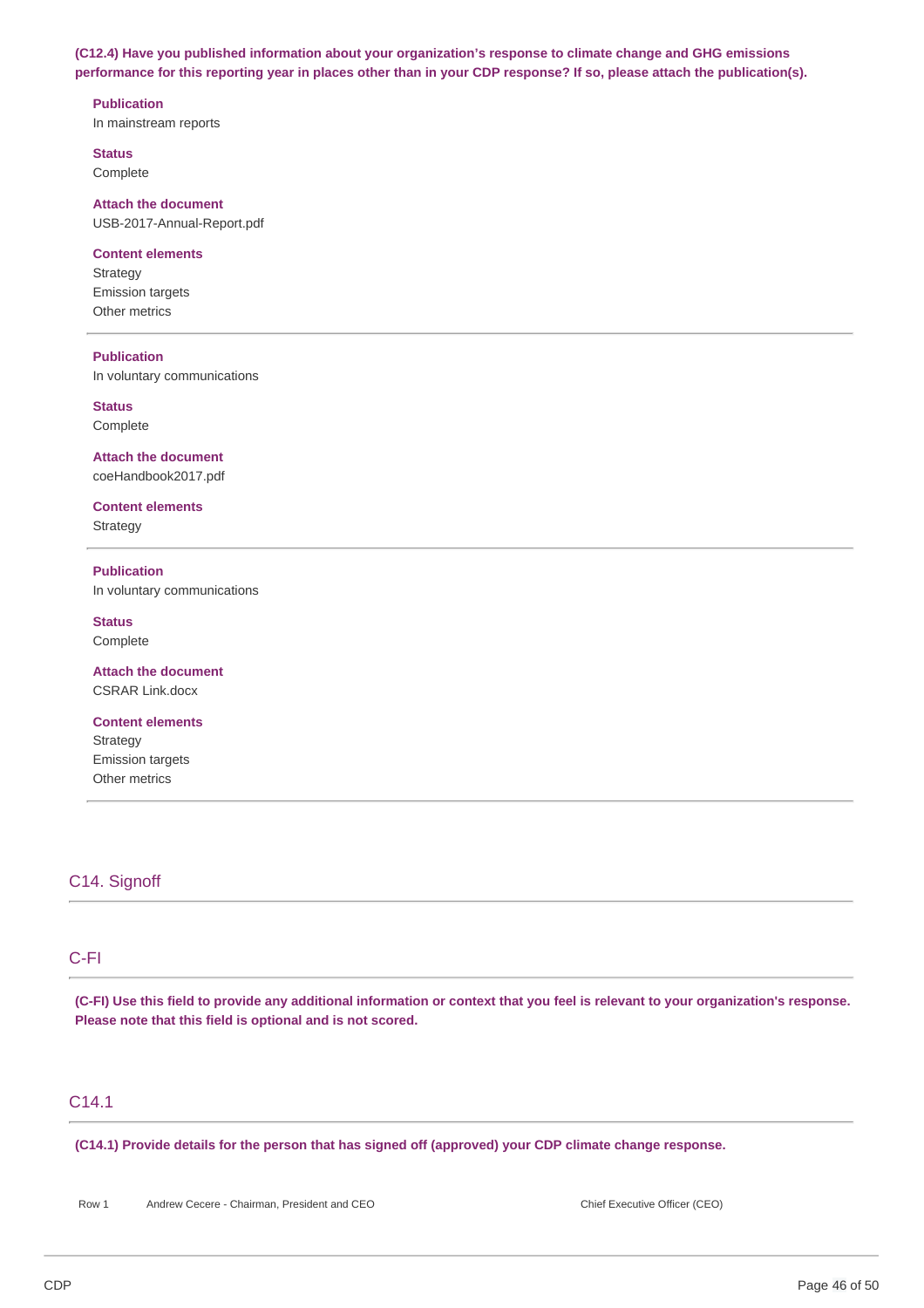# SC. Supply chain module

# SC0.0

 **(SC0.0) If you would like to do so, please provide a separate introduction to this module.**

# SC0.1

 **(SC0.1) What is your company's annual revenue for the stated reporting period?**

Row 1 22057000000

# SC0.2

 **(SC0.2) Do you have an ISIN for your company that you would be willing to share with CDP?** Yes

# SC0.2a

 **(SC0.2a) Please use the table below to share your ISIN.**

Row 1 US 90297330

# SC1.1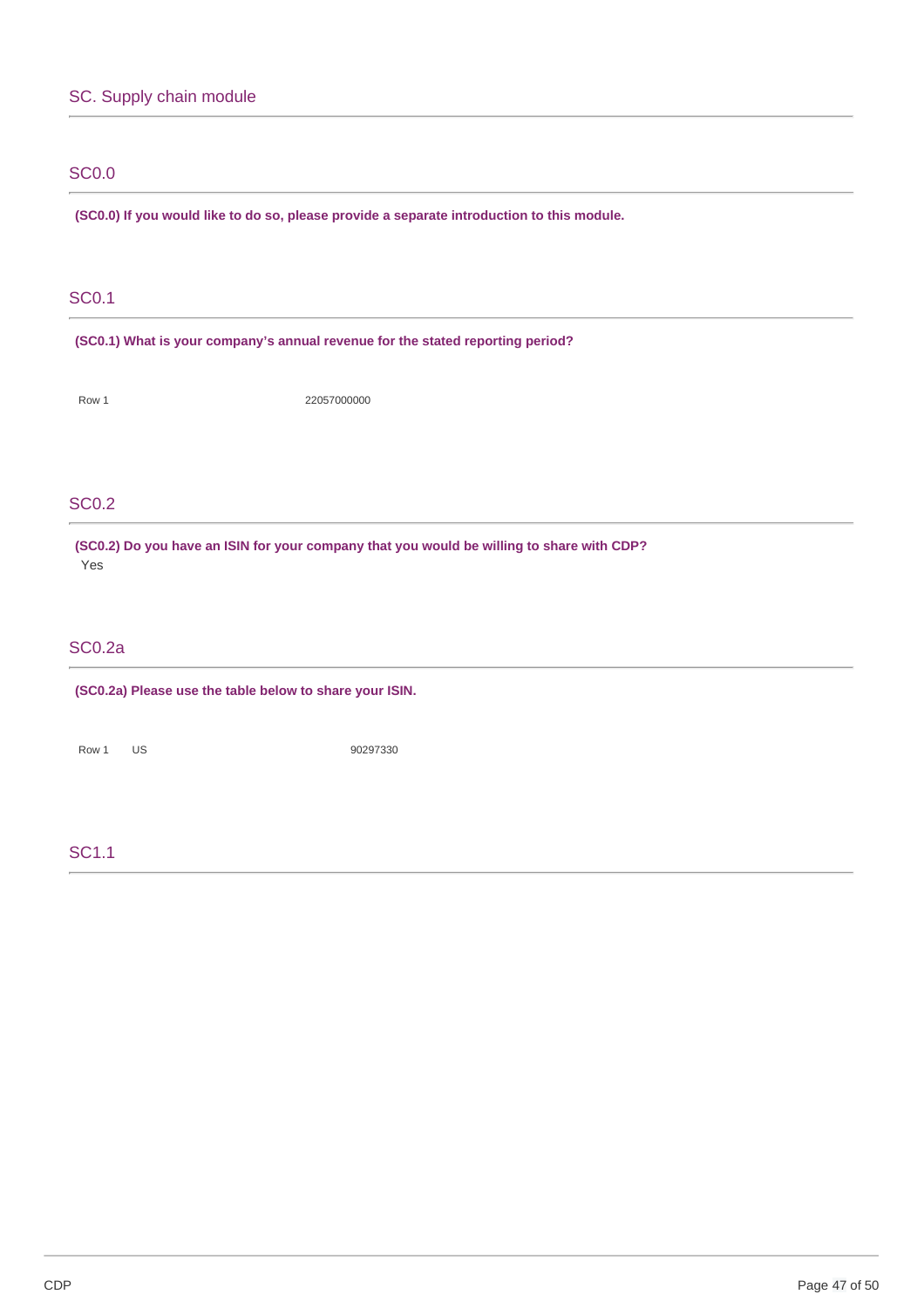(SC1.1) Allocate your emissions to your customers listed below according to the goods or services you have sold them in  **this reporting period.**

**Requesting member** BT Group

 **Scope of emissions**

Please select

 **Emissions in metric tonnes of CO2e**

**Uncertainty (±%)**

 **Major sources of emissions**

Energy, transportation, paper and waste

**Verified**

No

**Allocation method**

Other, please specify (Unable to Allocate)

### Please explain how you have identified the GHG source, including major limitations to this process and assumptions **made**

 Due to the intangible nature of the products and services we provide, and the large number of customers we service, we are not able to allocate our Scope 1, Scope 2 or Scope 3 emissions by customer. The vast majority of our Scope 1, Scope 2 and Scope 3 emissions are the result of our overall business operations and are reported in our response to the Investor CDP.

# **Requesting member**

Eaton Corporation

 **Scope of emissions**

Please select

 **Emissions in metric tonnes of CO2e**

**Uncertainty (±%)**

#### **Major sources of emissions**

Energy, transportation, paper and waste

**Verified**

No

### **Allocation method**

Other, please specify (Unable to Allocate)

### Please explain how you have identified the GHG source, including major limitations to this process and assumptions **made**

 Due to the intangible nature of the products and services we provide, and the large number of customers we service, we are not able to allocate our Scope 1, Scope 2 or Scope 3 emissions by customer. The vast majority of our Scope 1, Scope 2 and Scope 3 emissions are the result of our overall business operations and are reported in our response to the Investor CDP.

# SC1.2

 **(SC1.2) Where published information has been used in completing SC1.1, please provide a reference(s).**

2017 CDP Climate Change Response

# SC1.3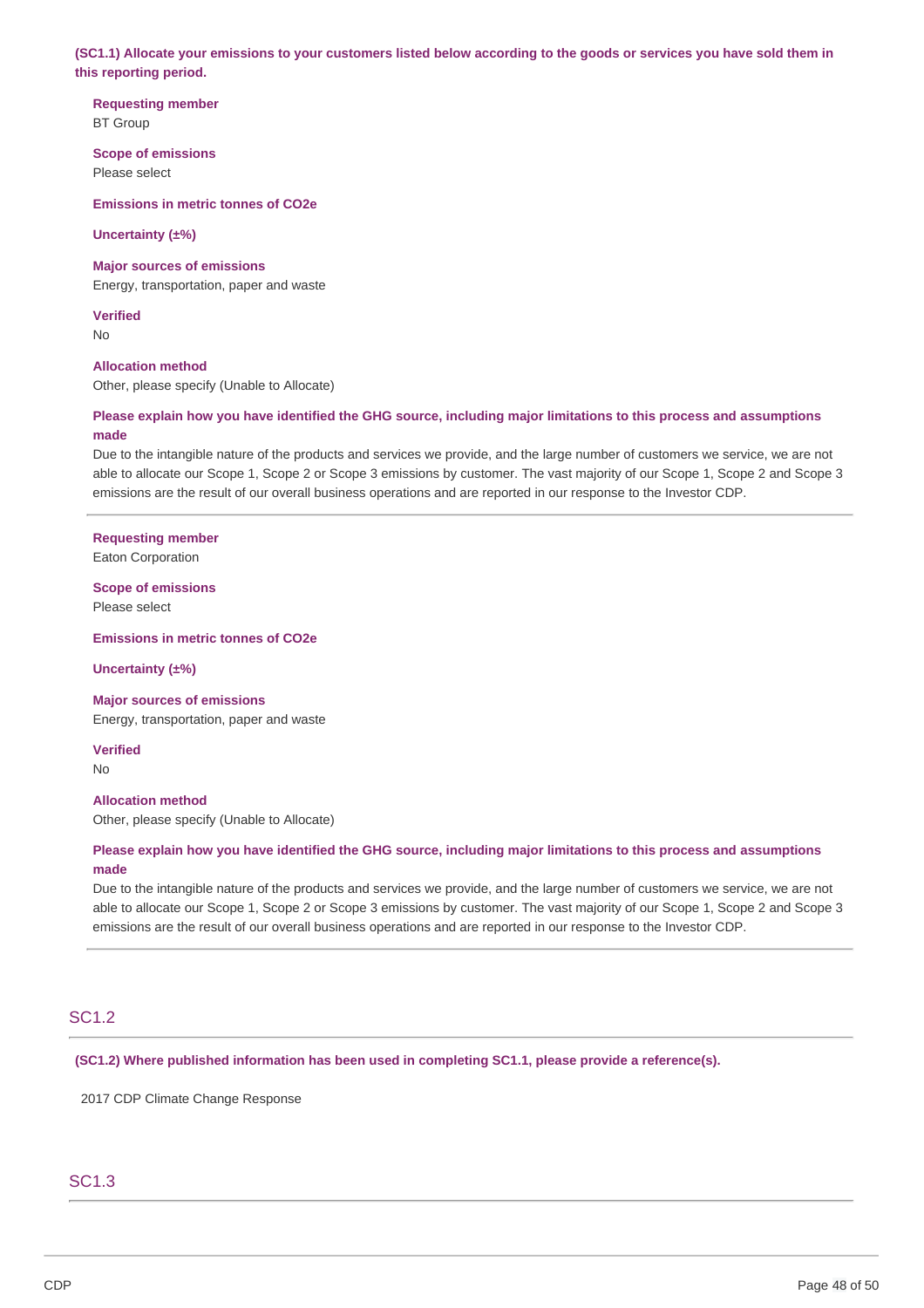### (SC1.3) What are the challenges in allocating emissions to different customers, and what would help you to overcome these **challenges?**

Customer hase is too large and diverse to accurately track emissions to the customer level services we provide and are not dedicated to one product or service or to one customer. Customer base is too large and As a very large financial services provider with a large and diverse customer base, the majority of U.S. Bank's emissions result diverse to accurately track from our ongoing business operations. Our facilities, our technologies, and our employees all support various aspects of the

## SC1.4

(SC1.4) Do you plan to develop your capabilities to allocate emissions to your customers in the future? No

### SC1.4b

 **(SC1.4b) Explain why you do not plan to develop capabilities to allocate emissions to your customers.**

 Due to the structure of U.S. Bank's operations and the nature of the products and services we provide, it is unlikely that there would be any accurate way to allocate emissions to the customer level.

### SC2.1

(SC2.1) Please propose any mutually beneficial climate-related projects you could collaborate on with specific CDP Supply **Chain members.**

## SC2.2

(SC2.2) Have requests or initiatives by CDP Supply Chain members prompted your organization to take organizational-level  **emissions reduction initiatives?**

No

# SC3.1

 **(SC3.1) Do you want to enroll in the 2018-2019 CDP Action Exchange initiative?** No

# SC3.2

 **(SC3.2) Is your company a participating supplier in CDP's 2017-2018 Action Exchange initiative?** No

#### SC4.1